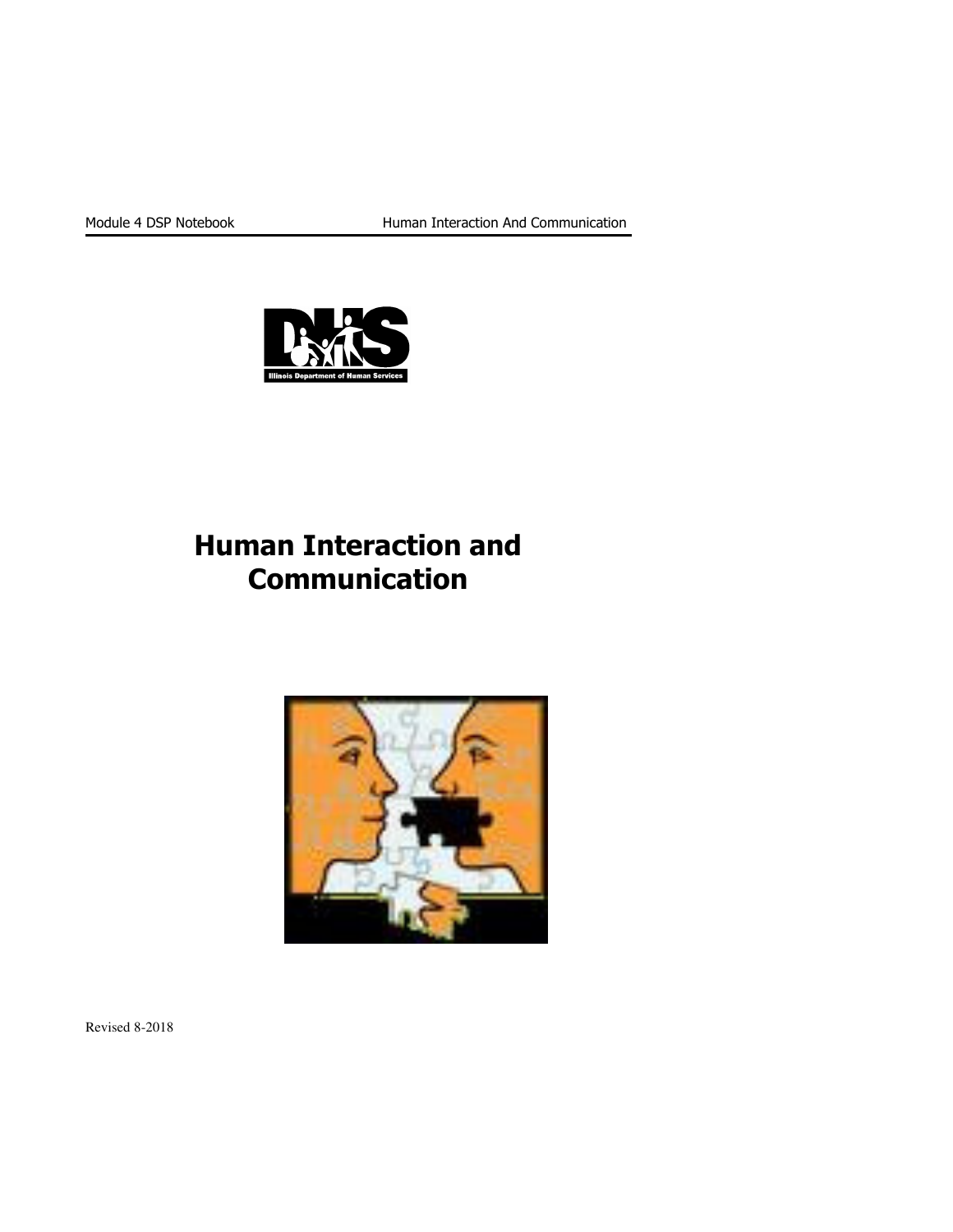### TABLE OF CONTENTS

| TIPS FOR COMMUNICATING WITH PEOPLE WHO COMMUNICATE NON-    |
|------------------------------------------------------------|
|                                                            |
|                                                            |
| COMMUNICATION CHALLENGES FOR PEOPLE WITH AUTISM AND AUTISM |
|                                                            |
|                                                            |
|                                                            |
|                                                            |
|                                                            |
|                                                            |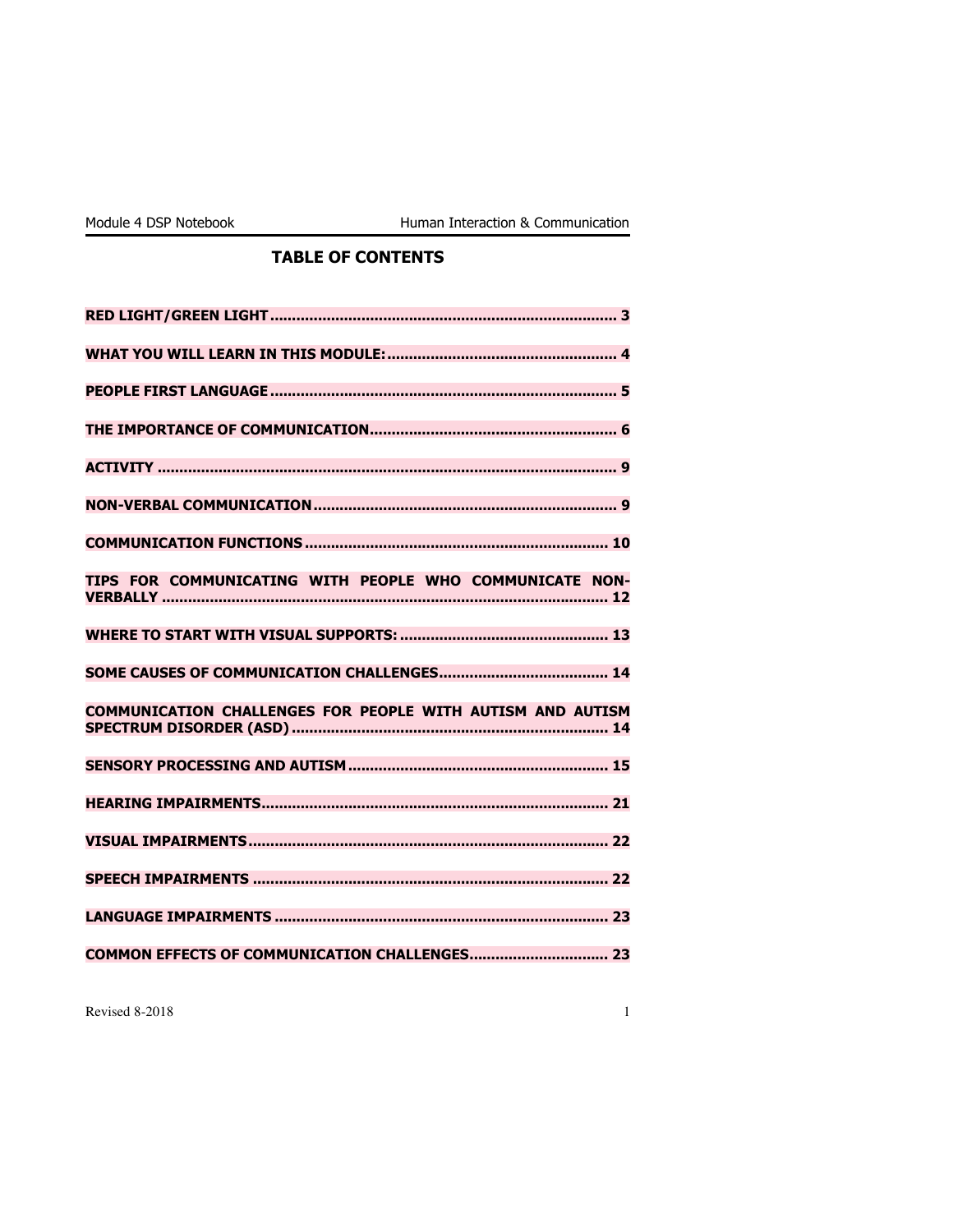| Module 4 DSP Notebook | Human Interaction & Communication                                      |                                 |
|-----------------------|------------------------------------------------------------------------|---------------------------------|
|                       |                                                                        |                                 |
|                       | RESPONSIVE COMMUNICATION AND EFFECTIVE LISTENING  33                   |                                 |
|                       |                                                                        |                                 |
|                       |                                                                        |                                 |
|                       |                                                                        |                                 |
|                       |                                                                        |                                 |
|                       |                                                                        |                                 |
|                       |                                                                        |                                 |
|                       | <b>SUPPORTING A GRIEVING PERSON WITH A DEVELOPMENTAL DISABILITY 42</b> |                                 |
|                       |                                                                        |                                 |
|                       |                                                                        | <b>Commented [CR1]: Revised</b> |
|                       |                                                                        |                                 |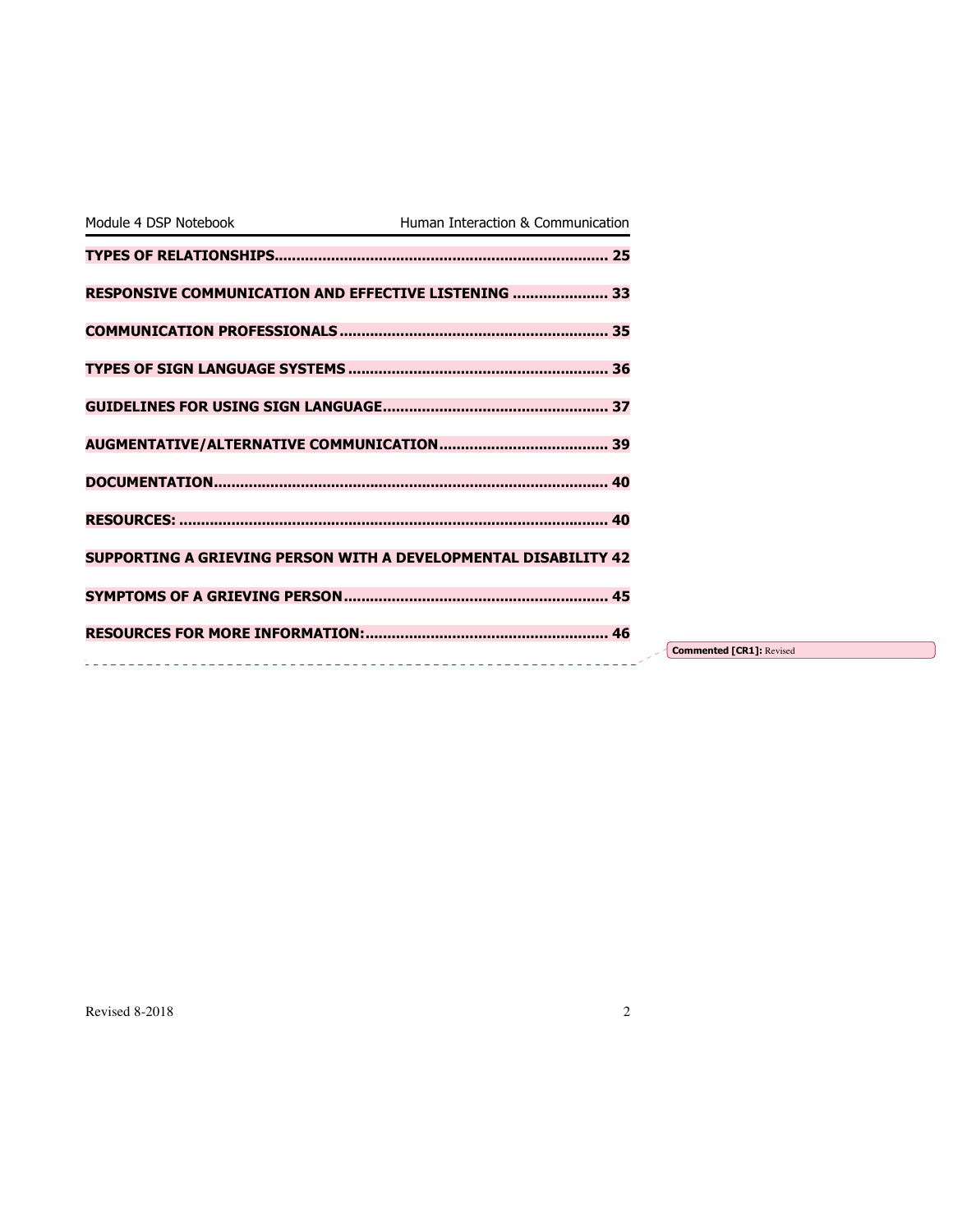Submitted by Amy Walker, Self-Advocate/Illinois Voices Systems Change Activist

## Red Light/Green Light

| <b>Red Light! Please DON'T</b>                                 | Green Light! Please DO                 |
|----------------------------------------------------------------|----------------------------------------|
| Give us dehumanizing labels in order to "help" us              | Get to know us as people               |
| Treat us like we're subhuman because of our "issues"           | Treat us like human beings             |
| Focus on the things we do or have done wrong                   | Focus on what we do or have done right |
| Talk down to us or patronize us                                | Talk to us with respect                |
| "Fib" to us about what's going on with our services            | Tell us the truth                      |
| Ignore our gifts, talents, hopes and dreams                    | Encourage us to use them               |
| Try to "rehabilitate" us so that we "get better"               | Help us to be stronger people          |
| Try to "fix" or "change" our behavior                          | Learn what's really wrong. Ask us.     |
| Make decisions for us                                          | Give us choices so we can learn        |
| Refer to us as an "alcoholic", etc. in front of people         | Introduce us by our own names          |
| Ignore it when someone abuses or neglects us                   | Protect us and report this right away! |
| Look down on us because "we made bad choices"                  | Give us a second (or third) chance     |
| Keep a "professionally distant" attitude                       | Support us and be one of our allies    |
| Pity us                                                        | Think of us as unique and valuable     |
| Think you're better than us because you're a "helper"          | Treat us as equals and partners        |
| Pressure us into doing or believing things we don't<br>want to | Let us form our own opinions           |
| Think we're only worth something if we have jobs, etc.         | Recognize our "worth from birth"       |
| Assume you know everything about us and our<br>"issues"        | Learn and grow along with us           |
| Invade our privacy                                             | Respect our right to privacy           |
| Forget us once we leave "services" or "the system"             | Keep in touch. Keep supporting us.     |
| Tell us "we can't" or "that's not realistic", etc.             | Believe in us and in our dreams!       |

Illinois Voices © 2007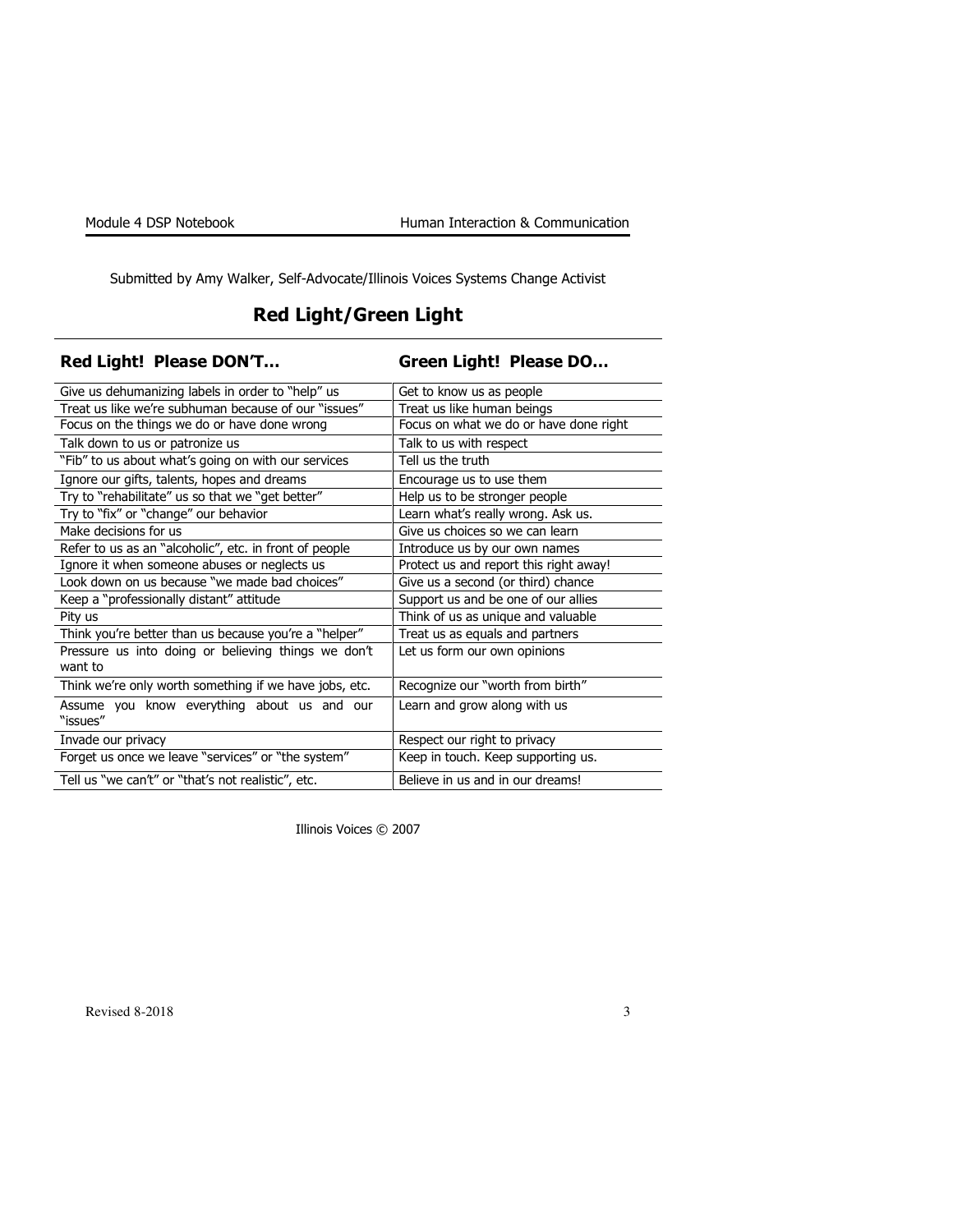This module contains information for Direct Support Persons (DSPs) who provide supports in all types of residential living arrangements, including adults and/or to children and young adults living at home with their families and receiving home and community based services though one of the Division of DD's Medicaid Home and Community-Based Service waiver programs. The service delivery methods are participant and family directed. Direct care providers can be employees of the person and his/her family, or employed through community agencies.

### What You Will Learn In This Module:

- The communication process.
- How to be an active listener.
- The purpose of communication.
- Communication programs.
- How to determine and support choices.
- How to establish rapport.
- How to recognize and provide support during times of grief.
- The types of communication challenges.
- Augmentative communication devices.
- The difference between control and support.
- How information is transferred among staff
- The importance of consistency and continuity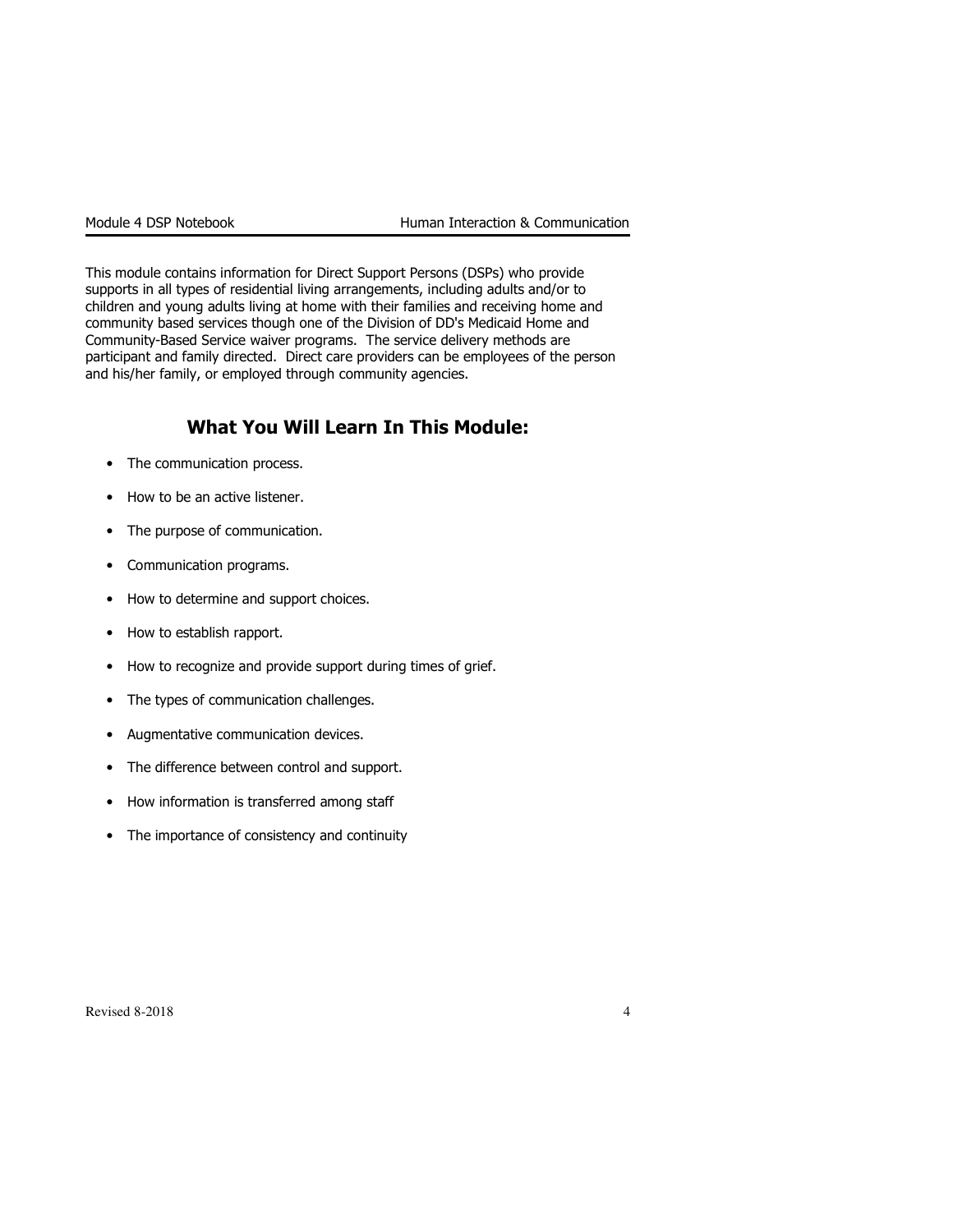### PEOPLE FIRST LANGUAGE

People first language is using language that puts the person first and the disability last. Using people first language is important so that we portray as positive a message as possible about people with disabilities.

 "Using People First language is not political correctness, instead, it demonstrates good manners, respect, the Golden Rule, and more --- it can change the way we see a person, and it changes the way a person sees himself or herself."  $\sim$   $\sim$  Commented [CR2]: new

#### Who should use People First Language? Everyone!!!

| Staff                    |
|--------------------------|
| Media                    |
| Family members           |
| People with disabilities |

Following is a set of guidelines, adapted from guidelines prepared by the Research and Training Center on Independent Living at the University of Kansas. The guidelines explain preferred terminology and offer suggestions for appropriate ways to describe people with disabilities. They reflect input from over 100 national disability organizations and have been reviewed and endorsed by media and disability experts.

- 1. Do not focus on a disability unless it is crucial to a situation. Avoid tear-jerking human interest stories about incurable diseases, congenital impairments, or severe injury. Focus instead on issues that affect the quality of life for those same persons, such as accessible transportation, housing, affordable health care, employment opportunities, and discrimination.
- 2. Do not portray successful people with disabilities as superhuman. Even though the public may admire super achievers, portraying people with disabilities as superstars raises false expectations that all people with disabilities should achieve at this level.
- 3. Do not sensationalize a disability by saying afflicted with, crippled with, suffers from, victim of, and so on. Instead say person who has multiple sclerosis or man who had polio.
- 4. Do not use generic labels for disability groups, such as "the retarded," "the deaf." Emphasize people, not labels. Say people with intellectual disabilities or people who are deaf.
- 5. Put people first, not their disability. Say woman with arthritis, children who are deaf, people with disabilities. This puts the focus on the persons, not the particular

 $\text{Revised } 8\text{-}2018$  5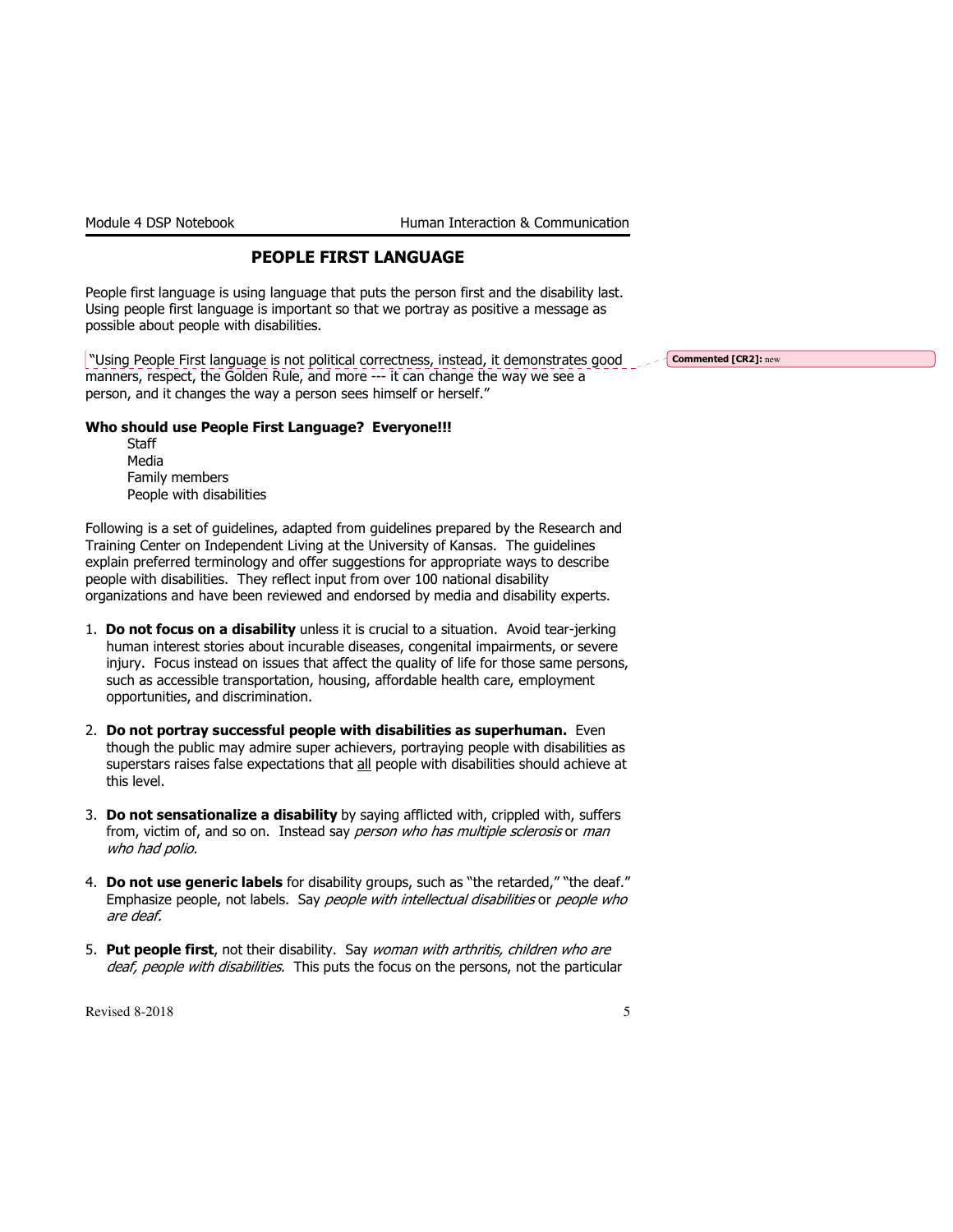functional limitation. Crippled, deformed, suffers from, victim of, the retarded, infirm, etc. are never acceptable under any circumstances.

- 6. Emphasize abilities, not limitations. For example: uses a wheelchair/braces, walks with crutches, rather than confined to a wheelchair, wheelchair-bound or is crippled. Similarly, do not use emotional descriptors such as unfortunate, pitiful, and so forth. Disability groups also strongly object to using euphemisms to describe disabilities. Some blind advocates dislike partially sighted because it implies avoiding acceptance of blindness. Terms such as handicapped, mentally different, physically inconvenienced, and physically challenged are considered condescending. They reinforce the idea that disabilities cannot be dealt with upfront.
- 7. Do not imply disease when discussing disabilities that result from a prior disease episode. People who had polio and experience after effects years later have a postpolio disability. They are not currently experiencing the disease. Do not imply disease with people whose disability has resulted from anatomical or physiological damage (e.g., person with spina bifida or cerebral palsy). Reference to disease associated with a disability is acceptable only with chronic diseases, such as arthritis, Parkinson's disease, or multiple sclerosis. People with disabilities should never be referred to as patients or cases unless their relationship with their doctor is under discussion.
- 8. Promote that people with disabilities are active participants of society. We know that persons with disabilities interacting with non-disabled people in social and work environments helps break down barriers and open lines of communications.

#### THE IMPORTANCE OF COMMUNICATION

**Everyone communicates!** Your success as a DSP will largely depend on the positive and supportive relationship you establish with the person(s) you provide support to as well as your peers. Communication is a key component in developing positive and supportive relationships.

Communication is meaningful if people find the content interesting or useful, or if they feel it has a purpose. Some persons that you will support may have alternative ways that they use to communicate. It is important to find out what the person's preferred mode of communication is and use it when communicating. For example, the person may understand the spoken message better when pictures are used along with speech. Information about receptive (what a person understands) and expressive (what a person says) levels of communication can be found in the person's Individual Service Plan (ISP). Communication is the tool you will use in assisting a person in identifying and achieving his/her outcomes. You cannot do this unless you:

Revised 8-2018  $\qquad \qquad$  6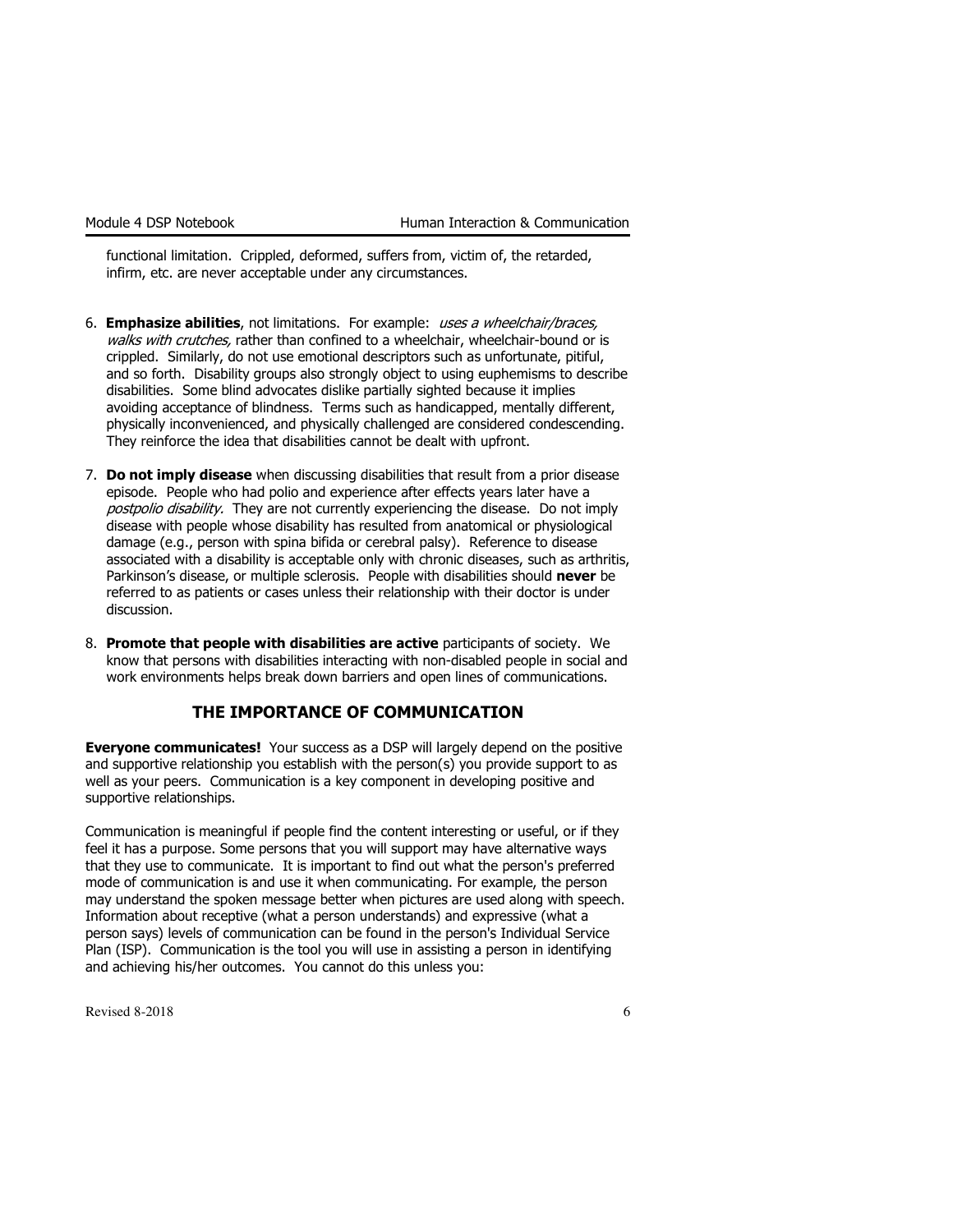- know the person's preferred communication
- know what a person is able to communicate in all situations
- understand the communication process

Communication takes at least two people. As a result, we are partners with each other and the people we support. We each share a role in the communication process. This process includes:

- a sender
- a receiver
- a message
- feedback

The chart below can help you understand how the communication process works. A breakdown in communication can occur at any part of this process.





Revised 8-2018 7

4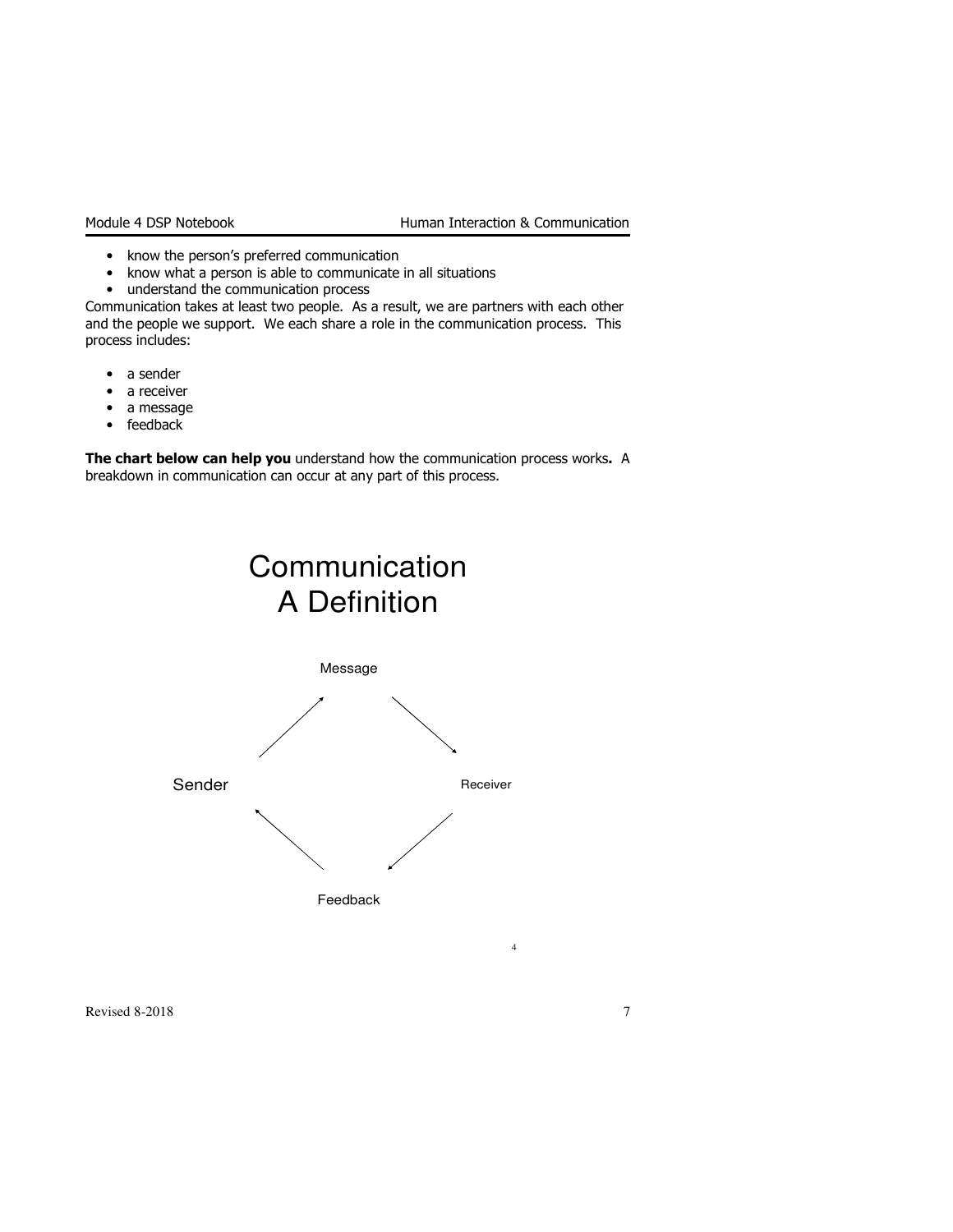Both the sender and receiver bring a combination of the following components to the communication process.

- Non-verbal behavior (facial expression, body stance, tone of voice, etc.)
- Values (those concepts that represent their ways of trying to survive)
- Expectations
- Senses (sight, touch, hearing, etc.)
- Abilities to talk or vocalize
- Brains (the storehouse of their knowledge and experiences)
- Environments (the settings in which they live and work.)
- General communication knowledge

#### Ways We Communicate

Please list all the ways you can think of that we communicate verbally and non-verbally:

Verbal

- •
- •

#### Nonverbal

- •
- •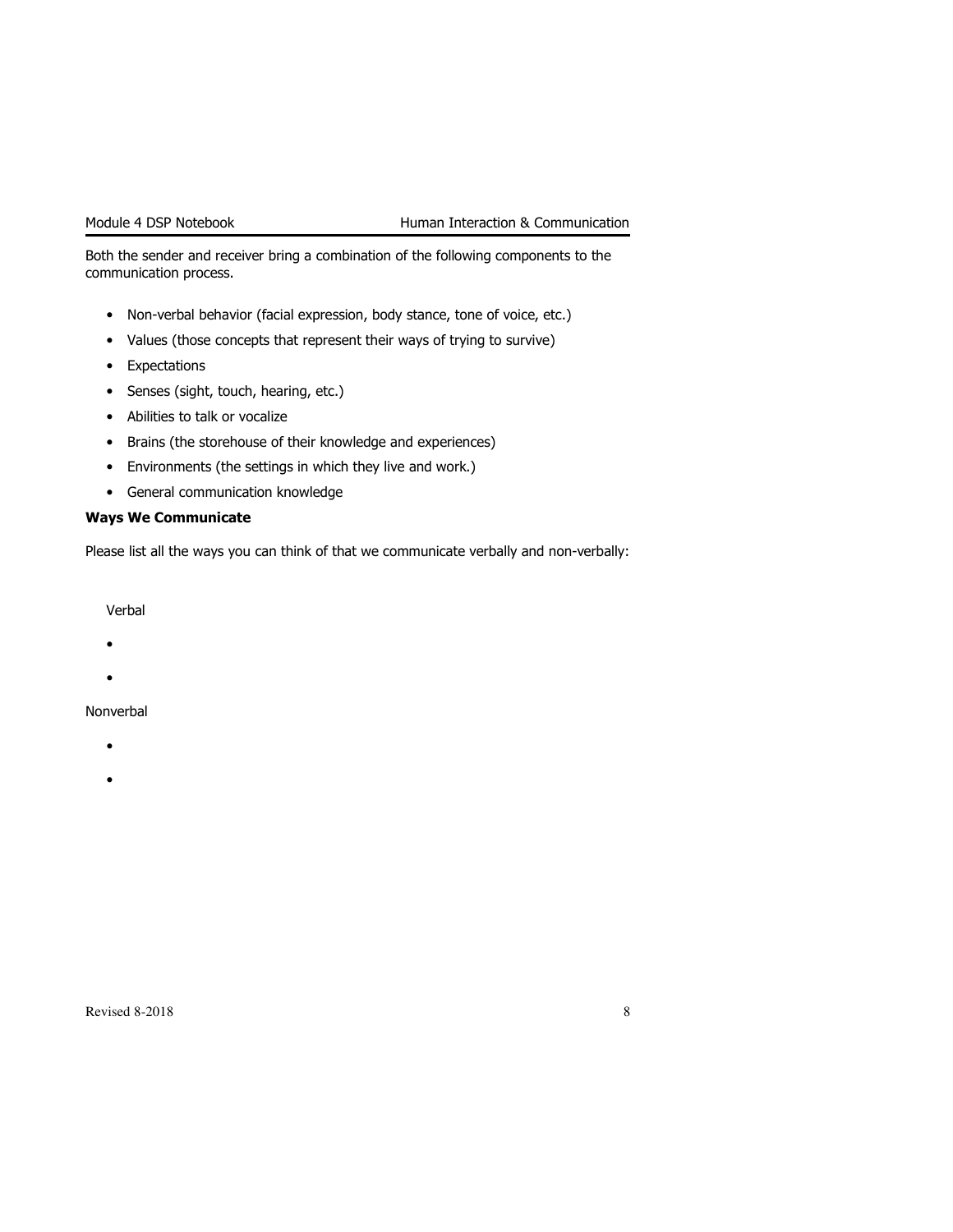### **ACTIVITY**

Your instructor will guide you through the next activity

### NON-VERBAL COMMUNICATION

Almost all behavior is a form of communication. The behavior may be a communication attempt to gain a desired object or outcome. Or, the behavior may be a communication attempt to avoid or escape an undesirable outcome. If the person does not have any verbal means to communicate, the way they act or behave is the only means to make wants/needs known.

Communication is critical to continued human development throughout our lives. Whether you communicate verbally or non-verbally, a large part of communication is non-verbal.

By the time most of us reached our first birthday, we became experts in non-verbal communication. We spent the first year of life making wants and needs known nonverbally. The use and understanding of non-verbal communication is so automatic that many of us are completely unaware that we are using things like body language or facial expression or reading these cues to enhance words.

Sometimes this skill is not developed during developmental learning stages. For example, a person with autism or autism spectrum disorder may never learn to use or understand non-verbal cues.

We need to remember that it is important to make sure that our verbal and non-verbal signals 'match'. Think about telling a person 'no'. To make sure that the meaning is clear your facial expression, body language, tone of voice should match the verbal expression.

When non-verbal cues do not match, it causes difficulties in interpreting the message.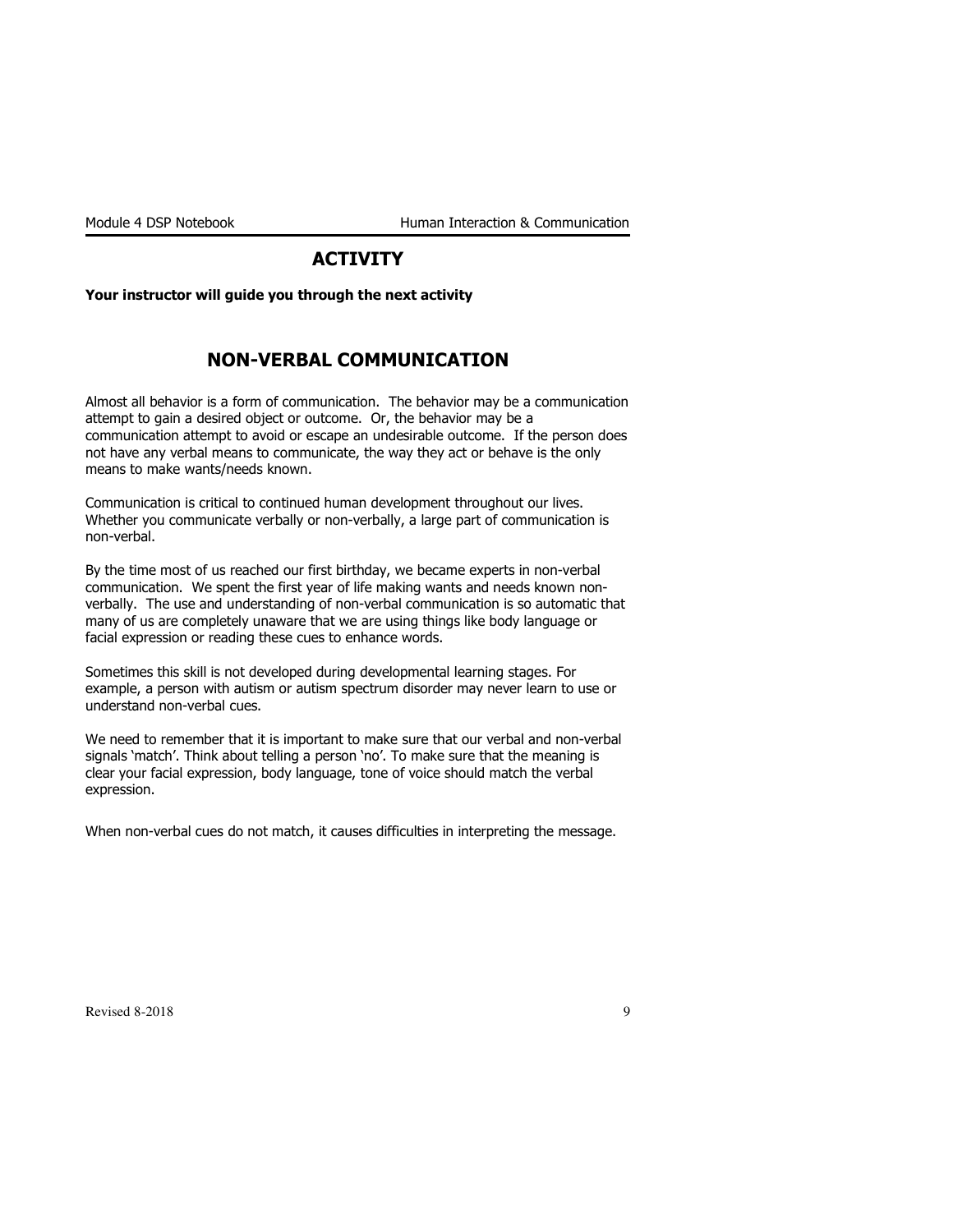| If the Person Does This:         | It Probably Means:                                                                           | You Might Respond By:                                                                                                                                   |
|----------------------------------|----------------------------------------------------------------------------------------------|---------------------------------------------------------------------------------------------------------------------------------------------------------|
| Waves                            | Hello                                                                                        | Saying "Hello", waving back.                                                                                                                            |
| <b>Smiles</b>                    | Happy, Hello                                                                                 | Talking about the situation at<br>hand that is producing<br>pleasure.<br>Say hello, initiate conversation.                                              |
| Pushes you away                  | Want the activity to stop;<br>angry; disinterested                                           | Stop or modify the activity.<br>Elicit more info about what<br>is causing the anger.<br>Initiate a more interesting<br>$\blacksquare$<br>activity.      |
| Reaches for an object            | Want the object                                                                              | Helping them get the object,<br>talk about it, name it, help the<br>person manipulate it.                                                               |
| Points to a person               | They like the person; curious<br>about the person; wants<br>interaction with the person.     | Calling the person over, aiding<br>interaction with that person.                                                                                        |
| Throws an object                 | They don't like the object;<br>want to play with the object;<br>don't understand the object. | Removing the object.<br>Reciprocate play with the<br>object.<br>Demonstrate function or play<br>purpose of object.                                      |
| Walks up to / stands at the sink | Want a drink.                                                                                | Assist in obtaining a drink.                                                                                                                            |
| Opens the refrigerator           | Wants something to eat.                                                                      | Assist in obtaining something<br>to eat.                                                                                                                |
| Stays in bed                     | Tired; not feeling well.                                                                     | Allowing to rest, check for<br>illness symptoms.                                                                                                        |
| Cries                            | Sad; ill; communicating<br>displeasure.                                                      | Assessing situation to discern<br>cause of problem.                                                                                                     |
| Falls asleep at a work site      | Tired; ill; bored.                                                                           | Assessing situation for<br>symptoms of illness.<br>Consider sleep pattern /<br>getting adequate sleep.<br>Offer choice of more<br>interesting activity. |

### Communication Functions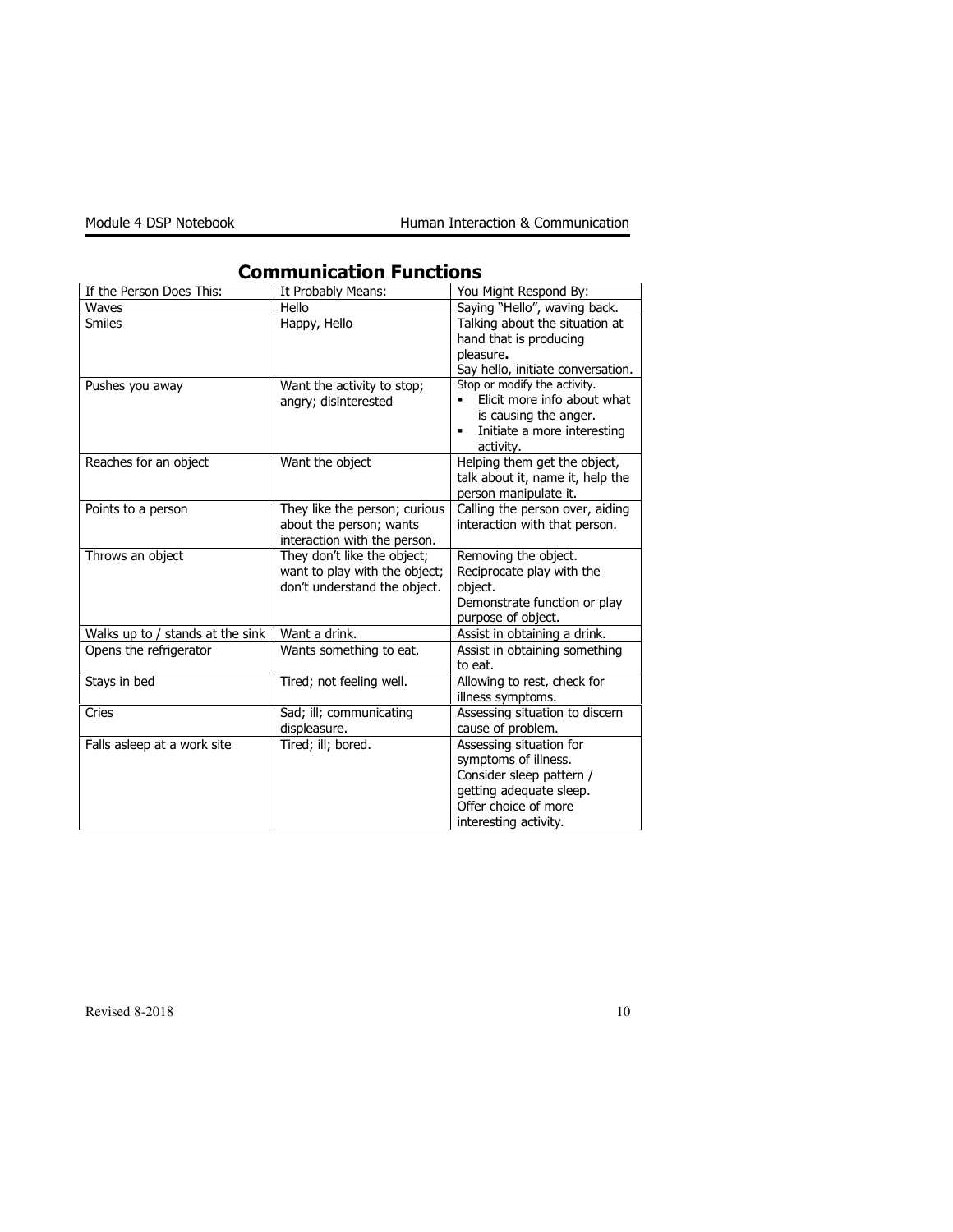| Communication Functions (continued) |  |
|-------------------------------------|--|
|-------------------------------------|--|

| If the Person Does This:                                                     | It Probably Means:                                                                      | You Might Respond By:                                                                                                                      |
|------------------------------------------------------------------------------|-----------------------------------------------------------------------------------------|--------------------------------------------------------------------------------------------------------------------------------------------|
| Runs away from support person                                                | Playing; desire to leave<br>situation; desire for physical<br>activity.                 | Reciprocating play.<br>Removing person from<br>situation.<br>Engaging person in physical<br>activity.                                      |
| Repeats a word or a person's<br>name (car, car, car; mom,<br>mom, mom; etc.) | Want the word being<br>spoken.                                                          | Taking a ride in the "car".<br>Telephoning "mom".                                                                                          |
| Hums, Coos                                                                   | Person is happy, content.                                                               | Continuing activity or<br>condition that is producing<br>pleasure.                                                                         |
| Laughs                                                                       | Person is happy, playful,<br>teasing.                                                   | Continuing activity or<br>condition that is producing<br>pleasure.<br>Reciprocating teasing,<br>behavior, game.                            |
| Mouths objects                                                               | Desires oral, tactile<br>simulation; is hungry;<br>misunderstand function of<br>object. | Substituting potentially more<br>appropriate stimulation.<br>Offering something to eat.<br>Demonstrating proper<br>function of the object. |
| Paces, Rocks                                                                 | Desires physical activity;<br>bored.                                                    | Engaging in physical activity.<br>Offering alternative activites.                                                                          |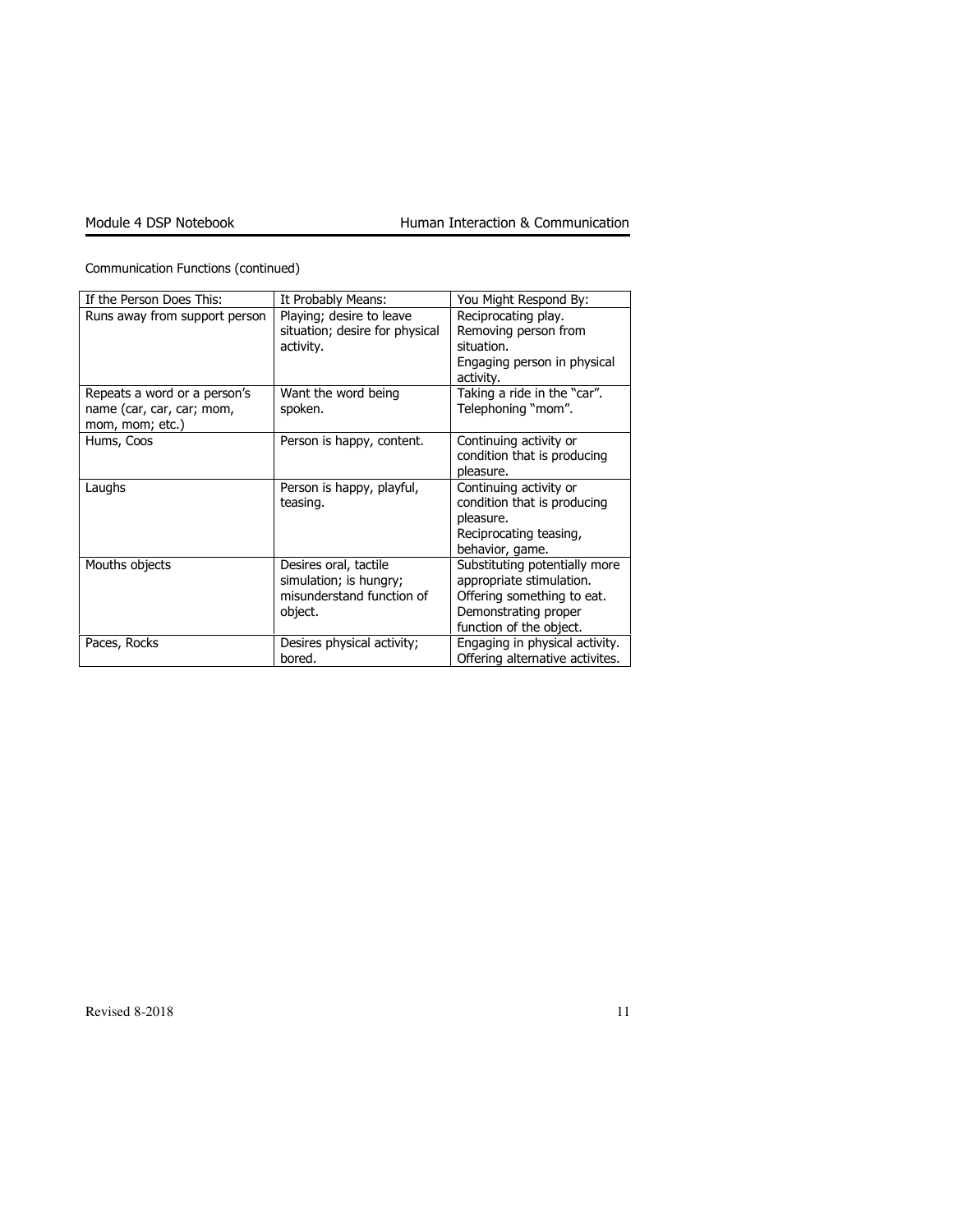#### Tips for Communicating With People Who Communicate Non-**Verbally**

In addition to the tips listed earlier, you should:

- Use common sense. People with disabilities want to be treated the same way as everyone else.
- Offer Assistance. Do not hesitate to offer assistance. However, do not automatically give help unless the person clearly needs help or asks for it, (or unless you are directed to do so by his/her individual service plan). Ask the person if assistance is needed and how it should be given. If the person declines your help, do not insist on helping.
- Pull up a chair and sit down with the person to whom you are talking with. The person may not be able to stand for long periods or may use a wheelchair for mobility. You will be eye to eye with the person to whom you are having a conversation with.
- Be patient. It may take them a while to answer.
- Give them your undivided attention.
- Ask them for help in communicating with them. Often, there are printed instructions on communication devices that explain how to use them.
- Tell them if you do not understand what they are trying to say. Ask them to repeat their message or tell you in a different way.
- Ask short questions that require brief answers or a head nod, to obtain information quickly.
- Customize communication in order to meet the individual needs of the person according to his or her expressed preferences.

Commented [CR3]: New

If you have difficulty speaking to the person: Rephrase what you are telling/asking the people. Show the person an object that will describe or represent what you are telling/asking the person. Have someone who communicates successfully with the person assist you with what you are telling/asking the person.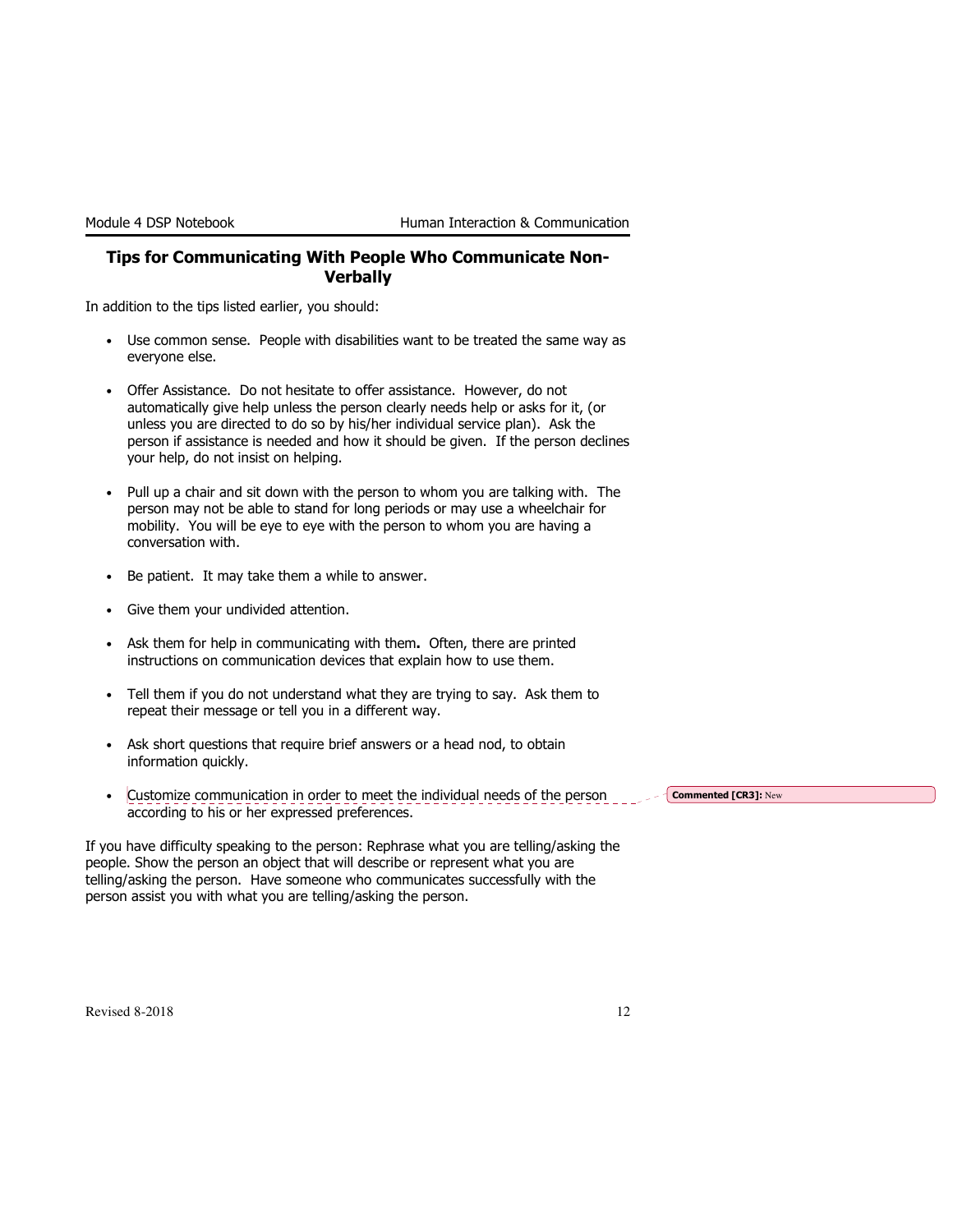- Reduce distractions.
- Use visual supports as needed. These can include:
- Use mini schedules for daily routines (going to the bathroom, getting ready to eat, going to work, etc.)
- Use calendars
- Use picture boards to help with making choices
- Use picture menus

### Where to Start with Visual Supports:

- Decide what the visual supports are supposed to do
- Make the support understandable for the person
- Gather labels, make picture symbols, take photographs
- Make them durable
- Decide on location/framework

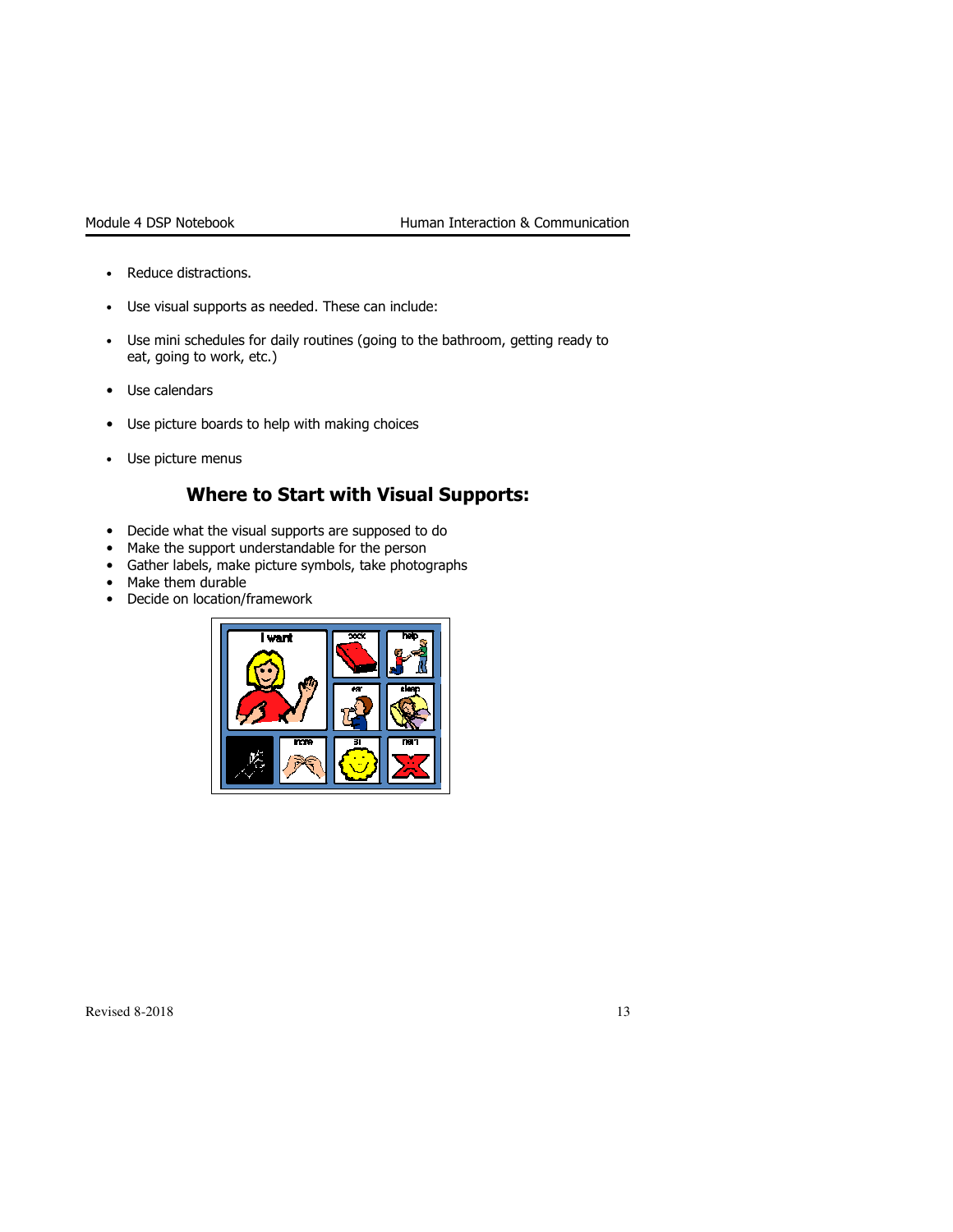### Some Causes of Communication Challenges

The brain is very complex and for many communication disorders we do not yet understand the causes.

A few causes of communication challenges are:

**Hearing impairment** – full or partial hearing impairment may cause difficulty in speech and language development. An assessment of hearing is one of the first steps in the investigation of speech and hearing problems.

Physical disability - cleft lip and palate, or malformations of the mouth or nose may cause common communication disorders. Some disabilities such as cerebral palsy, may preclude development of speech and require the use of augmentative communication methods.

Intellectual Disabilities – some people (not all) who have intellectual Disabilities, may be slower to learn to talk and may need extra assistance.

Autism Spectrum Disorder – will have communication challenges. Many children with Autism or Autism Spectrum Disorder (ASD) have difficulty with social skills and their behavior and conversation skills may be limited or inappropriate for the situation.

### Communication Challenges for People with Autism and Autism Spectrum Disorder (ASD)

The communication challenges of autism vary, depending upon the intellectual and social development of the person. Some may be unable to speak, whereas others may have rich vocabularies and are able to talk about topics of interest in great depth. Despite this variation, some people with ASD may have little or no problem with pronunciation; however most have difficulty using communication effectively. Most also have problems with word and sentence meaning, intonation and rhythm.

Those who can speak often say things that have no content or information. For example, a person with autism may repeatedly count from one to five. Others use echolalia, a repetition of something previously heard. One form, immediate echolalia, may occur when the person repeats the question, "Do you want something to eat?" Instead of replying with a "yes" or "no" the person will repeat the question "do you want something to eat?" every time they are requesting food.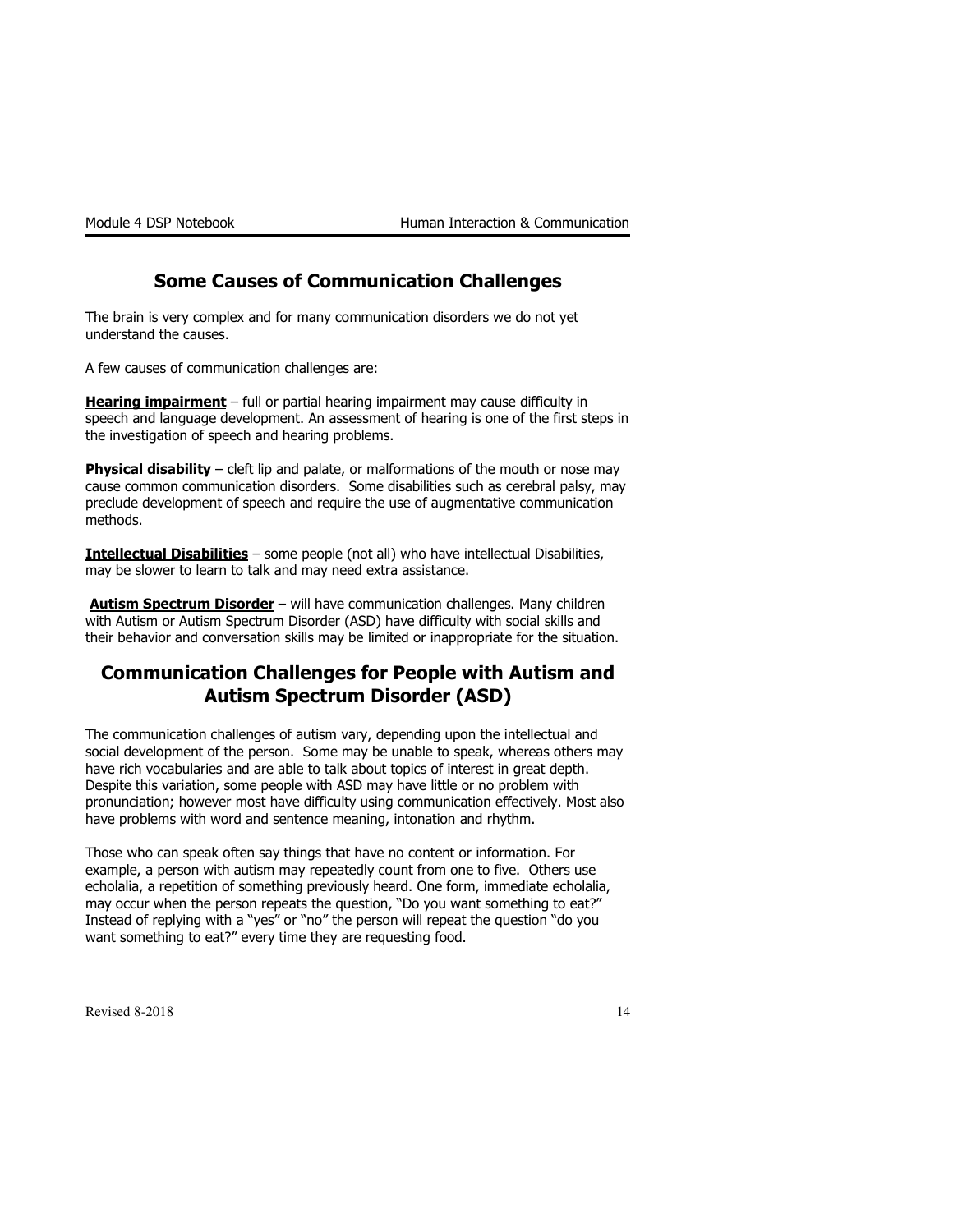Some people may have high intelligence and may be able to speak in depth about topics they are interested in such as dinosaurs or railroads, but are unable to engage in interactive conversation on those topics.

Many people with autism do not make eye contact and have poor attention skills. They are often unable to use gestures either as a primary means of communication such as in sign language or may be unable to point to an object they want. They may not respond to speech of others and many times are mistakenly thought to have a hearing problem.

#### How are communication challenges in autism treated?

If autism or some other developmental disability is suspected, the child's physician will usually refer the child to a variety of specialists, including a speech-language pathologist. This is a professional who performs a comprehensive evaluation of the child's ability to communicate and designs and administers treatment. Here are some general guidelines regarding treatment:

- The best treatment begins early
- Treatment should be individually tailored and target both communication and behavior
- The goal of therapy should be to improve useful communication
- No one treatment method has been found to successfully improve communication in people who have autism

For some people, verbal communication is a realistic goal. For others, a symbol system such as a picture exchange or communication board may be the goal. Occupational and physical therapists may also work with the person to reduce unwanted behaviors that may interfere with the development of communication skills.

Some people respond to approaches such as music therapy and sensory integration therapy which strive to improve the person's ability to respond to information from the senses.

### Sensory Processing and Autism

Sensory processing is the brain's ability to make sense of the many sensations coming into it. Some people experience sensory processing disorders which can interfere with normal development and learning. Sensory processing problems are associated with conditions such as Autism, Attention Deficit Disorder (ADD), Learning Disabilities and severe and profound Intellectual Disabilities.

Some indicators of disordered sensory processing are:

- Attention problems distractibility, fixations
- Arousal problems hypo/hyperactivity

 $\text{Revised } 8\text{-}2018$  15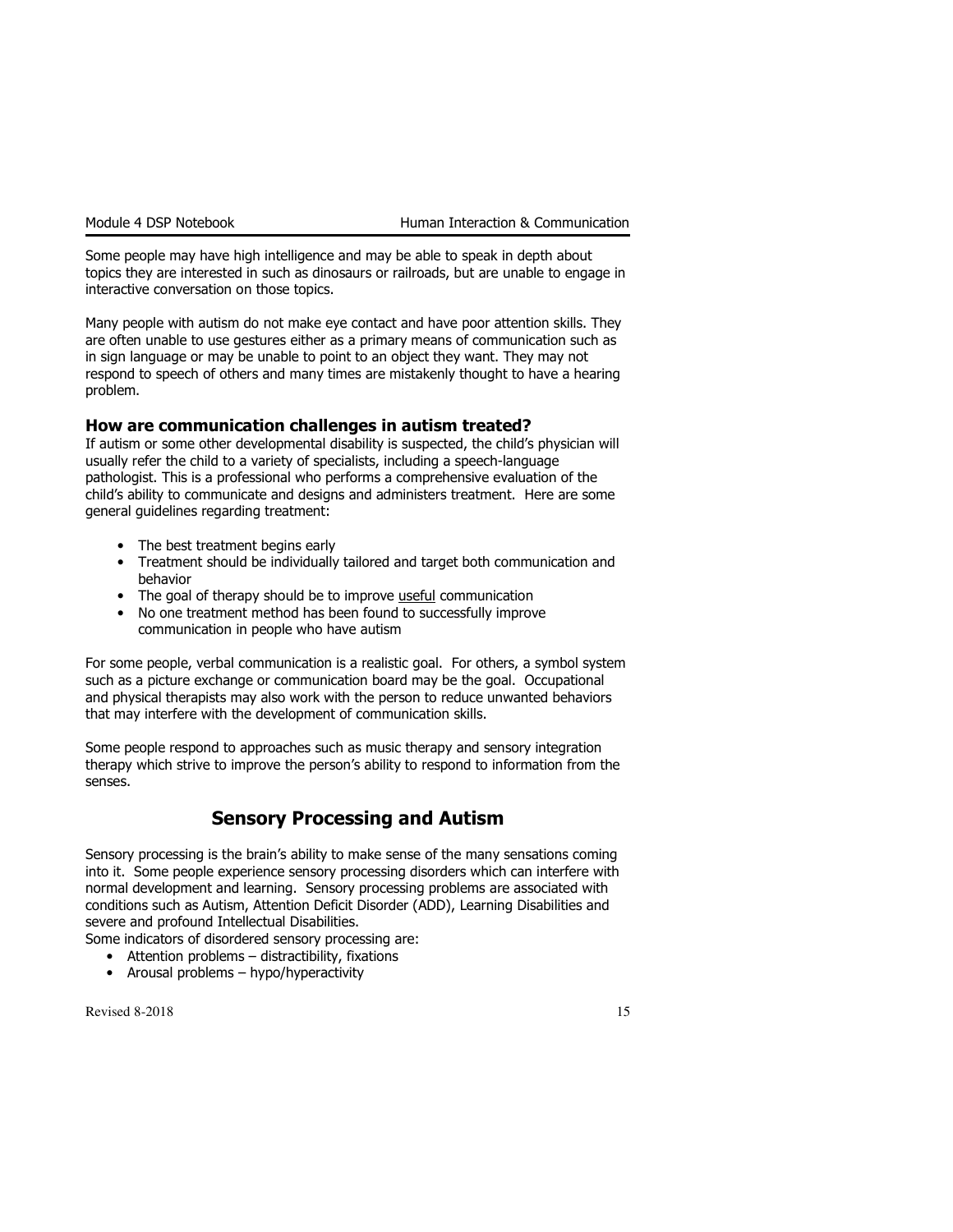- Avoidance of touch or movement
- Self-stimulation rocking, pacing, running
- Inflexibility to change
- Unpredictable explosions of emotion

After an evaluation takes place, it is determined what type of sensory input the person may require. Some people need:

Vestibular Input - such as rolling, jumping, running, etc.

Proprioceptive Input - sensory input comes through the persons joints by trained staff/therapists. Activities involve pushing, pulling, lifting

Tactile Input- lotion, rubs, vibration, etc.

### Benefits of Meeting Sensory Processing Needs Include:

- Decreased need to stimulate or injure self
- Improved ability to pay attention
- Improved social interaction
- Ability to handle distractions easier

Other behavioral characteristics may be present in people who are diagnosed with Autism Spectrum Disorder. These characteristics may also interfere with the communication process.

These may include:

- Decreased use of spoken language
- Poor comprehension of spoken language
- Hand or finger flapping
- Moving objects repetitively before their eyes
- Unusual responses to sound, light, or touch
- Preference for sameness
- Difficulty in transitions from one activity to another
- Concrete vocabulary (poor understanding of concepts and/or figures of speech)
- Limited, repetitive toy play
- Lack of pretend play
- Irrational fears

 $\text{Revised } 8-2018$  16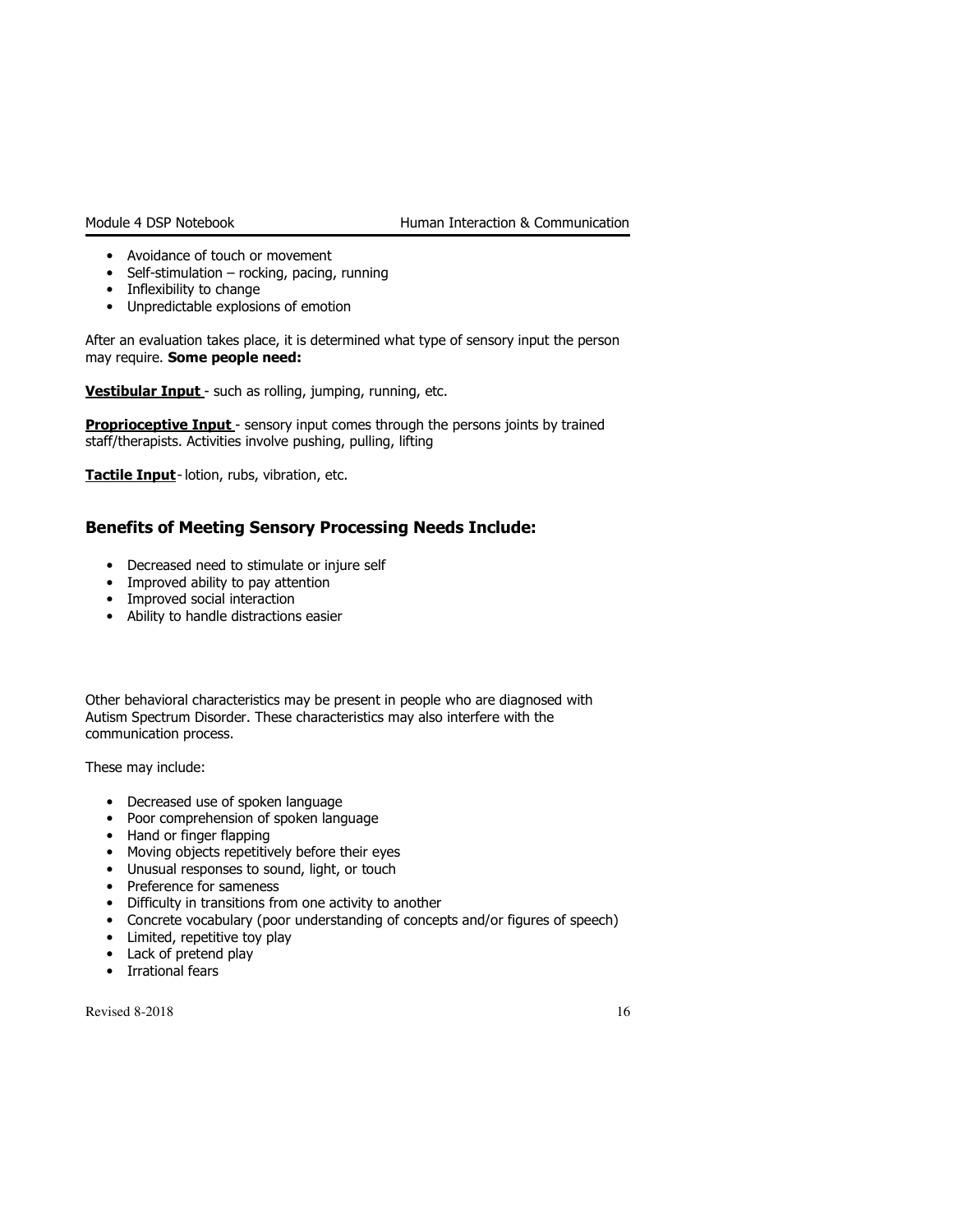• Lining up of objects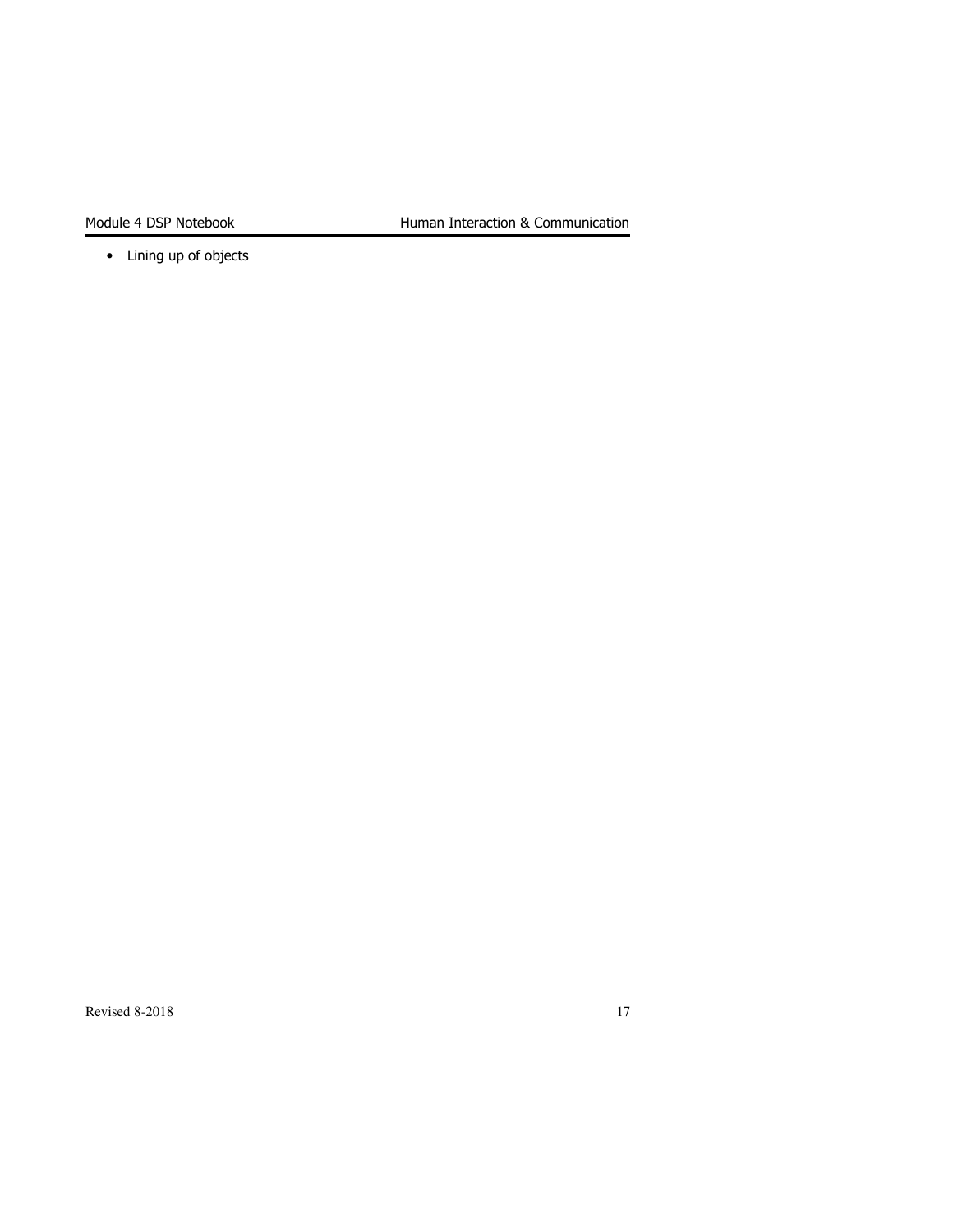| <b>Sensory</b>       | <b>Symptoms</b>                                                                                                                                                                                                                                                                                                                     |
|----------------------|-------------------------------------------------------------------------------------------------------------------------------------------------------------------------------------------------------------------------------------------------------------------------------------------------------------------------------------|
| Auditory             | Responds negatively to unexpected or loud noises<br>$\bullet$<br>Holds hands over ears<br>٠<br>Cannot walk with background noise<br>$\bullet$<br>Seems oblivious within an active environment                                                                                                                                       |
| Visual               | Prefers to be in the dark<br>$\bullet$<br>Hesitates going up and down steps<br>Avoids bright lights<br>Stares intensely at people or object<br>Avoids eye contact                                                                                                                                                                   |
| Taste/Smell          | Avoids certain tastes/smells that are typically part of<br>$\bullet$<br>children's diets<br>Routinely smells nonfood objects<br>Seeks out certain tastes or smells<br>Does not seem to smell strong odors                                                                                                                           |
| <b>Body Position</b> | Continually seeks out all kinds of movement activities<br>$\bullet$<br>Hangs on other people, furniture, objects, even in familiar<br>٠<br>situations<br>Seems to have weak muscles, tires easily, has poor<br>endurance<br>Walks on toes                                                                                           |
| Movement             | Becomes anxious or distressed when feet leave the ground<br>Avoids climbing or jumping<br>Avoids playground equipment<br>Seeks all kinds of movement and this interferes with daily<br>life<br>Takes excessive risks while playing, has no safety<br>awareness                                                                      |
| Touch                | Avoids getting messy in glue, sand, finger paint, tape<br>٠<br>Is sensitive to certain fabrics (clothing, bedding)<br>$\bullet$<br>Touches people and objects at an irritating level<br>$\bullet$<br>Avoids going barefoot, especially in grass or sand<br>$\bullet$<br>Has decreased awareness of pain or temperature<br>$\bullet$ |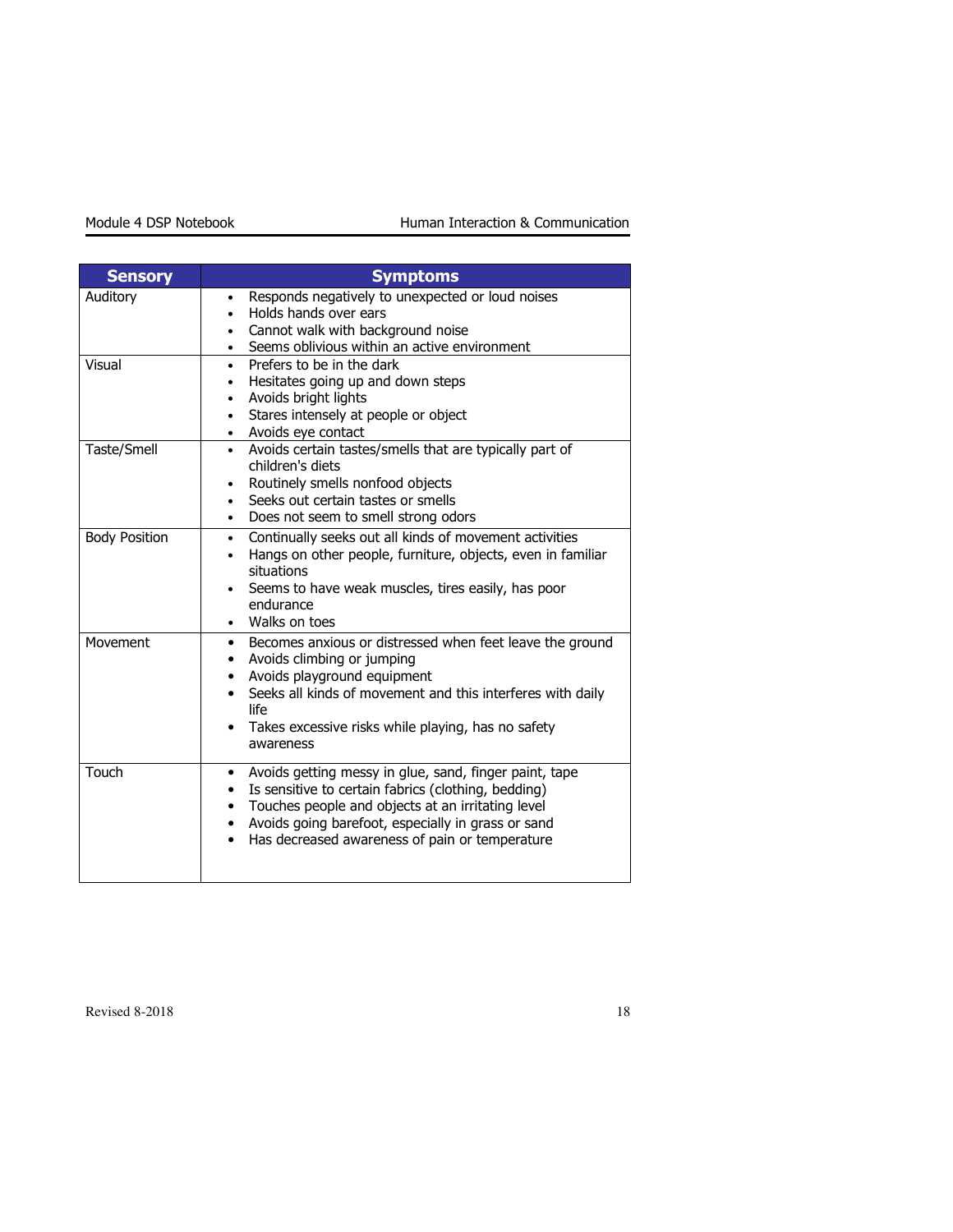| <b>Sensory</b>                        | <b>Symptoms</b>                                                                                                                                                                                                                                                     |
|---------------------------------------|---------------------------------------------------------------------------------------------------------------------------------------------------------------------------------------------------------------------------------------------------------------------|
| Attention,<br>Behavior,<br>And Social | • Jumps from one activity to another frequently and it<br>interferes with play<br>• Has difficulty paying attention<br>• Is overly affectionate with others<br>• Seems anxious<br>• Is accident prone<br>• Has difficulty making friends, does not express emotions |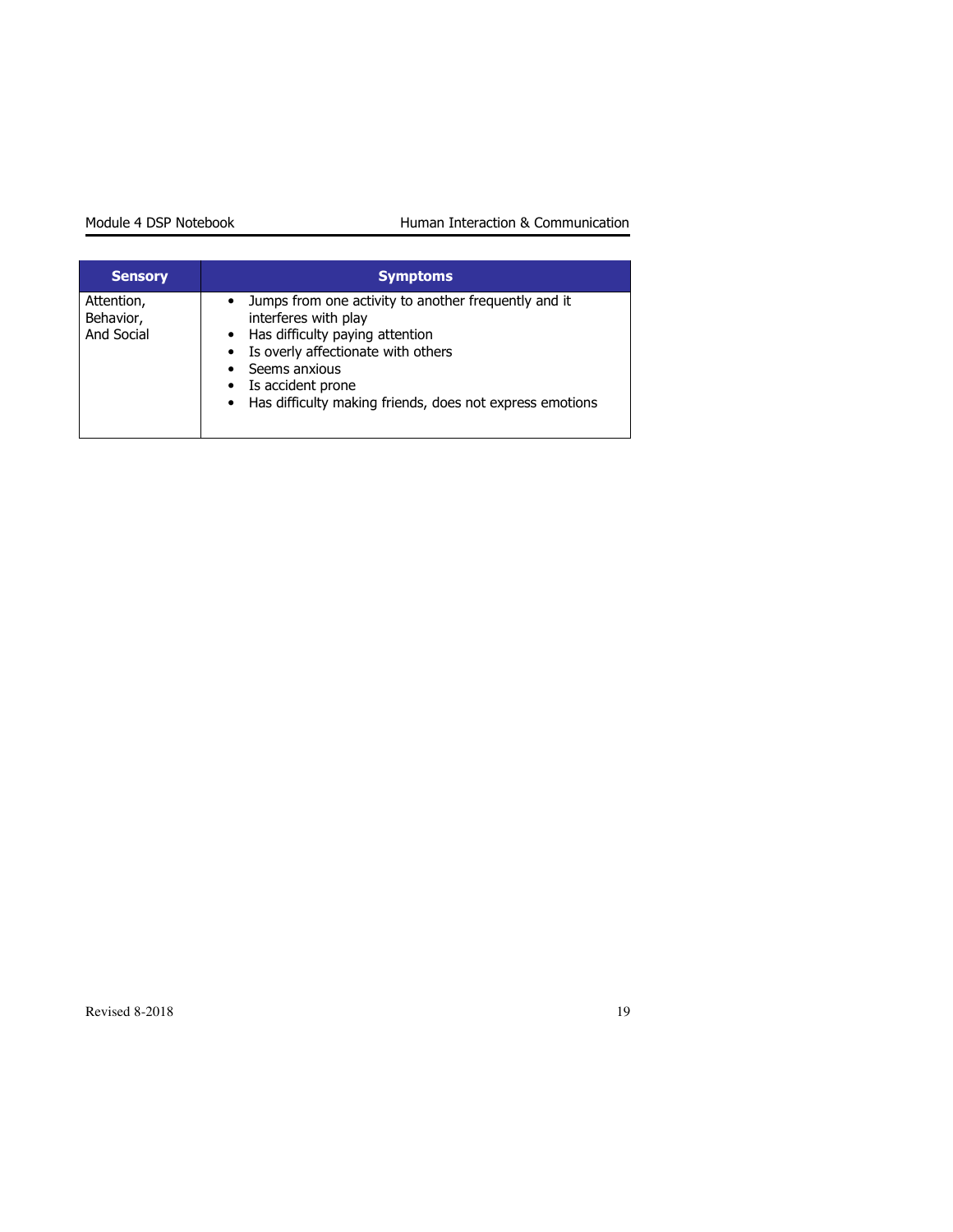### Where Can I Get Additional Information on Autism?

National Institute of Mental Health Phone: (301) 443-4513 E-mail: nimhinfo@nih.gov Internet: www.nimh.nih.gov

#### Autism Society of America

Phone: (301) 657-0881 Toll-free phone: (800)3-AUTISM (28-8476) Internet: www.autism-society.org

#### Cure Autism Now (CAN)

Phone: (323) 549-0500 Toll-free phone: (888)828-8476 E-mail: info@cureautismnow.org. Internet: www.cureautismnow.org

Autism Research Institute Phone: (619)281-7165 Internet: www.autismresearchinstitute.com

#### The Autism Program of Illinois

Phone: 217-525-8332 Internet: www.autismprogram.org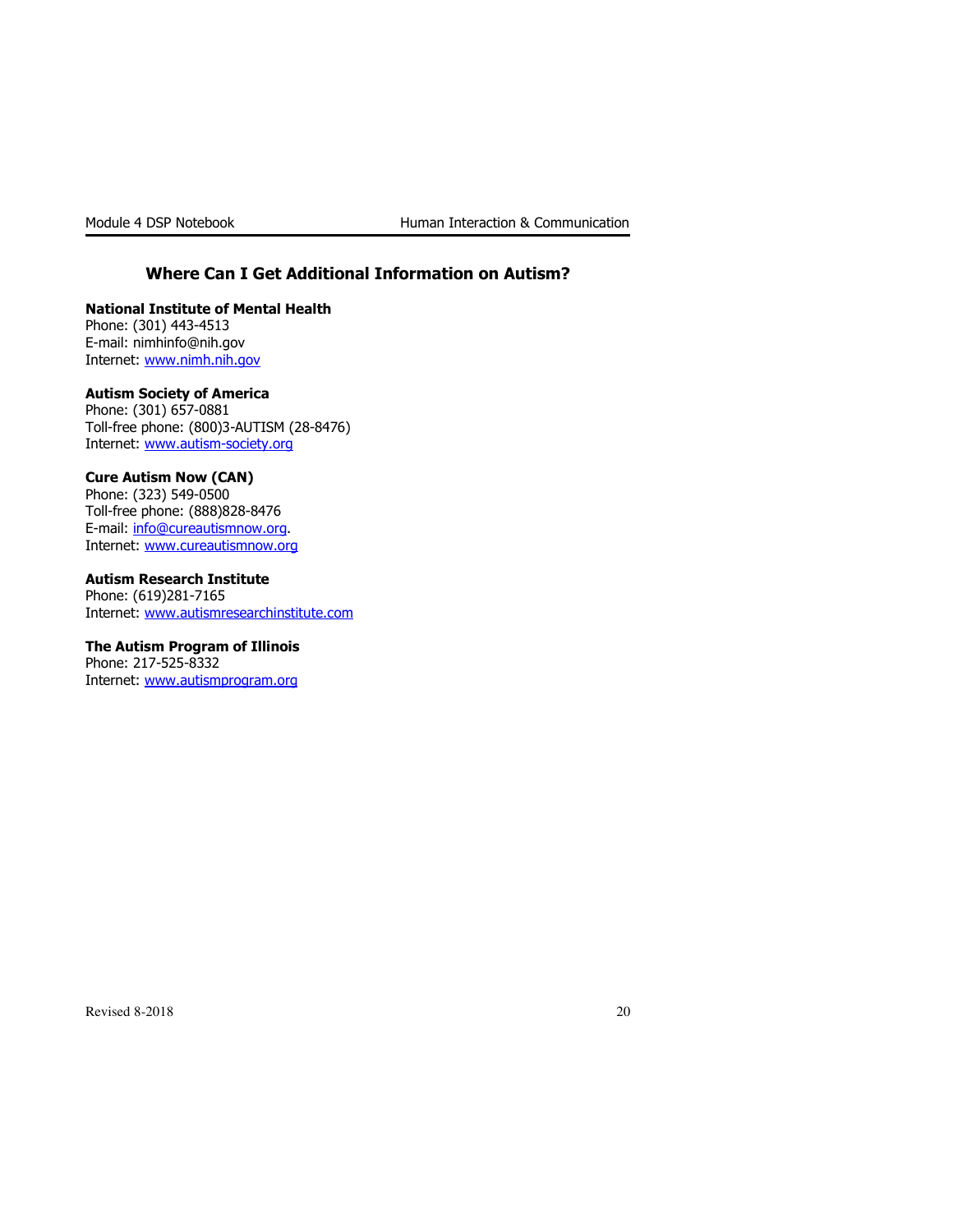### Hearing Impairments

A person with a hearing impairment will have problems communicating because s/he cannot hear well.

A person who experiences a serious hearing impairment at an early age may have difficulty learning to speak. Therefore, they may have difficulty in both hearing and in being understood.

Background noises make it difficult for some individuals to hear you. They cannot tell the difference between what you say and the noise.

Common reasons for hearing loss include:

- Birth defects/genetic disorders/premature birth
- Lack of oxygen during the birth process
- Illness
- Injury
- Trauma to the head and neck
- Prolonged exposure to loud sounds (e.g., machinery, guns, music and portable music players)
- Aging
- Certain types of medications.

Tips for communicating with persons who are hearing impaired:

- Make sure you get the person's attention before you begin to speak. Just tap the person on the shoulder if they are not facing you.
- Always look directly at the person and try to keep your face in the light away from shadows while you talk.
- Speak clearly in normal tone of voice and avoid chewing gum or smoking while you talk.
- Use short, simple sentences.
- When the person is using a sign language interpreter, don't speak directly to the interpreter. Speak directly to the person.
- If calling a person on the telephone, let the phone ring longer than usual and be prepared to repeat the reason for the call and who you are.
- If you don't have a Text Phone (TTY) you can call 711 to reach the national telecommunications relay service. This service can facilitate the call between you and the person in which you are calling using a  $TTY$ .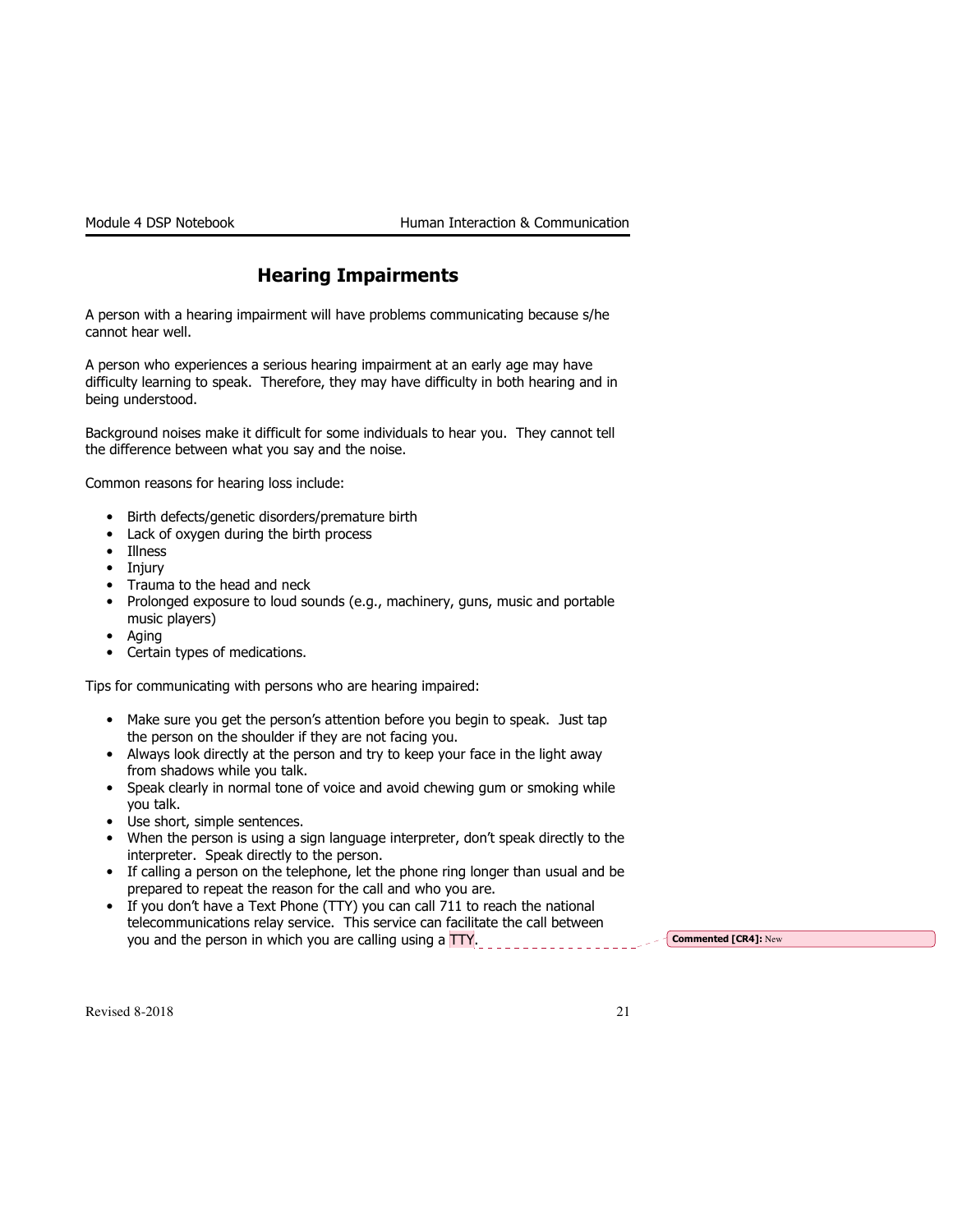### Visual Impairments

A person with visual impairments will miss out on non-verbal clues. They may not be able to see the facial expressions and gestures which are a part of the message being communicated.

Tips for communicating with persons who are visually impaired:

- Speak to the person when you approach him/her.
- Tell him or her who you are and don't raise your voice
- When talking in a group, remember to identify yourself and the person with whom you are speaking.
- Let the individual know when you are leaving.
- Don't attempt to lead the person without first asking for permission. Then, simply let the person hold onto your arm and let her/him control their movements.

- Commented [CR5]: New

### Speech Impairments

Some people may not speak clearly. This may be a result of:

- Physical problems such as a cleft palate (a crack or space in the roof of the mouth, leaving an opening to the nasal cavity).
- Injury or disease related to damage to the vocal chords or other structures involved in the production of speech.
- Articulation problems (speech sounds are distorted, substituted, added where they don't belong, or completely left out.)
- Weak and/or uncoordinated muscles.

NOTE: A person who has speech that is not easily understood has probably experienced frustration and humiliation. Your job is to understand what s/he means, and to be sensitive. Be careful not to embarrass the person. Aggressive behaviors may arise from this frustration, or lack of desire to communicate may arise from poor ability and prior failures.

Tips for communicating with persons with speech impairments:

- If you don't understand something the person says, don't pretend that you do. Ask the individual to repeat what they he/she said and then repeat back to them.
- Take as much time as necessary to communicate and be patient.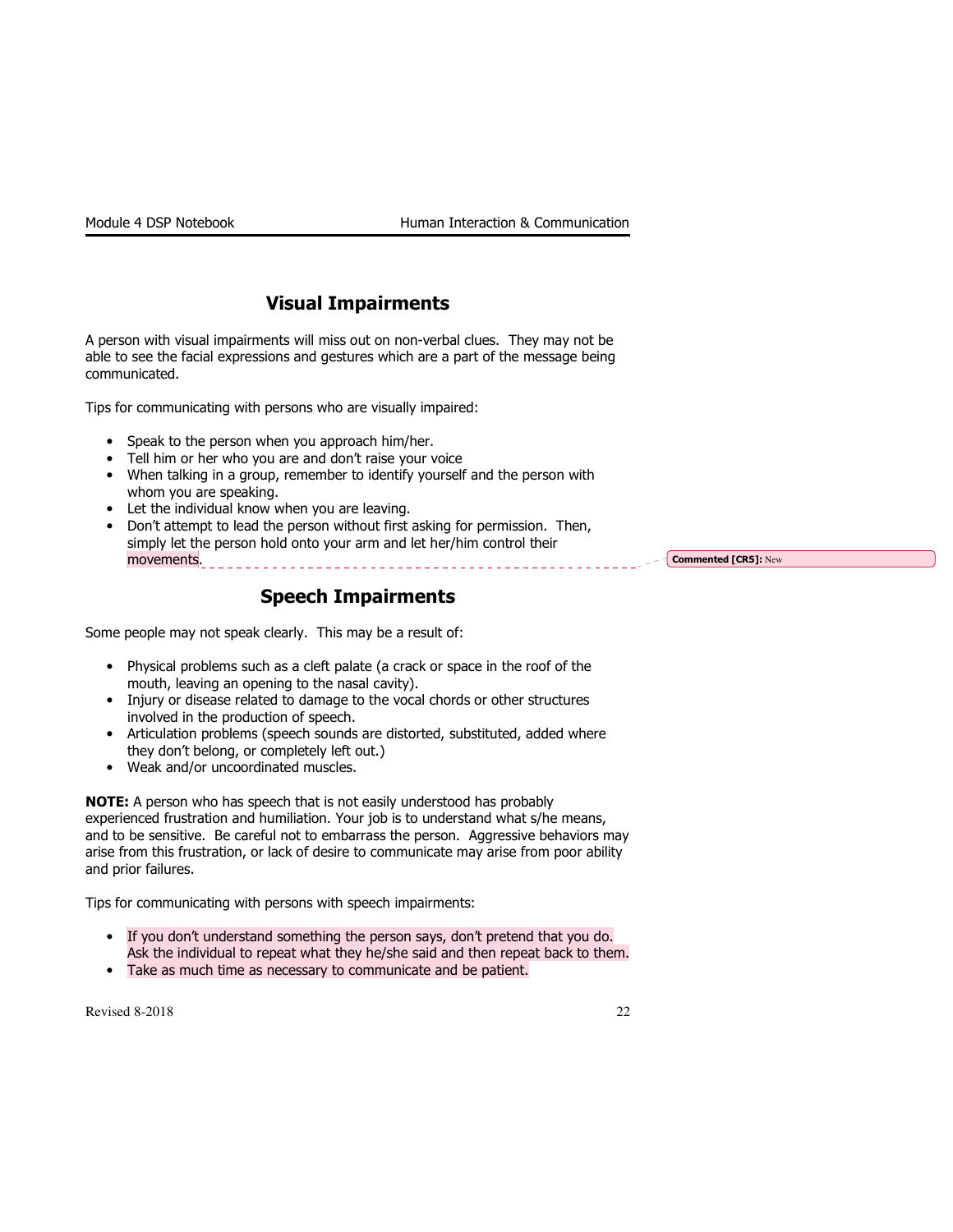- Try to ask questions that require short answers or a nod of the head.
- Concentrate and pay attention to help understand what the person was saying.
- Don't attempt to finish sentences for the person, let them speak for them self.
- After trying to understand the person repeatedly, without success, ask if you can communicate through writing as an alternative. Commented [CR6]: New

### Language Impairments

Sometimes the person may not be able to make the association between words, objects or ideas. This includes:

- The basic use of grammar
- Level of vocabulary
- Understanding what is said
- Clearly expressing oneself
- Remembering what one heard

### Common Effects of Communication Challenges

Communication challenges affect all areas of a person's life. For example, communication challenges affect:

### Ability to control inappropriate behaviors:

A person who is unable to communicate ideas, feelings or needs and who is unable to understand their environment may express pressures and frustrations s/he feels through behaviors that cause problems for him/herself or others. Attentionseeking behaviors may be learned that help him/her meet their needs.

#### Examples of behaviors which can cause problems include:

- Aggression
- Self-stimulatory behavior
- Unwillingness to participate
- Withdrawal

#### Note: Remember, behavior is a form of communication! It is our job to figure out what the person is trying to communicate!!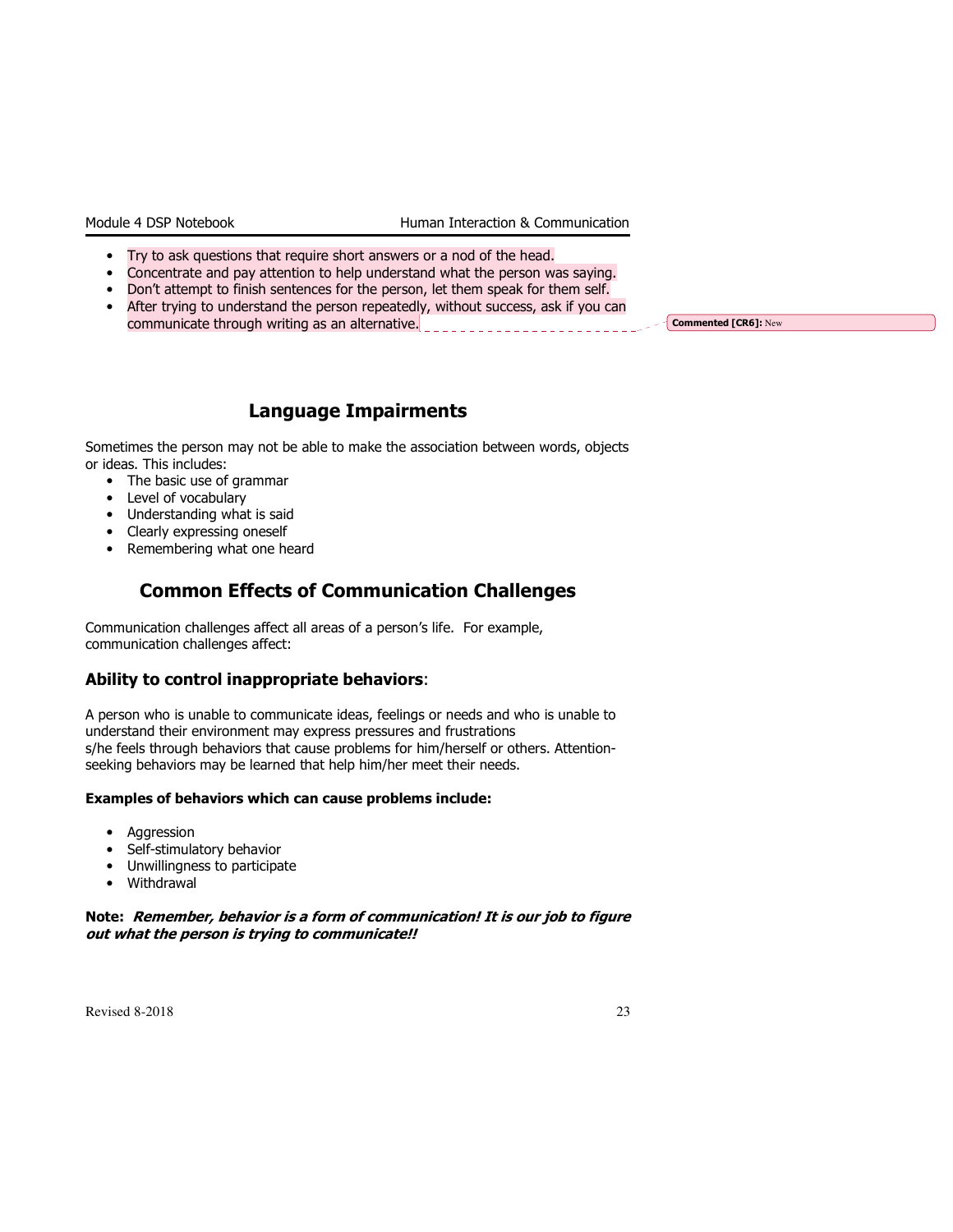### The Principles of Control vs. Support:

Supporting people includes helping them accomplish what they want in life. Whenever possible, DSPs should put aside their own personal agendas and "let go" of trying to control situations.

Try not to let attitudes such as the ones listed below stand in the way of promoting support instead of control:

"You should listen to me; I know better than you do what's best."

"If I let him get away with something once, he'll walk all over me."

"If you let one person do it, everyone else will want to do it, too."

"My job is to tell you what to do. That's why they hired me."

"We've tried this before and it didn't work."

"I've known him for a long time. He's not going to change."

"Her IQ is the same as a child's; she can't make her own decisions."

Instead, DSPs should strive to be flexible and supportive of people's preferences and choices when planning activities and services.

### Ability to Understand Questions

If a person can't understand words like "who", "what", "where", "when", "why", "how" and "which", s/he cannot answer questions or respond to request. The person may not respond because s/he doesn't understand what you want them to do.

We may interpret the person's lack of response as non-compliance or lack of interest. Our job is to realize why he/she is not responding and assist the person using additional cues.

#### Ability to Understand Time

A person may not be able to understand the concept of time, which involves more than understanding the numbers on a clock. It also affects the understanding of day versus night; before and after; next, past and present; today and the future, etc.

When a person has difficulty with understanding time, they can become confused or upset when their schedule changes. It is our job to help him/her anticipate and understand change.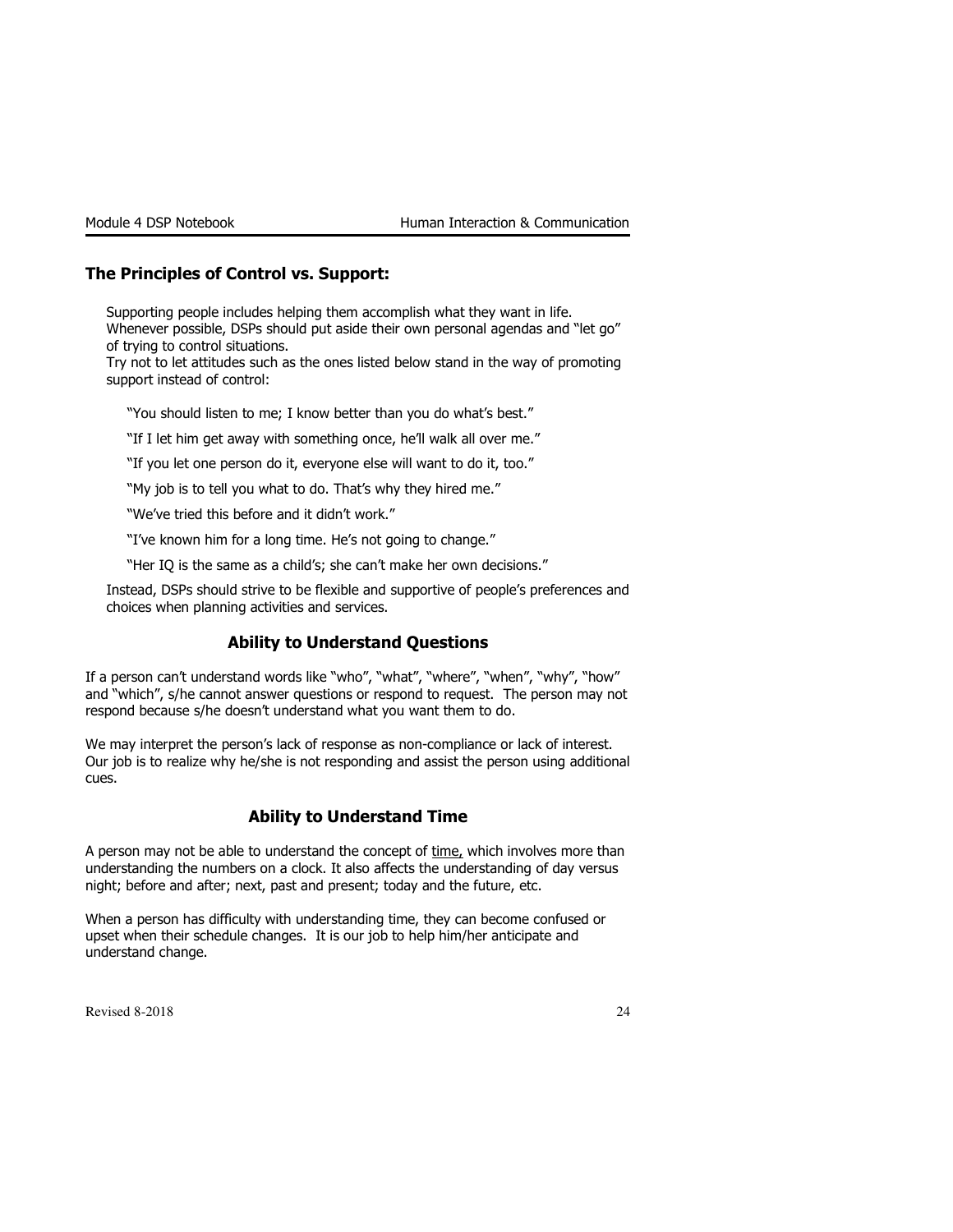## Communication Tips

#### How to help the person communicate more effectively:

- Teach communication skills that are functional and meaningful
- Teach communication in the context of everyday activities
- Provide multiple opportunities for communication practice throughout the day
- Arrange the environment as necessary to create the need to communicate
- Slow down when speaking
- Replace long complex sentences with short simple sentences
- Stress key words
- Use visual supports
- Use object supports
- Be consistent

### Reduce stressful speaking situations by avoiding:

- Frequent interruptions
- Frequent questions
- Excitement when speaking

Adapted from Resource Directory of Illinois Agencies and Their Services

### Ten Commandments on Communicating

1. Speak directly to the person, rather than through a companion or sign language interpreter who may be present.

Commented [CR7]: new

- 2. Offer to shake hands when introduced.
- 3. Always identify yourself, and others who may be with you, when meeting someone with a visual disability.
- 4. If you help, wait until the offer is accepted.
- 5. Treating adults as adults.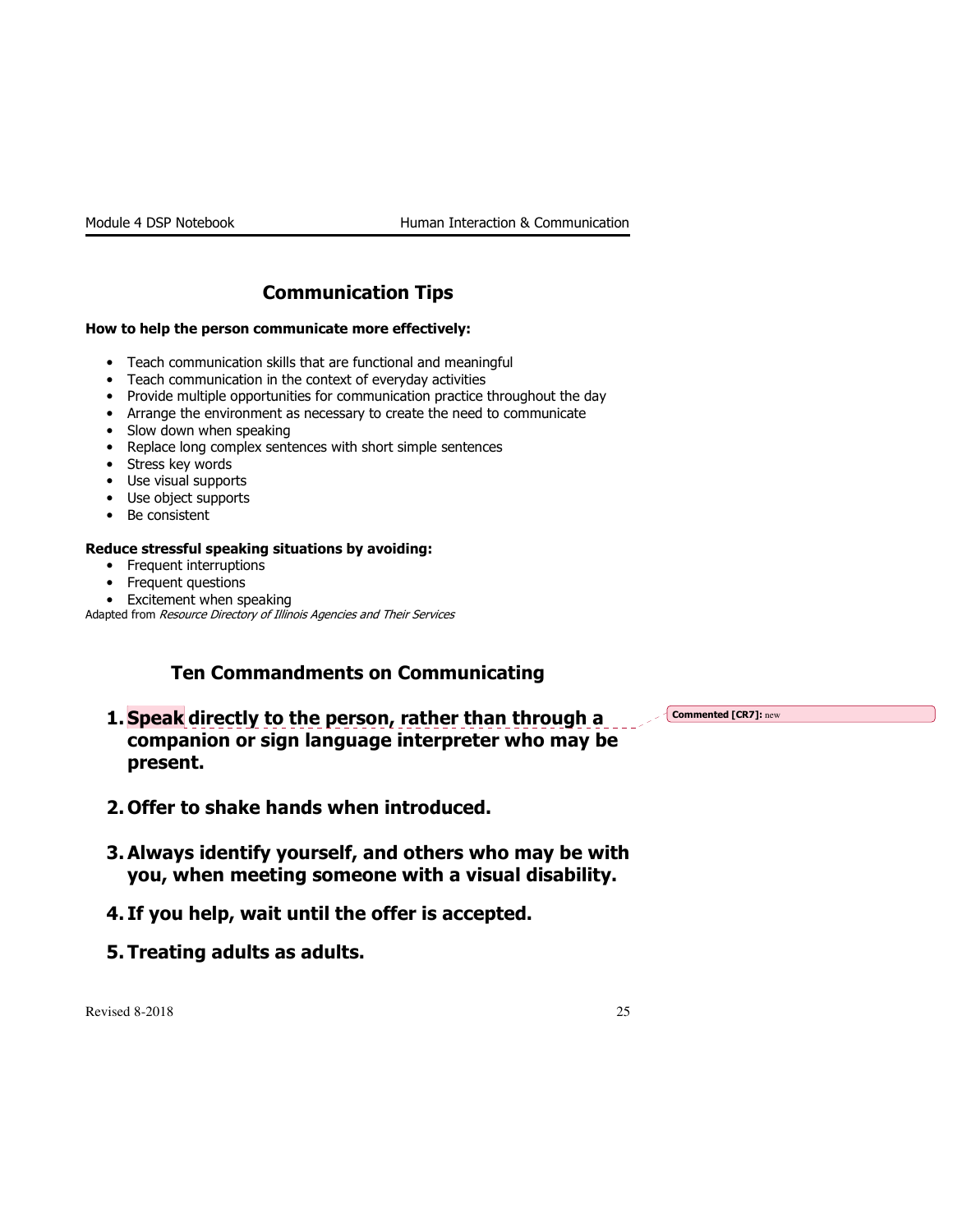- 6. Do not lean against or hang on someone's wheelchair.
- 7. Listen attentively when talking with people who have difficulty speaking and wait for them to finish.
- 8. Put yourself at eye level when speaking with someone in a wheelchair or on crutches.
- 9. Tap a person who is hearing destabilized on the shoulder or wave your hand to get his/her attention.
- 10. Just Relax

### TYPES OF RELATIONSHIPS

The importance of close relationships to our lives is undeniable. We have many types of relationships. These relationships vary in closeness and purpose. One way to think about relationships is to look at them as primarily falling into one of three categories:

- Paid Service
- Family
- Friends and Associates

Explanations of these categories are:

Paid Services: Includes anyone paid to provide a service. These relationships typically have very specific purposes, roles, and boundaries. These service providers may not share your same values, beliefs, or interests. People who develop relationships with the people may experience benefits. For example, a regular customer at a restaurant, store, etc. may be treated better than a new customer.

Paid service providers may include the following:

• Health Professionals (doctors, dentists, physical therapists, etc.) Cashiers/clerks

 $\text{Revised } 8\text{-}2018$  26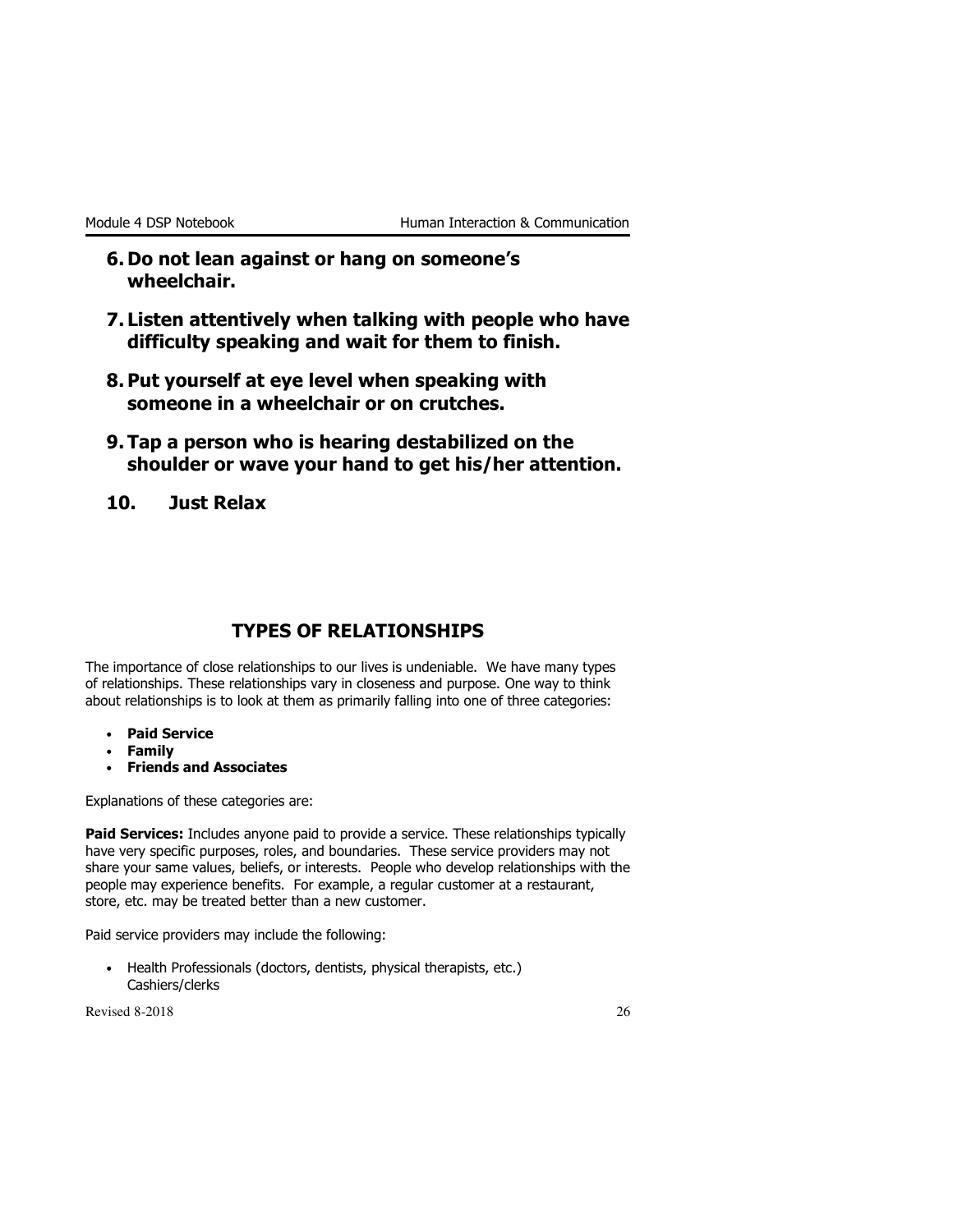Waiters/bartenders Gardeners/household help Lawyers/Police officers/firefighters/postal workers Personal care attendants (direct support professionals, etc.) Bus drivers **Teachers** Volunteers (Relationships that would typically be paid but are filled by an unpaid person as a method of social contribution.)

**Family:** Family relationships may include the following:

Parent/Stepparent Partner/spouse Sibling (brother or sister) Children/step children **Cousin** Niece/nephew In-laws **Grandparent** Aunt/Uncle Family of choice (people who are not related biologically or through adoption, or marriage, but to whom we have made long-term emotional, financial, or other commitments)

Relationships with family members can be broken; however, they usually tend to be more stable and long-term than other types of relationships. In some cases that are governed by legal requirements, this can be the result regardless of personal wishes to maintain a relationship with the person (e.g., child support, alimony, and visitation). There is often a deep-rooted sense of obligation and connection to the other family members despite differences in lifestyle, values, and preferences.

**Friends and Associates:** These are primarily relationships of choice and ones in which are based on desire to connect with the other person. These relationships vary widely in the level of intimacy, types of activities that are shared, time spent, and purpose of interaction. They are typically voluntary and reciprocal, meaning that both members contribute to each other's lives and are free to end or redefine the relationship at any point.

**Associates** are people who spend time together and interact for a commonly defined purpose and may include:

**Neighbors** Coworkers/Supervisors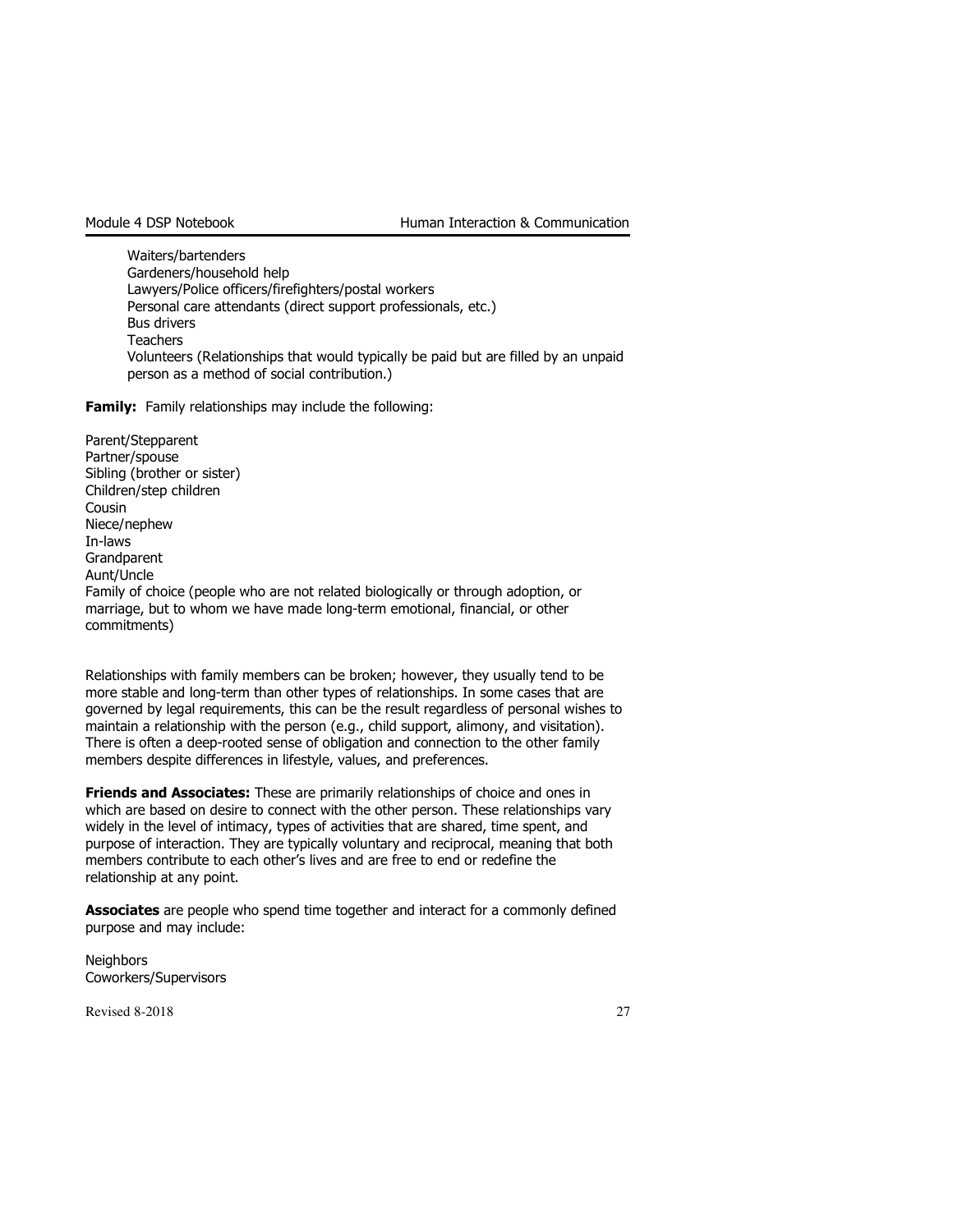Members of a social/athletic/charity or other type of group or club **Classmates Mentors** 

**Friends** are people who spend time together because they want to and they enjoy each other's company. Friendships usually begin as one of the other types of relationships and evolve into friendships.

Friendships are changeable, beginning, ending, renewing, depending on the needs of the people involved. Like family relationships they are personally defined. Some people have expectations of friends that include the amount of time spent together, the types of activities engaged in, and the level of closeness. Others have few requirements of friendships.

While the needs and definitions of friendships can vary, it is important that these relationships are mutually voluntary and that both people participate and contribute to the relationship over the long term.

When you think about the categories of relationships where does the direct support person fall? Based on your relationships with the people you support, what category do you primarily fit into?

### Talking to People

Following are a series of communication tips. These tips will help you support and expand a person's communication skills.

- 1. Talk to the people about his/her favorite subject, adding new information, and helping him/her to expand his/her interests.
- 2. Talk to and with the people about what is going on around him/her, such as events, people in the environment, etc.
- 3. Talk to and with the people about what is going to happen next, and prepare him/her for any scheduled changes in routine.
- 4. Talk to and with the people about the choices s/he can make that will have a positive impact on his/her life. This includes such things as choosing to wait in line, rather than shoving someone out of the way. Help him/her think about the consequences of his/her actions so that s/he can make informed choices.
- 5. Describe what the person is doing as s/he does it. This is known as "*parallel talk*."

 $\text{Revised } 8\text{-}2018$  28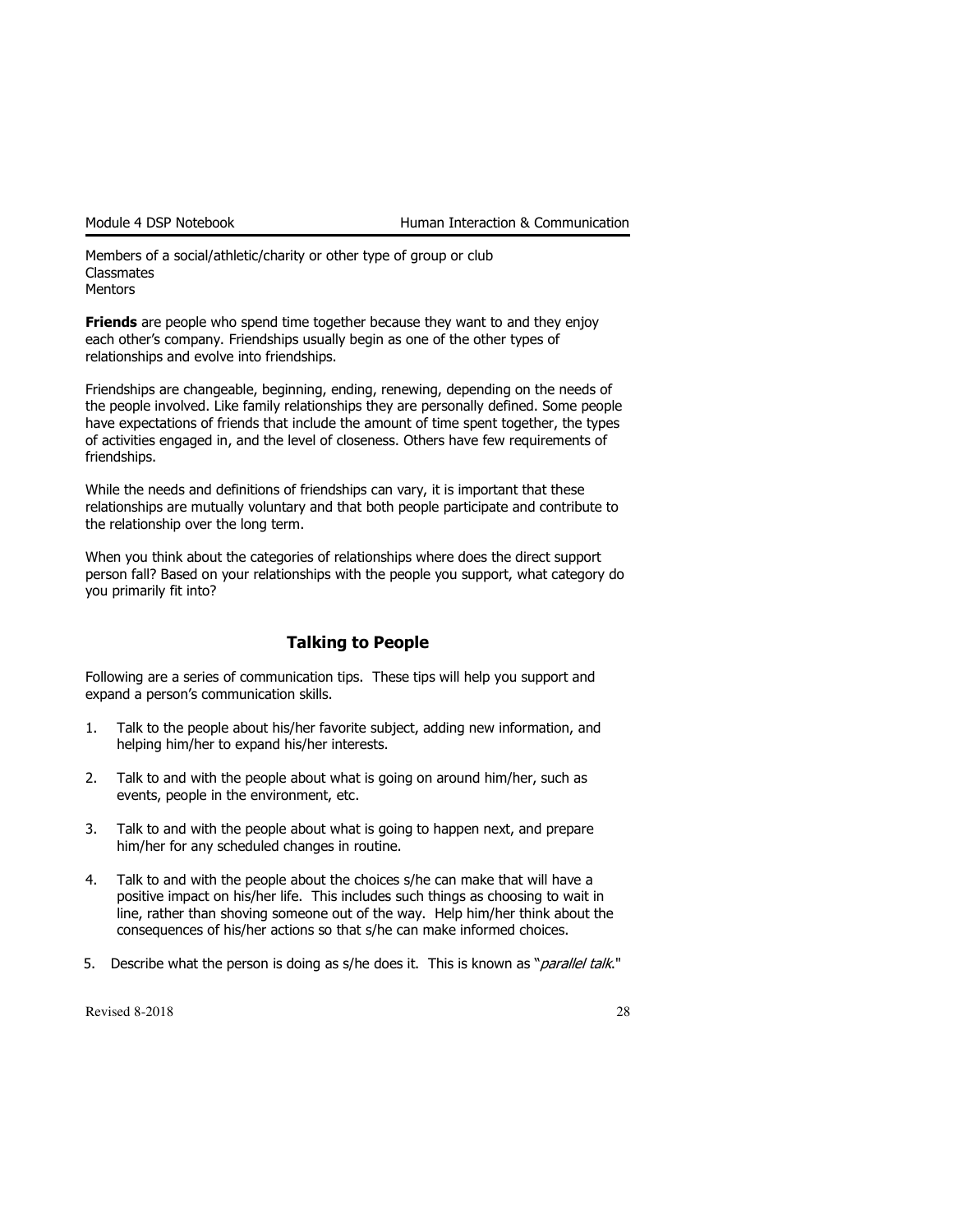- 6. Describe what you are doing with the person. This is known as "self-talk."
- 7. Name items in the person's environment to stimulate language development. This is known as "naming."
- Repeat what the person says, making corrections in your repetition. This provides a good model without directly calling attention to errors. This is known as " $echo$ correction."
- 9. Repeat any of the person's utterances, adding left-out words, to create a slightly more complete thought or feeling. For example, a person might say, "No more skate," to which a staff person might reply, "You don't want to skate anymore? Okay, that's fine." This is known as "echo-expansion."
- 10. Remember that if a person doesn't understand what you're saying, saying it louder won't make it more understandable.
- 11. If a person doesn't understand what you're saying to him/her, rephrase your statement or question, using shorter and more direct statements.
- 12. Speak in a direct manner, saying what you mean. For example, if you don't want someone to do something, say "Please stop that,"followed by telling them what you would like them to do.
- 13. Make sure people understand your style of communicating. Particularly, don't use sarcasm. Since sarcasm involves sending and receiving verbal messages that don't match the speaker's tone of voice, body language, and/or facial expression, it is difficult to interpret. Sarcasm is often viewed as an insult, even if you do not intend for it to be insulting. The use of sarcasm makes it unlikely that the people will trust you as a support person.

Likewise, don't use irony. Irony is the use of words to express something other than the literal meaning. The people may not understand that you actually mean the opposite of what you are saying.

- 14. Be direct when you make a request. Speak using short, direct sentences. For example, don't say "Must you do that?", when what you mean is "Please stop doing that." Likewise, don't ask "Do you have a problem," when you mean, "What's wrong?"
- 15. Develop an on-going awareness of your own style of communicating. Because, in your role as a direct support person, you are in the position to influence and motivate people, your communication style becomes very important. Be aware of the methods you use to communicate, the effect these have on those with whom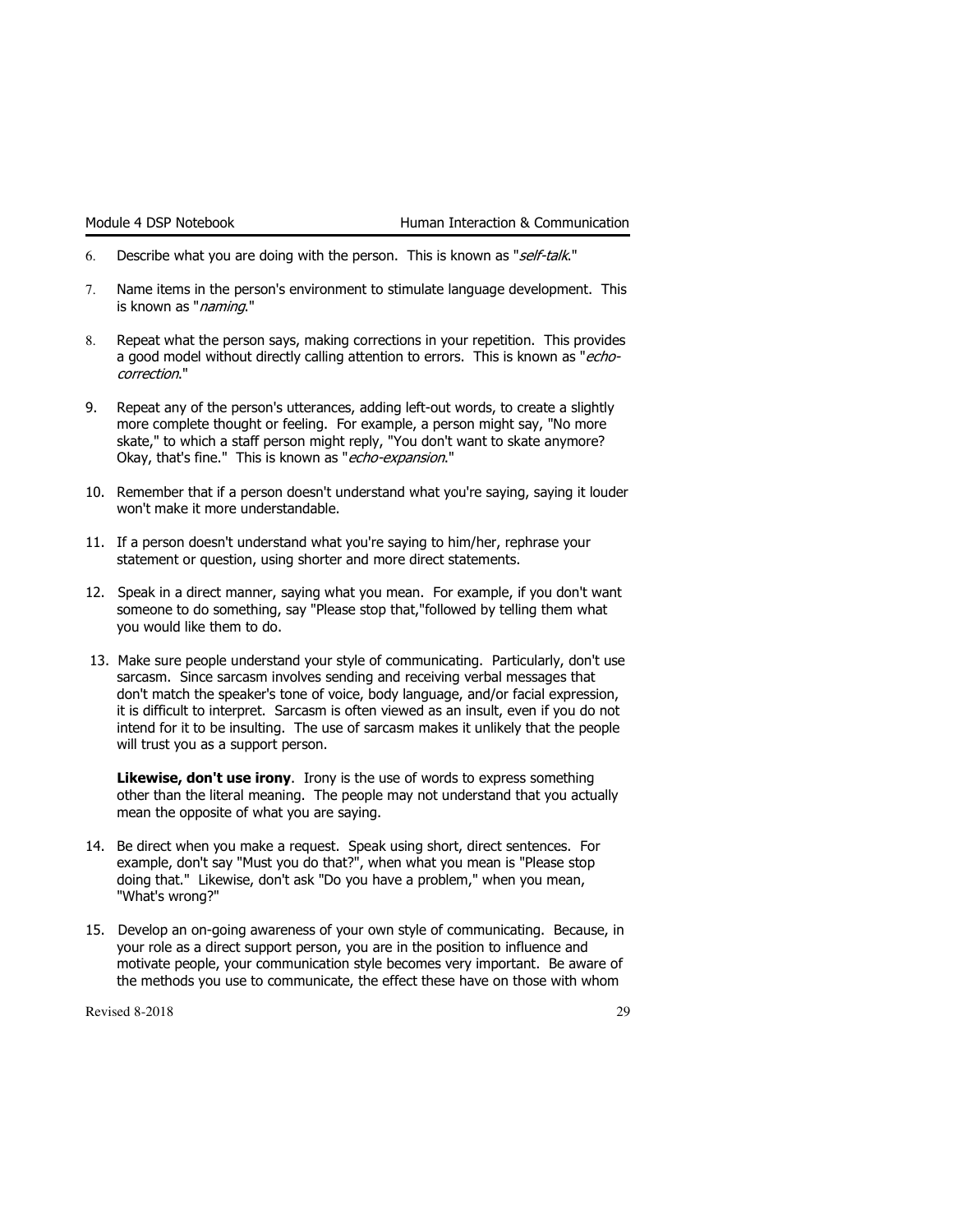you communicate, and the ways your style impacts upon your relationships. Ask yourself what you can do to empower your own communication process, noting those styles, methods and skills which are limiting to you.

- 16. Convey respect, sensitivity, and dignity in your communication.
- 17. Be open to a wide range of communication methods.
- 18. Empower people through the use of your verbal communication skills. By being a positive role model in your communication with staff and the peoples we support, you will be able to empower people to openly communicate with you and others. We should make a special note here about verbal abuse.

As we've discussed in other training courses, you must never verbally abuse a person. This type of mental abuse is defined as harm caused by an act or omission that precipitates emotional distress or maladaptive behavior in the individual, or could precipitate emotional distress or maladaptive behavior, including the use of words, signs, gestures or other actions toward or about and in the presence of individuals.

- 19. Recognize the ways people communicate and being sensitive to their communication challenges.
- 20. Communicate attentively with people when you are with them.
- 21. Make use of a range of communication methods when appropriate.
- 22. Use a normal tone of voice. Don't use exaggerated or unusual emphasis. Don't shout.
- 23. Provide a dignified communication atmosphere by not interrupting or "talking over" the person. Give the person you support your full attention whenever possible.
- 24. Speak to the person in short, simple sentences if that is what s/he understands the best.

25. Be patient and allow the person adequate time to respond. Do not complete a sentence for the person before s/he is finished speaking.

- 26. Don't limit your verbal interaction to only telling people what to do or not to do.
- 27. Develop a responsive style of communicating with people. For example, a direct response to the statement, "I don't have anything to do," would be, "Get a game." A responsive reply to the same statement would be, "It sounds like you're bored;

 $\text{Revised } 8\text{-}2018$  30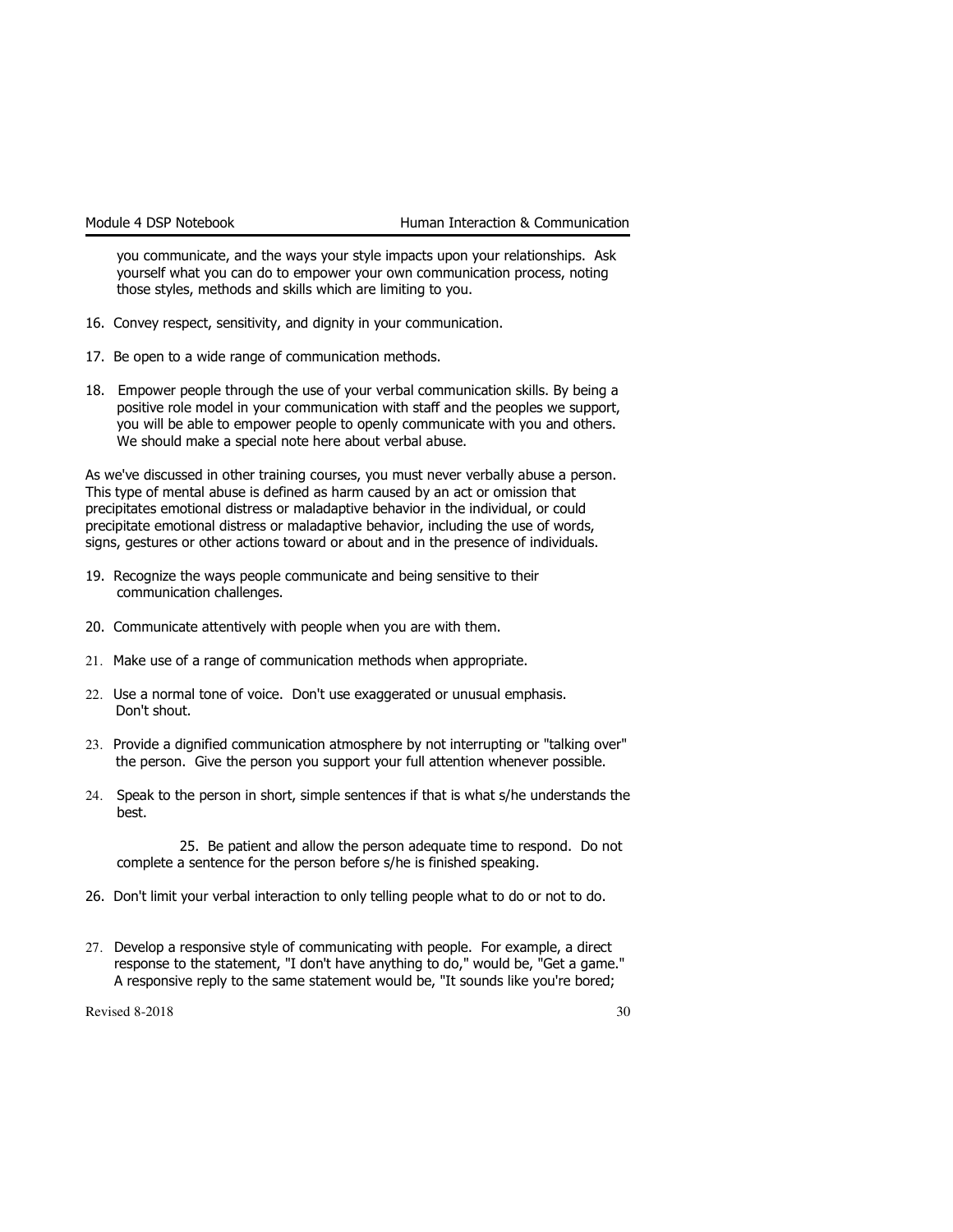what can we do about that?" This creates an opportunity for the person to problem solve.

- 28. Speak directly to the individual by putting yourself at eye level.
- 29. Offer choices!!!!!
- 30. Take your time.

#### Top 10 Things to Remember When Communicating

- 10. Use calendars, schedules, and checklists. Many people having difficulty in staying on track and organizing their activities, and a visual reminder such as a calendar, schedule or checklist can be very beneficial in helping anticipate upcoming activities.
- 9. Organize the environment. This can be very helpful to giving people cues about what, when, and how. Too much clutter or too many items in one place can cause some people to become overwhelmed. A helpful idea is to organize the environment so that one area is for eating, one is for working, one is for activities, etc. Keep supplies handy and accessible for people to use.
- 8. Avoid using phrases that are abstract. Many people have difficulty in understanding abstract thought; they interpret verbal information very literally. Be very specific about what, when, where, and how to that the information is understood. An example is asking a person to "*wait for a while"* which has no concrete meaning. A better way would be to ask a person to "wait for 3 minutes". Because of difficulty in understanding abstract information, humor and sarcasm should be carefully considered before being used.
- 7. Avoid repeating information. People may find it difficult to quickly interpret auditory and verbal information; repeating the information quickly may lead to frustration, anger, and aggression. Give the person time to process the information before giving a response. The use of visual cues, gestures, or physical prompts may further assist a person in understanding the information.
- 6. Be observant of the environment and make changes when necessary. Environments that are very bright or very dark, noisy, or full of lots of clutter may make it difficult for people to focus on the information being communicated as well as processing the information.
- 5. Prepare for changes or transitions. Changes and transitions from one activity to the next can be difficult for many people. Using visual schedules, calendars,

Revised 8-2018  $\overline{31}$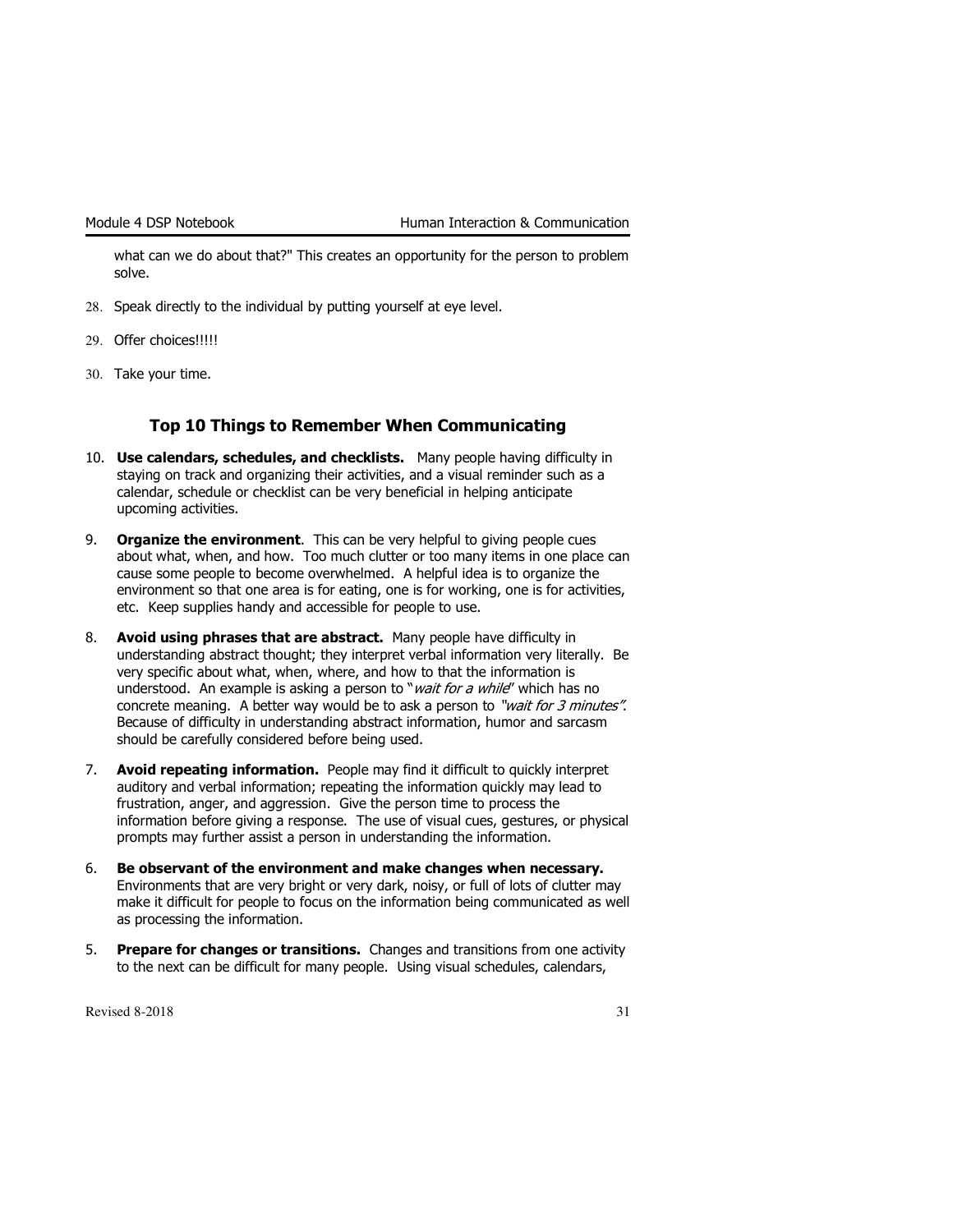checklists and written or verbal reminders can help make transitions smoother and easier.

- 4. **Emphasize social learning**. Some people must learn social skills that others take for granted. Social learning is done through imitation and modeling. Examples of social learning includes turn-taking, appropriate public behavior, and using appropriate words in public. In addition, making sure that non-verbal cues match verbal communication will help the message to be processed correctly.
- 3. Encourage people to communicate their wants and needs. Instead of automatically doing things for others (ordering food, helping put on or take off clothing, pushing a wheelchair), wait for people to indicate how you can best support them.
- 2. Ask people to repeat themselves if you don't understand what they are communicating. It may be difficult to understand communication the first time. Don't pretend to understand as it can lead to mis-communication, anger, or frustration. Ask the person to repeat themselves until the communication is understood.
- 1. Have fun! Communication should not always be about giving directions and instructions; engage in communication that is conversational to develop relationships built on dignity and respect. Encourage people to communicate their hopes and dreams, and then provide the support they need to obtain them.

Adapted from Resource Directory of Illinois Agencies and Their Services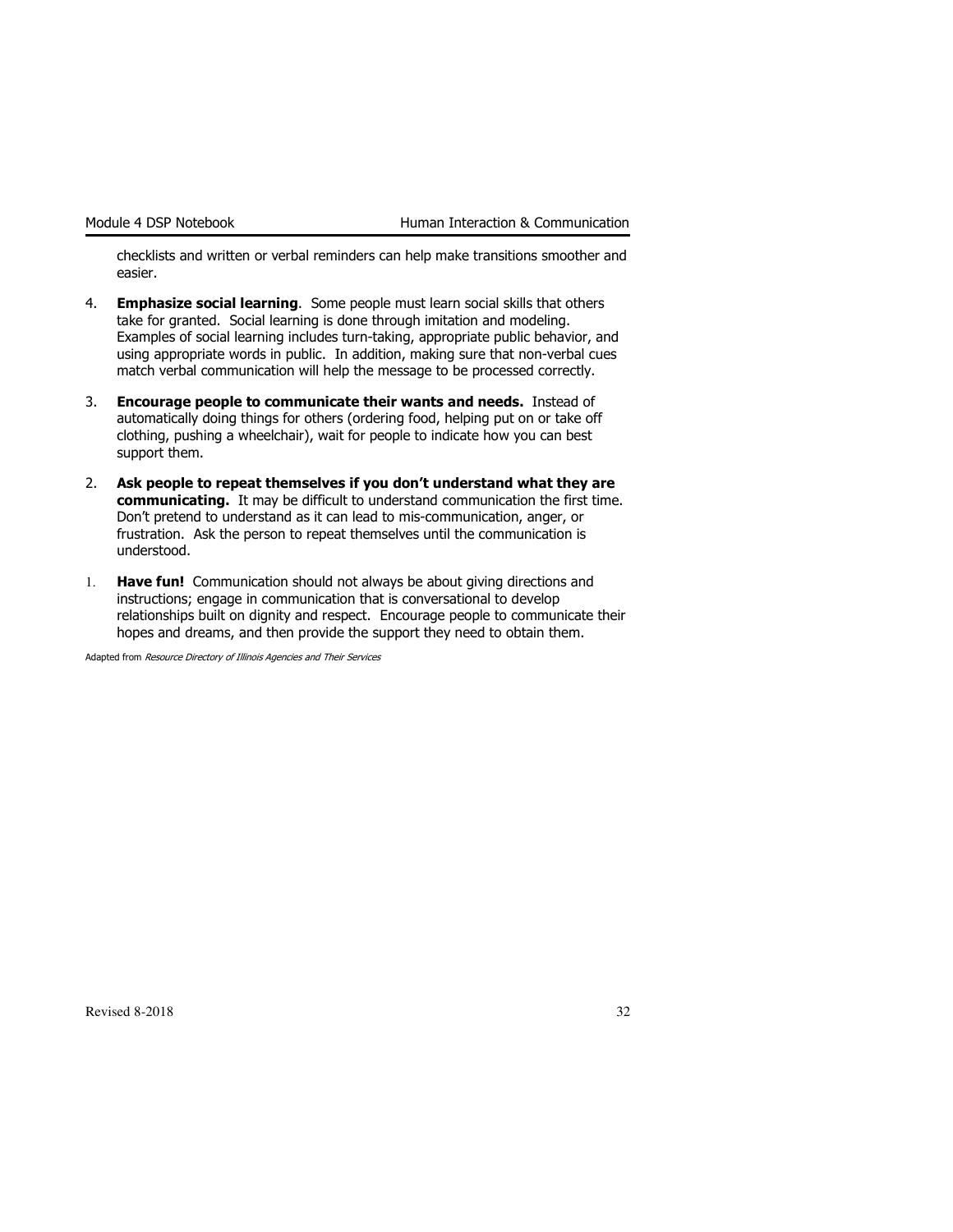### Responsive Communication and Effective Listening

Develop a responsive style of communicating with people. For example, a direct response to the statement, "I don't have anything to do," would be, "Get a game." A responsive reply to the same statement would be, "It sounds like you're bored; what can we do about that?" This creates an opportunity for the person to problem solve.

Note:

By using a responsive style to communicate with people, you will empower them to exercise choice. It is through this choice process that we identify the person's hopes and dreams.

### Listening Effectively

As a partner in the communication process, you need to learn to use active listening skills. Use all the available clues to figure out what a person is attempting to communicate to you. In other words, be an involved partner in the communication process.

- Be aware of non-verbal communication.
- Pay attention to the tone and inflection of the person's voice.
- Don't tune-out what a person says because it doesn't seem to make sense.
- Keep in mind that the person's behavior is an attempt to communicate some need to you.
- Show you are listening by stopping what you're doing and put full attention on listening.
- Summarize the conversation.

### Individual's Right to Express Emotions

The individuals you support have a right to feel upset, frustrated, angry, sad, etc., and to express their feelings especially when they are in their own home!

Individuals may not always know the best way to express their emotions and to communicate how they feel, what they want, and what they need.

Offer empathy, comfort, and support to help the individual cope with his/her feelings.

Teach and model how to figure out what is going on with the individual.

Teach and model ways to help the individual express his/her feelings in an acceptable way in order to achieve what s/he needs.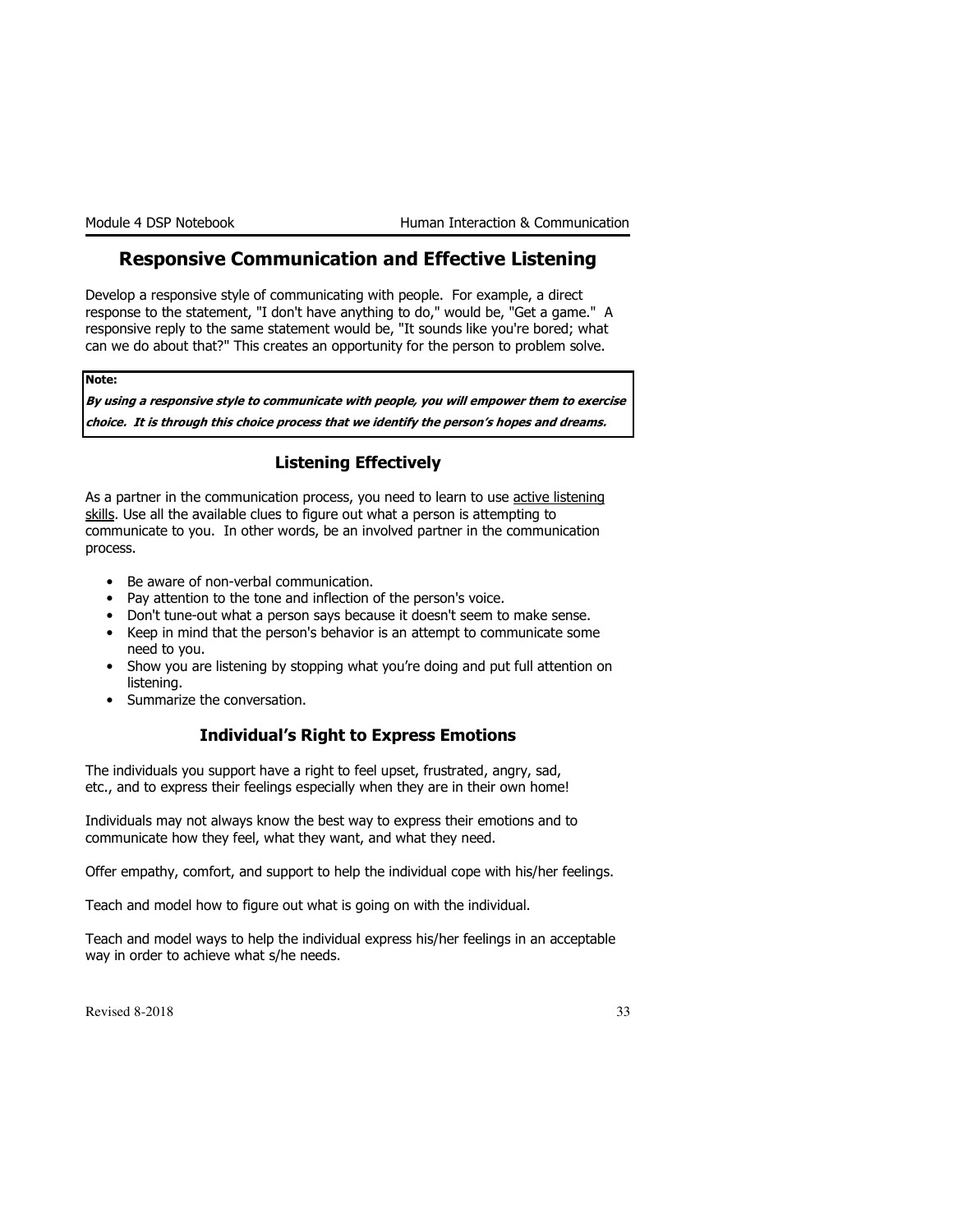### Communication Roadblocks

- Directive Language

Our language and behavior can build roadblocks to communication. This happens when we use language that:

- Orders
- Warns
- Commands
- Directs
- Decision Making

Another area that can cause a communication roadblock involves the understanding that a very important part of the role of the DSP is to assist the individual in making their own choices. Following is a guide to assist the DSP in the Choice Making process:

- 1. Observe the individual.
- 2. Identify opportunities for choice or preference.
- 3. Assist the individual in developing a range of choices.
- 4. Recognize the health, safety, financial and risk parameters associated with the choice.
- 5. Offer opportunities for choice.
- 6. Show value to the individual's choice.
- 7. Educate and negotiate when choices are outside of the parameters.
- 8. Process the choice experience with the individual.
- 9. Document the choice experience.

 $\checkmark$  Right to Express Emotion

As a DSP, there may be times when you will need to assist the person during times of emotional difficulty. You may need to assist the person to find healthy ways to express and deal with their emotions.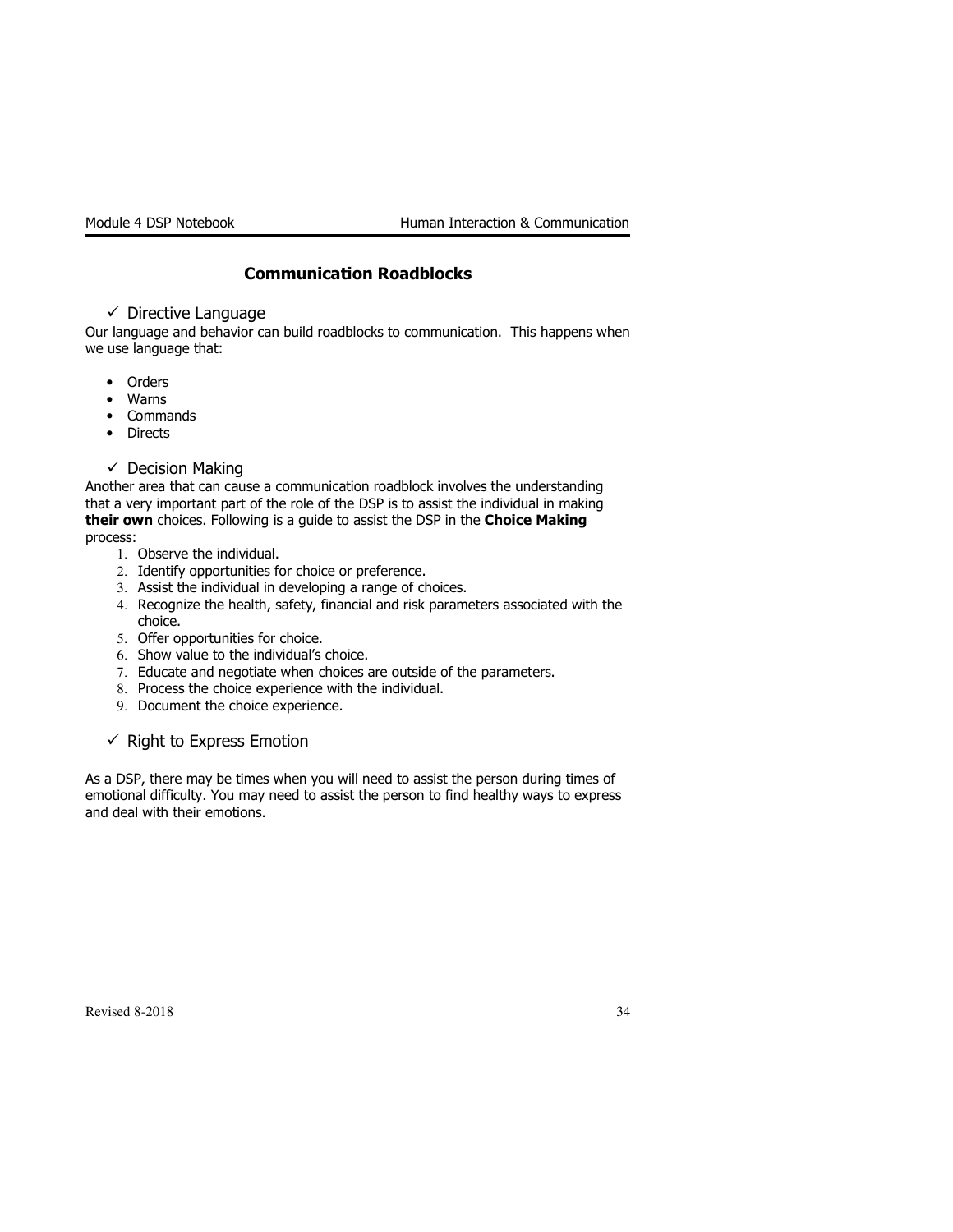### Communication Professionals

Speech and language professionals work with other members of the interdisciplinary team to develop communication plans/programs for people.

A Speech Pathologist can help you answer the following questions:

- What communication technique/method is the person most likely to understand and/or express him/herself through?
- How can I help this person express him/herself to me?
- What is the best communication situation for the person?
- What should I do if this person doesn't understand me?

An **Audiologist** specializes in prevention, identification, assessment and non-medical treatment of hearing disorders. This may include prescribing and dispensing hearing aids.

An Audiologist can help you answer questions such as:

- How much can this person hear?
- How can I help the individual hear most effectively in a variety of listening situations (such as home, work, church)?
- How do I check this person's hearing aid to make sure it's working properly?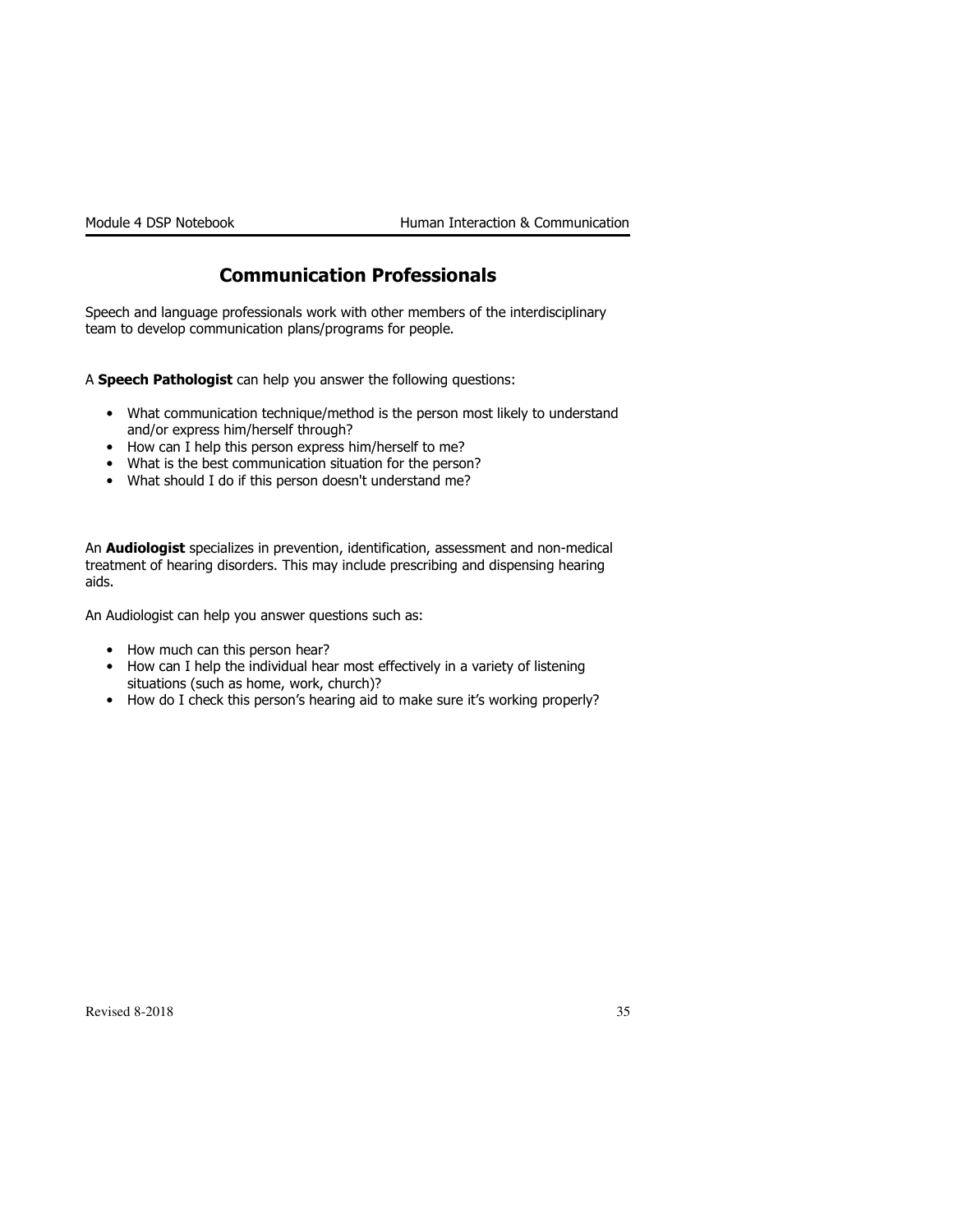

### TYPES OF SIGN LANGUAGE SYSTEMS

### American Sign Language (ASL)

ASL is the natural language of the Deaf and also the most used form of communication among the Deaf. However, if a signing

module is included in a program, it must be understood that ASL signs will not match the speaker word for word. ASL has its own grammatical structure (different than English). ASL tends to be a visual or concept based way of communication.

### Signing Exact English (SEE)

SEE follows English grammar exactly by using supplementary signs for endings such as "ing" or "ed." It would be difficult for ASL signers to follow SEE signing, although many signs are shared.

### Total Communication Perspective (TC)

The total communication is a philosophy of communication and has many variations. In general, TC uses a combination of various methods and approaches to meet the person's needs. A combination of sign language, finger spelling and spoken English is often used. The type of sign language used may vary: Signed Exact English (SEE), Signed English (SE), American Sign Language (ASL), or Pidgin Signed English (PSE).

### Informal (Home Made Signs)

If a non-verbal person is never taught a formal sign system, informal gesture may be developed between the individual and family or caregivers. This type of system is extremely limiting since the number of people that recognize the meaning of the gestures is very small. It is important to determine what each gesture or homemade 'sign' means and then teach the formal sign to the person and parent/caregiver. However, it is important for you to try to also learn the individual's signs, as one may be unable or unwilling to change the signs one is comfortable with.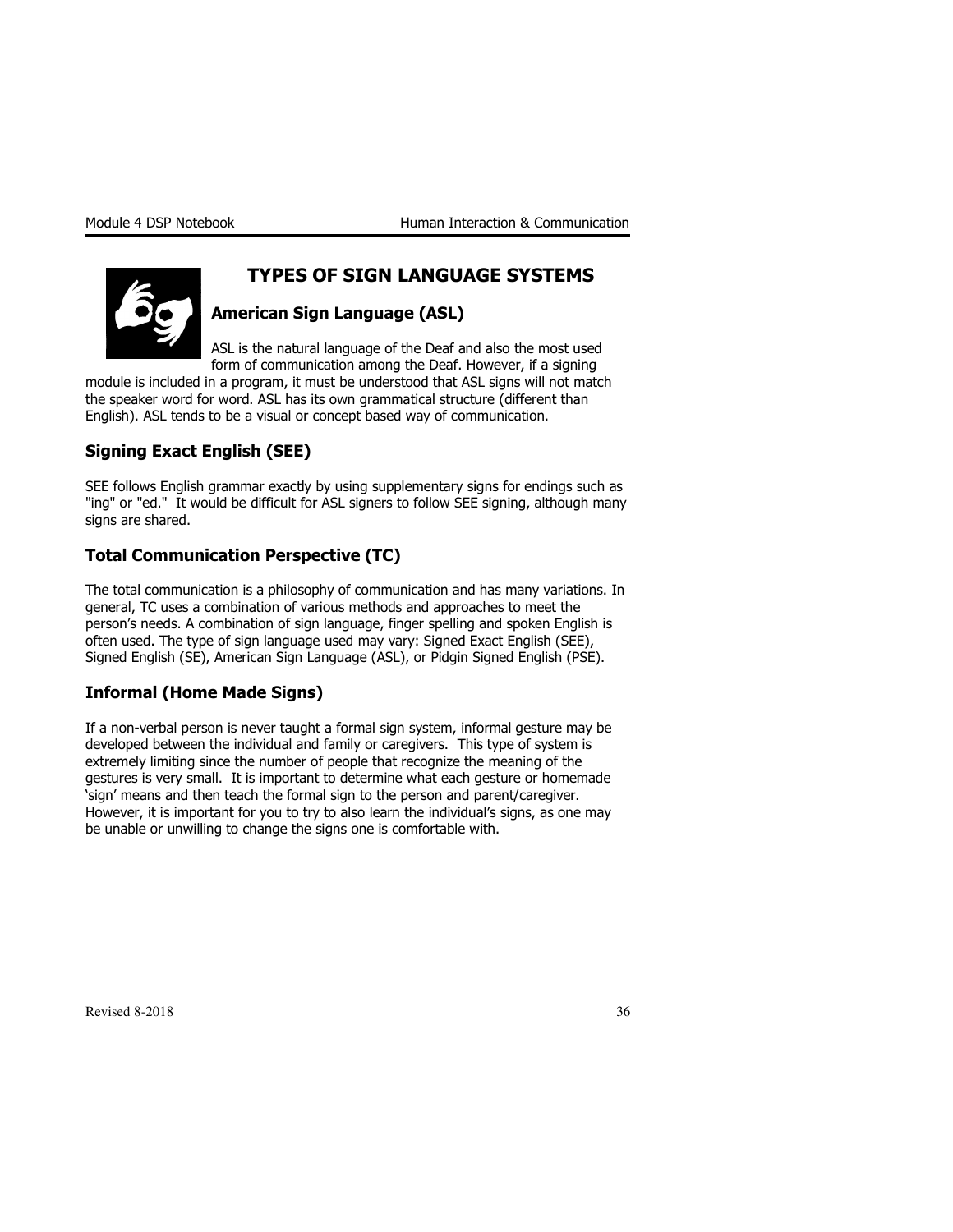### Guidelines for Using Sign Language

#### Be conscious of the following when you are communicating with a person in sign language:

#### 1. Location of Signs

Always face the person to whom you are signing. Sign with your palms out, facing the person, and be sure to gain eye contact.

Your lips should be visible. The person to whom you are signing may also read lips. Sign with your hands in front of your chest in a comfortable manner. Sign at eye level.

#### 2. Facial Expression and Body Language

Facial expression and body language can completely change the meaning of a sign; all should be coordinated and used together to convey your message. Be sure to use appropriate facial expressions as this will help the person to understand your message. For example, when signing "good," also smile and look pleased.

#### 3. Speaking and Signing

Always speak and sign simultaneously. Recipients who are learning verbal skills should be encouraged but not forced to use speech along with the sign if at all possible.

#### 4. Speed, Motion, and Force of Signs

The speed, motion and force with which you make the sign will all impact the meaning that the sign has.

Make all signs slowly and clearly. Be sure to repeat the sign if the person does not understand the first time.

#### 5. Timing of the Sign

Make the various signs at the appropriate times. This will help the person to associate the sign with its meaning.

For example, sign "eat" immediately before, as well as during, mealtimes.

#### 6. Other Guidelines for Using Signs

Sign and speak to the person as much as possible each day. Consistent modeling of signs will increase the person's receptive and expressive communication skills.

Teach language that is functional for each person. When beginning to teach signs, some persons may need various prompts. Initially, accept any approximation of signs.

Revised 8-2018  $\frac{37}{2}$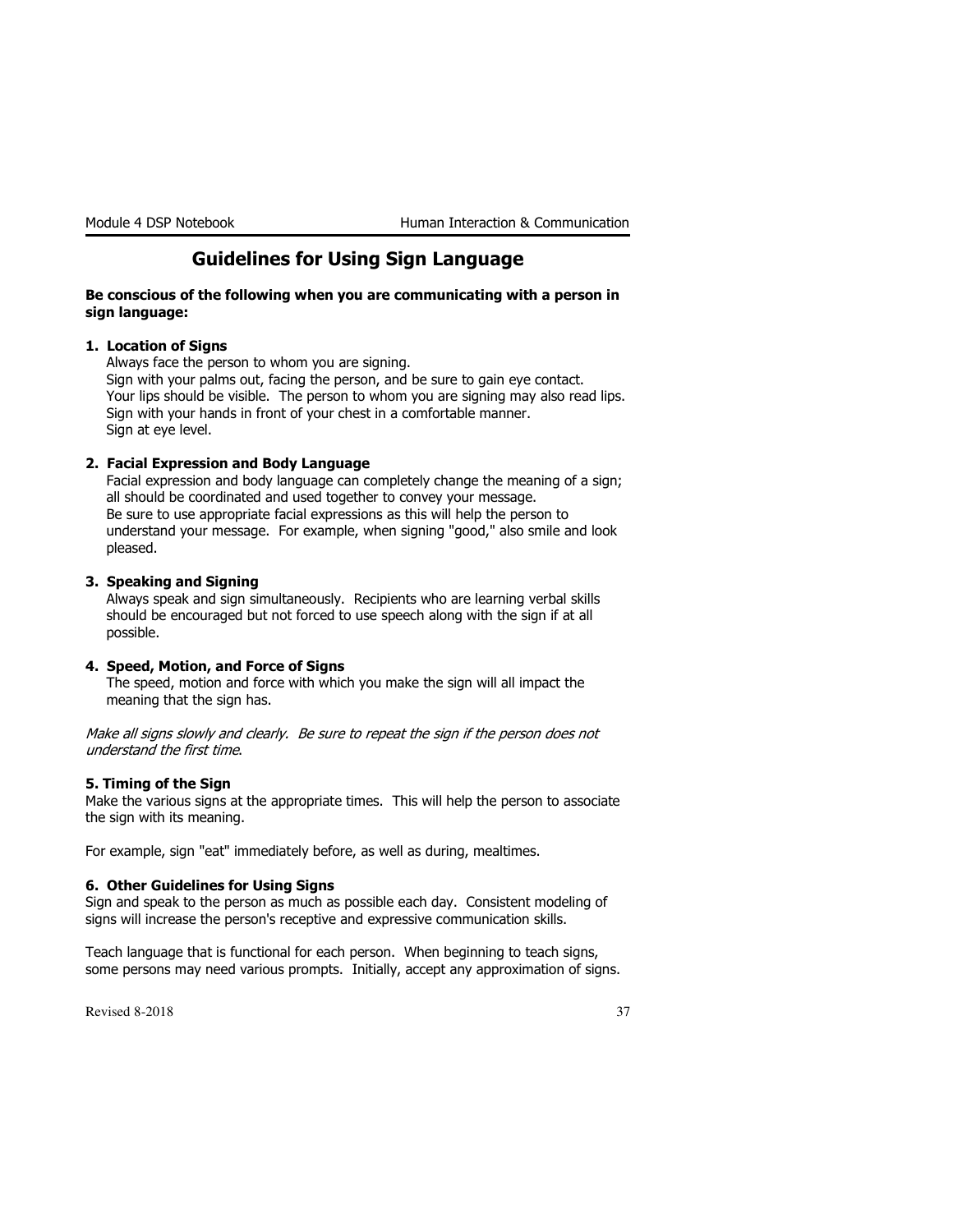All self-initiated signs should be accepted and reinforced.

Once a person learns a sign independently, encourage him/her to use the sign with various people in different situations. If the person knows signs for words such as; eat, drink, or pop, encourage him/her to produce these signs before automatically providing these items.

Remember that repetition, consistency, continuity, and appropriate reinforcement are essential in teaching signs.

Use a "total communication" approach. This approach combines sign language and speech simultaneously, while also using any other mode of communication (i.e., facial expressions, pictures, amplification, gestures, etc.) to convey your message. Research has shown that this method is effective when teaching communication skills.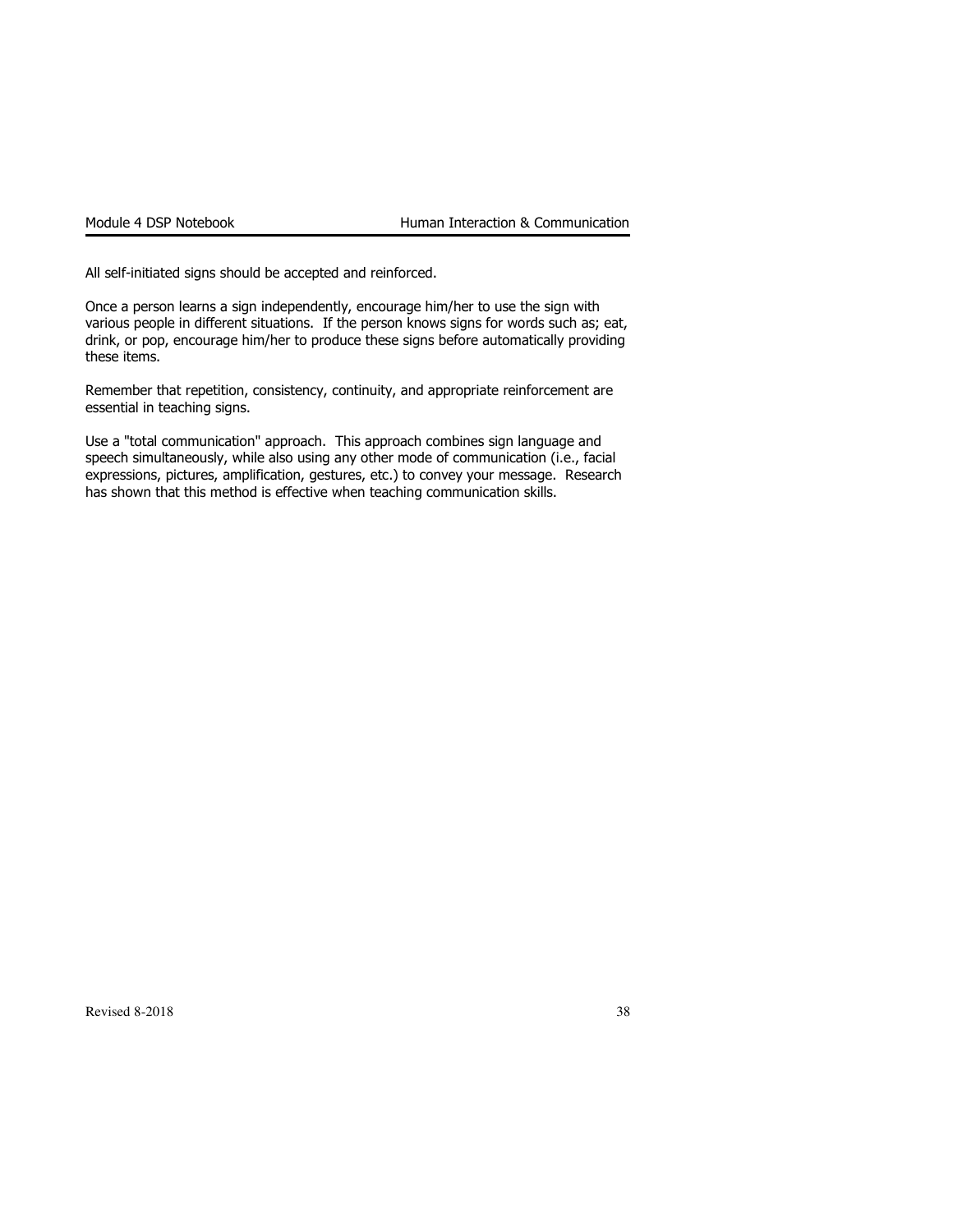### Augmentative/Alternative Communication

These are devices that are specially designed, modified, or commercially available off the shelf. A person uses them to augment, assist or expand his/her communication.

#### These include:

**Communication boards or books** These can be obtained commercially or home made. They may use letters, numbers, pictures, simple words, objects or other symbols which can be pointed at or isolated by some means by the person. One type of these systems that is commercially available is the PECS system.

The Picture Exchange Communication System (PECS) is an augmentative communication system developed to help people quickly acquire a functional means of communication (Bondy and Frost, 1994). PECS is appropriate for individuals who do not use speech or who may speak with limited effectiveness; those who have articulation or motor planning difficulties, etc. This technique was developed for use with young, nonverbal children or children with limited functional speech who have autism or other social communication challenges. Children using PECS are taught to approach and give a picture of a desired item to a communicative partner in exchange for that item.

Electronic Devices There are a number of commercially available devices to be used for communication. Some people have the funds to purchase high tech equipment such as tablet-PC like devices with synthetic speech and multiple input options (dynamic display devices such as Dynavox, Mercury etc.); others do not.

The best non-speech communication strategy (or combination of strategies) is the one which allows the person with severe communication impairment to communicate as freely as possible, in as many situations as possible, to the maximum number of people.

Note: It is important to be familiar with augmentative communication systems for several reasons. You should be able to understand the ways a device is used, and be able to use it yourself to communicate with any person you support. Even if you don't work with anyone at this time who uses an alternative communication device, a familiarity with such systems will enable you to recognize and feel comfortable with people who communicate in these ways should you work with them in the future.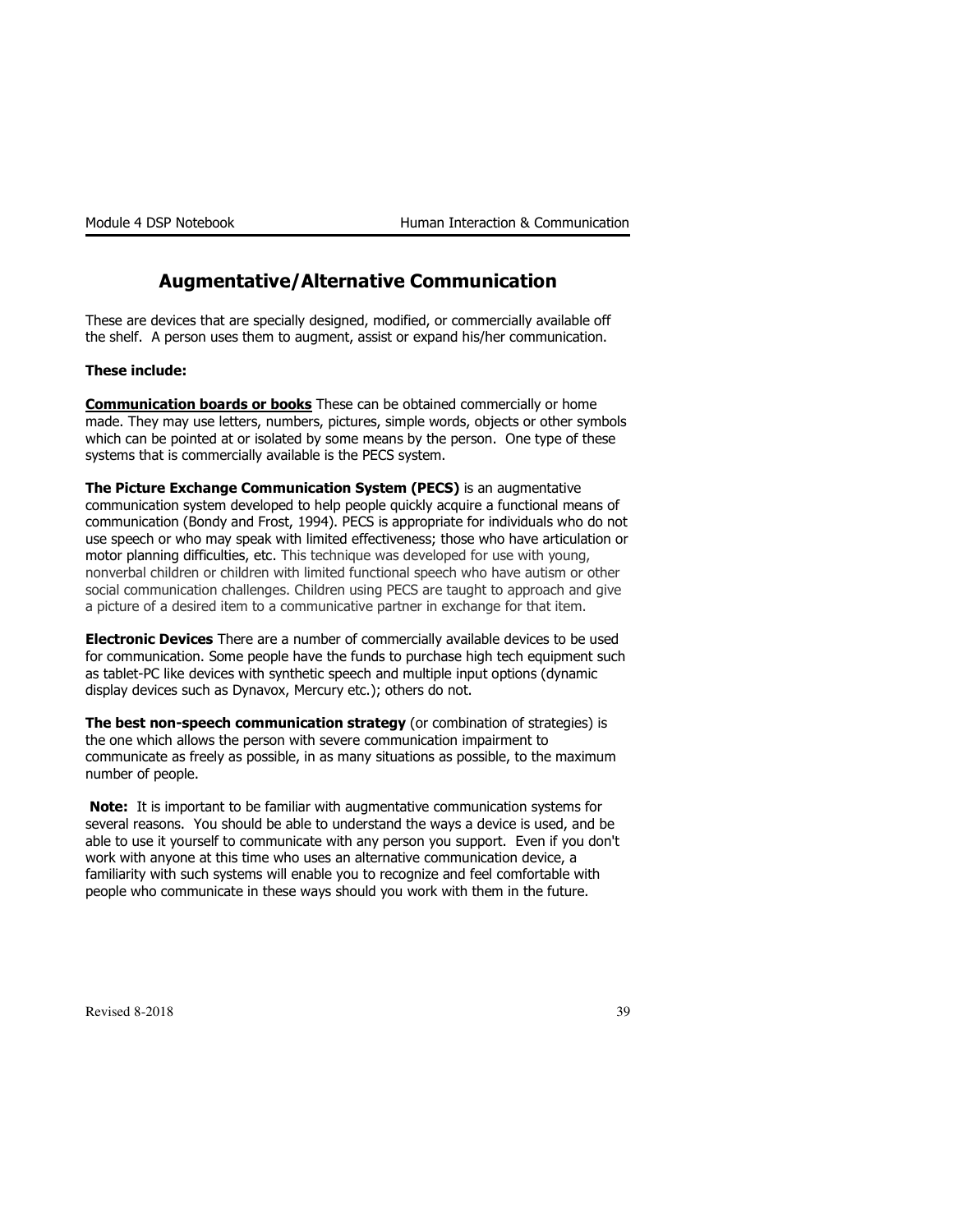### DOCUMENTATION

Documentation provides a written record of events, health issues, behavioral progress, and what is important or meaningful to the persons you support. Documentation communicates consistency in supports and continuity of care of people. It ensures that the supports are provided the same way by each staff person. Effective documentation can have an impact on the person's overall quality of life, health status, behavioral progress, strengths and preferences, and other issues. For example, documentation can show if all the DSPs' responses are the same when people have seizures, need help with toileting, handwashing, etc.

Documentation completed over a long period of time provides a history of what has been going on in the person's life and the types of supports he/she has been given. It may show patterns and provide clues to the cause of challenging behaviors.

Documentation provides information that can be transferred among staff members and this can be very important in identifying and responding to many health related issues.

### RESOURCES:

Illinois Assistive Technology Program - www.iltech.org

Picture Exchange Communication System - www.pecs.com

Library Information and Services - www.eiclearinghouse.org

Information on Sensory Integration- http://www.sensoryresources.com/

Interactive Sign Language DVD from DePaul University: http://asl.cs.depaul.edu/contact.htm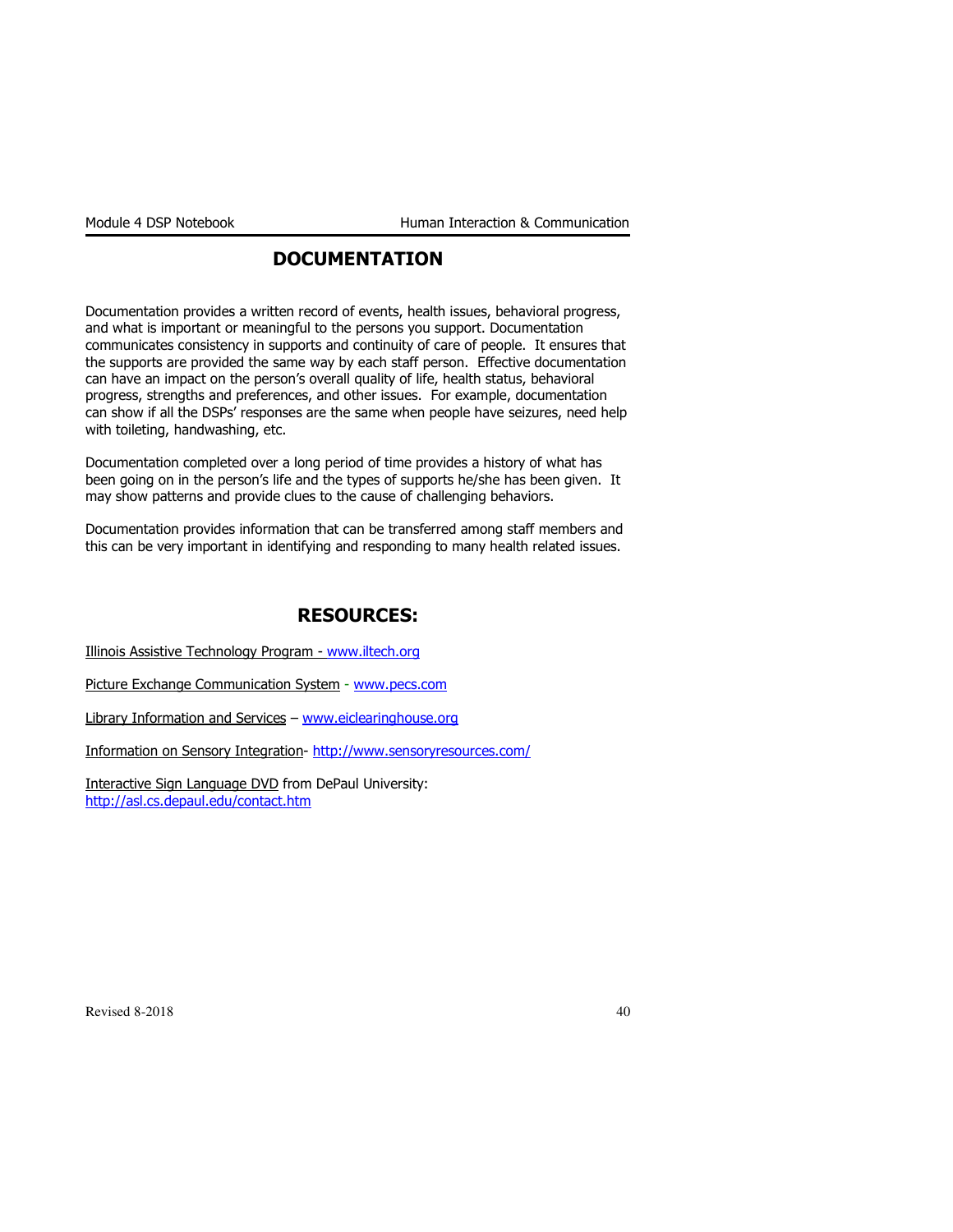## Remember

I may not remember what you said to me.

I may not remember what you did to me.

But, I will never forget how you made me feel!

Anonymous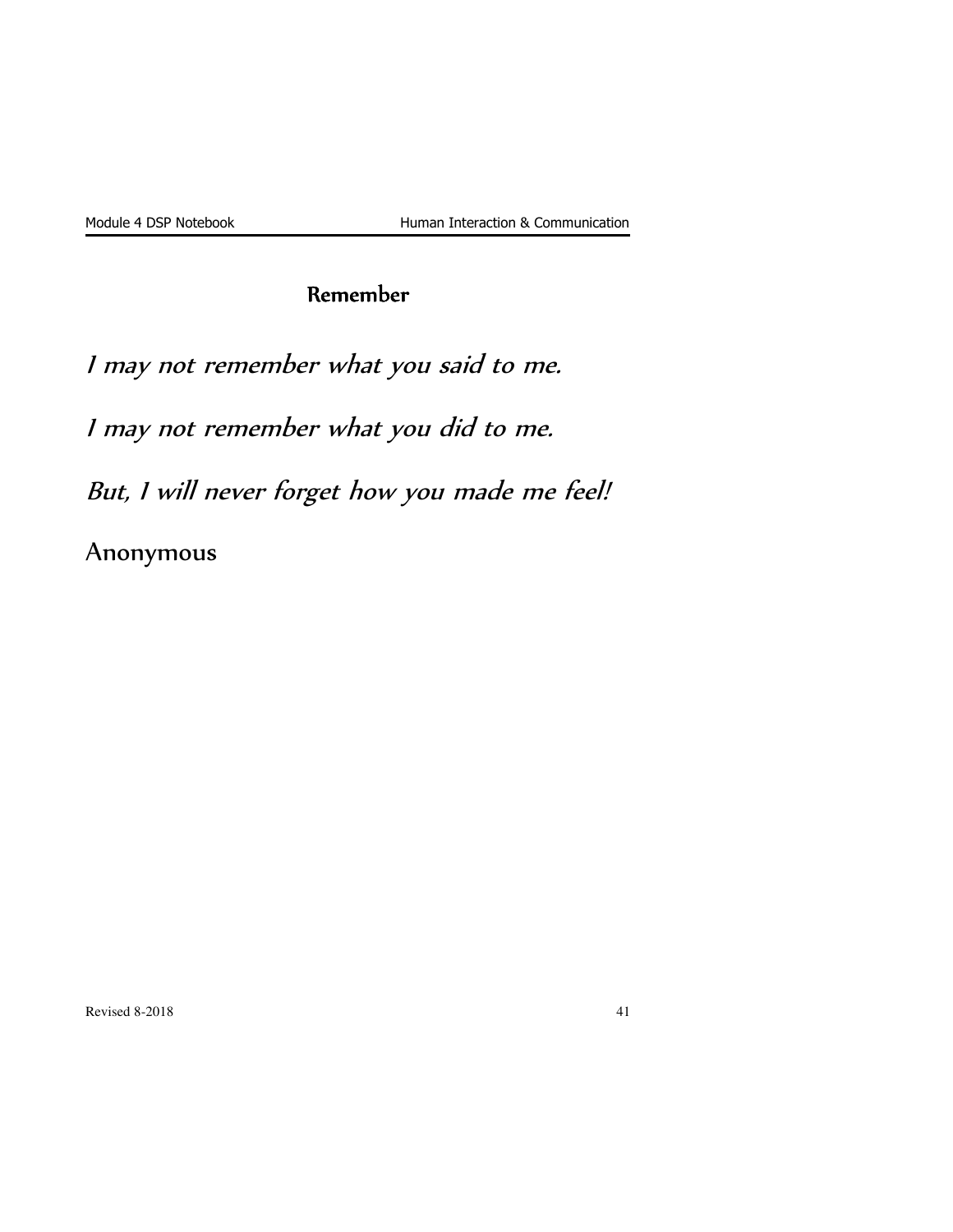### Supporting a grieving person with a developmental disability

Understand what grief is:

The loss of a loved one or close friend is a very profound emotional experience. Even the loss of a neighbor, co-worker, or acquaintance can cause short-term emotional trauma and may have a longer lasting effect. Grief is the mental anguish that accompanies loss, and people with developmental disabilities (no matter how severe) do experience grief. Competent support of a grieving person is beneficial because:

- It quickens/hastens the person's return to normal daily routines.
- It strengthens existing emotional bonds between the person and his circle of family and friends.
- It prepares the person to better handle future losses.

#### Keep in mind the special needs of the grieving person.

Consider these specific factors and the unique assets and needs of the grieving person:

- Mental age (cognitive, IQ, or developmental level)
- Calendar age (actual age)
- Previous life experiences (how sheltered or exposed s/he was to previous losses: is this a first loss? or one in a series?)
- Preferred communication mode: does this person learn best through dialogue? Looking at pictures? Watching another person? Getting the "whole picture" or details a little at a time, etc.

#### Consideration of these factors will guide you in every step that follows.

- Be honest about the death.
- Do not deny, hide, or minimize *what* happened, or *how* it happened.
- Provide as much detail as the person can comprehend. It may be useful to take him/her to see the places and talk to the people where pivotal events occurred.
- Help ask questions. You can figure out how much s/he already knows or understands by asking the person to draw a picture or tell a story, or act out a story with puppets, about the death. Reviewing facts and details is an important step in accepting what happened. The person may want to tell the story over and over.
- Be clear about what's going to happen next.

What is the immediate effect of the loss on this person? Exactly what will happen to the daily routine-- where s/he lives goes to school or work, her friends? Explain any changes (no matter how small) that will need to be made. Give choices wherever possible. Reassure her/him that s/he will continue to be taken care of in the specific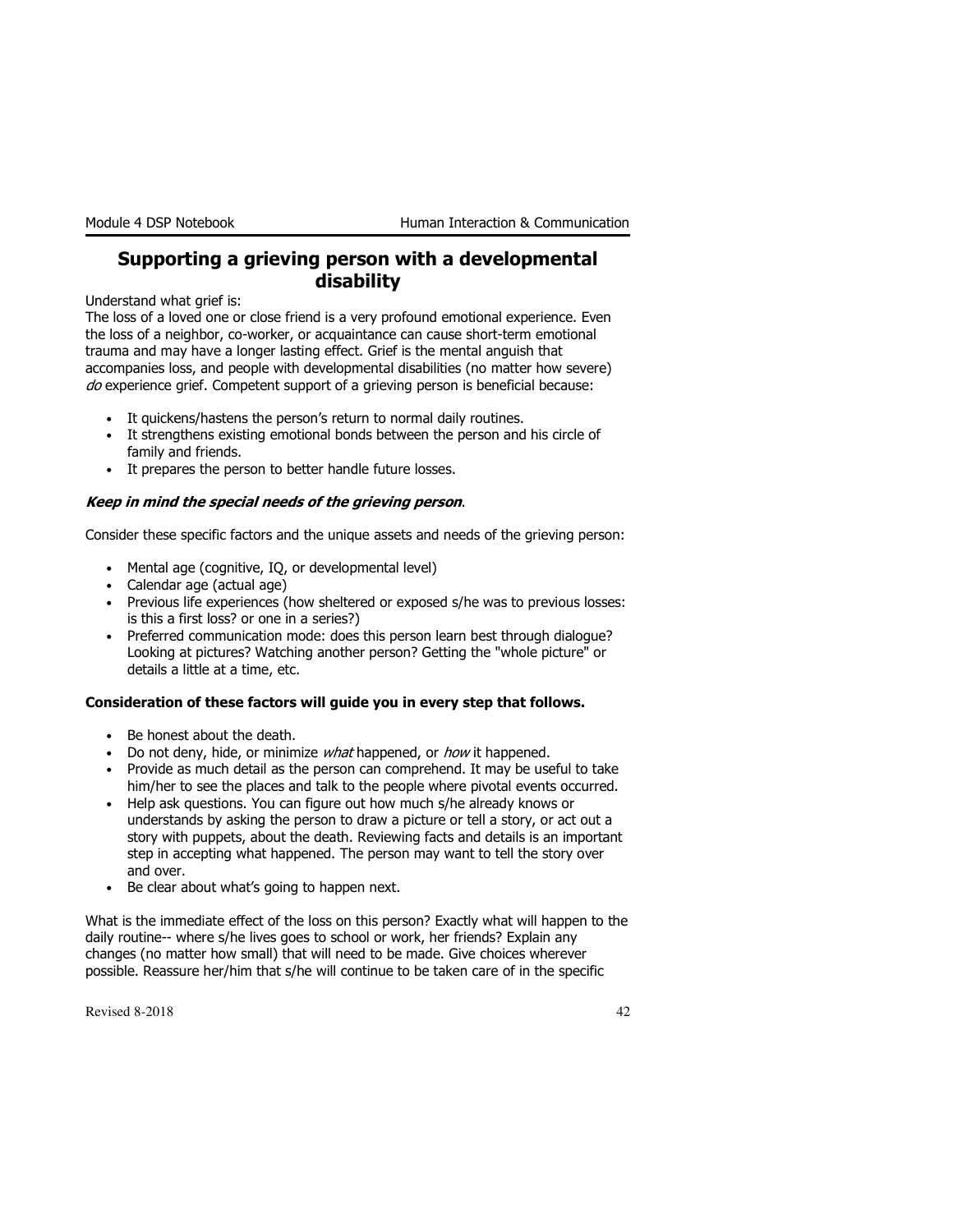ways she is used to, but perhaps by a different person. Then prepare the person for the funeral and mourning activities. Where will she need to go? Who will be coming from far away? What exactly will people be doing and saying?

#### Include the person in mourning.

Funerals and mourning rituals vary widely across cultures and religions. Provide opportunities for the person to meaningfully participate. There are dozens of ways he/she can contribute. For example, he/she can make a small board or poster of mementos of the deceased person, including photos and small items glued on, with written captions (dictated or actually written by the grieving person). He/she could also select or make a small item to be buried with the lost person. Telling a brief personal story at the memorial might be an option, or dictating it ahead of time to someone who will read it to the larger group. Offer the person a small possession of the deceased, a tangible and special reminder; ideally, the person should select the item as a keepsake.

#### Help the person express feelings.

Death elicits more than sadness. A person might also experience *anger* at the loss (or at doctors or others), envy of other people who don't have the same loss, quilt at having contributed to the death in some way, regret at actions or words one said or failed to say, fear at what lies ahead for the deceased person or oneself, loneliness, and many other emotions. Sometimes a person feels the death is a punishment for something he/she did in the relationship. Counseling can aim toward absolving the person of unrealistic quilt, expressing and dissipating anger, and gradually resolving the other distressing feelings.

Sometimes grief is experienced in physical ways, such as nausea, shortness of breath, heavy sighing, or overall weakness. Disrupted sleep and eating patterns are common. Help the person understand that sadness is not only a feeling and a thought, but also a bodily reaction. Sadness and loss rarely go away, but with effective support, the person can experience moments of those feelings and still maintain their daily functioning and love of life. Look for other sources of support. If the deceased person was a teacher, job coach, or counselor, help the grieving person locate and talk to some of the other people who experienced this loss. A group discussion or project (such as a letter to the family or poster collage) can decrease the feeling of *isolation*, or being alone with the loss.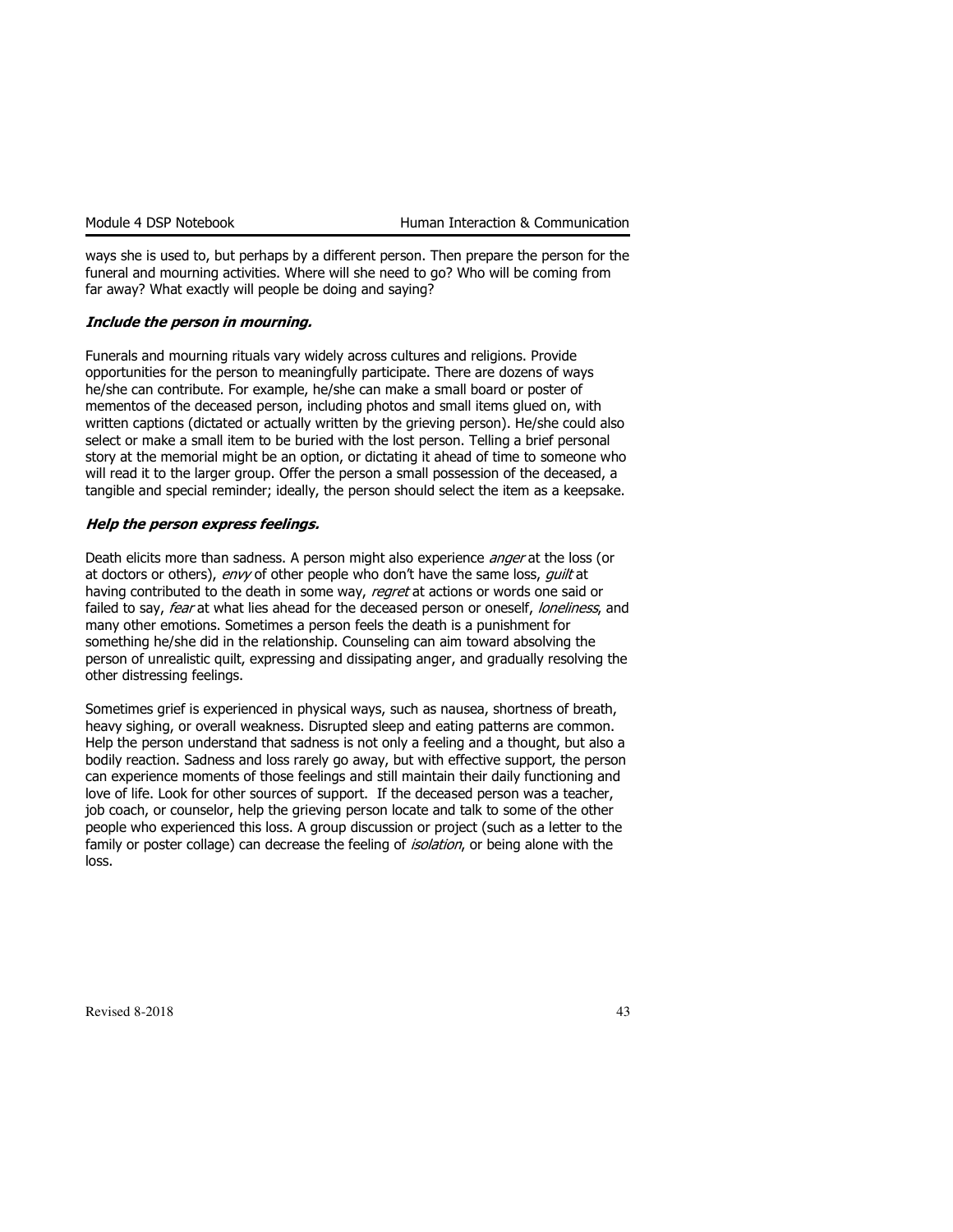#### Be alert for behavioral expressions of grief.

The following behaviors may occur for the first time, or increase in frequency or severity:

- social withdrawal
- wandering away
- aggression
- irritability
- self-injury
- loss of interest in preferred activities
- clinging

#### Return to the normal routines.

This does not mean that the person will feel normal or act normally. It means that life goes on, even when a person is very sad. Help the person to maintain continuity in relationships, routines, and familiar environment. Avoid additional changes in home, work, care providers, and leisure activities. The sadness and other feelings will continue to resurface for many months, both in direct comments and indirectly, such as in anger, withdrawal, distressing dreams, and possibly a reluctance or refusal to trust or get close to other people. Keep "processing" the feelings (acknowledge, express, let go, etc.).

#### Commemorate the loss.

Anniversaries are not just for birthdays and weddings. When the date of someone's death rolls around again on the calendar, a person can re-experience the grief. Support providers should be alert to emotional and behavioral reactions around this date. Repeating or revisiting the above activities can help. Assist the person in creating a personal ceremony or recognition on the anniversary date. Visiting the grave is an obvious activity for reflection. But consider a life-affirming activity, such as helping the person volunteer time or donate a small amount of money to a cause that was close to the heart of the deceased person. Think about commemorating the person's life by creating an anniversary ceremony for his birthday.

Source: http://npi.ucla.edu/mhdd/INFO/modules/grief.htm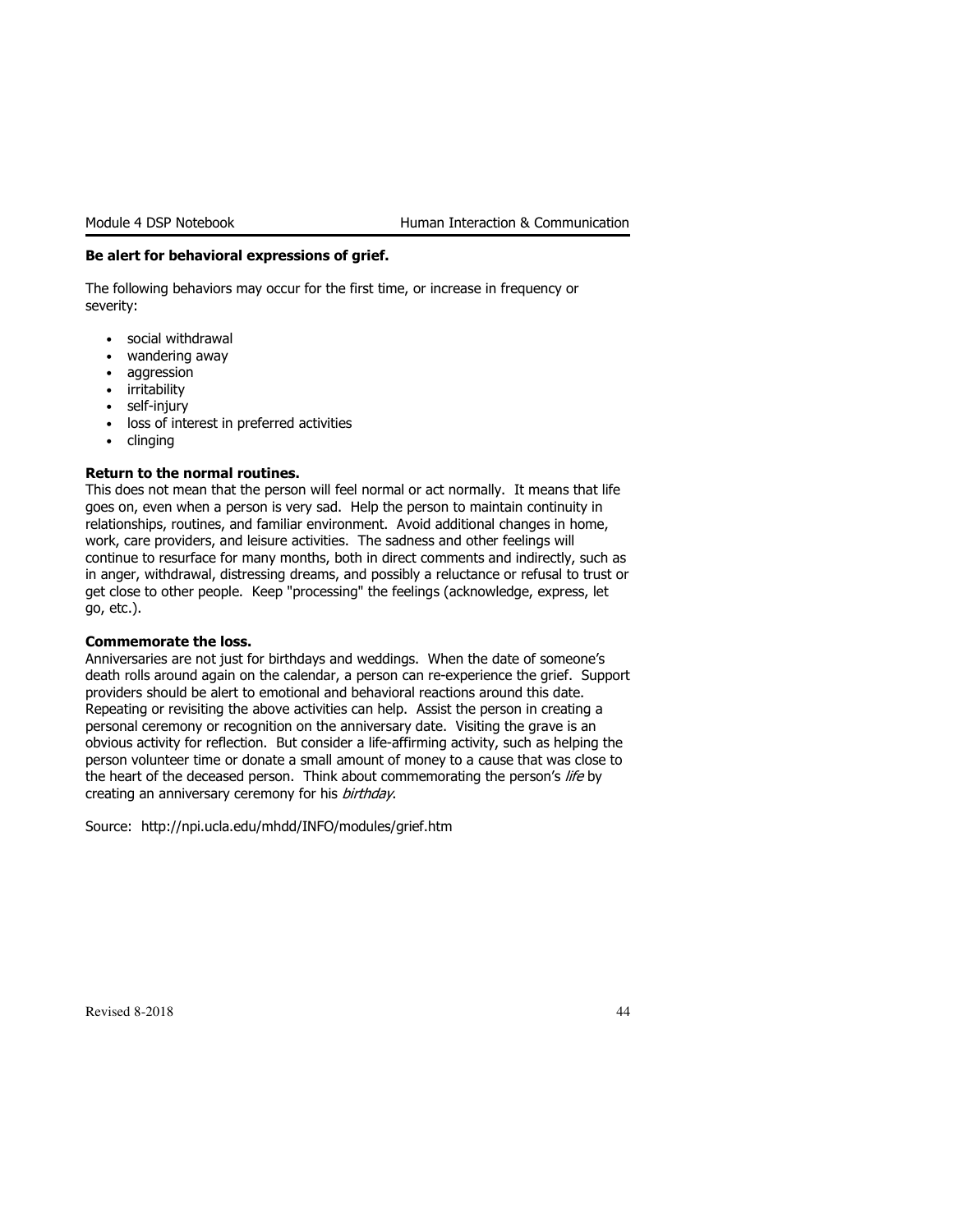### Symptoms of a Grieving Person

Death of a loved one is something that we will all experience at some time in our life. It is important that you provide support to individuals who are experiencing grief. The symptoms to look for are:

| Cognitive responses   | Disruption of assumptions and beliefs.<br>Questioning and trying to make sense of the loss.<br>Attempting to keep the lost one present.<br>Believing in an afterlife with the lost one as a quide.                                                                                                                                                                                                                       |
|-----------------------|--------------------------------------------------------------------------------------------------------------------------------------------------------------------------------------------------------------------------------------------------------------------------------------------------------------------------------------------------------------------------------------------------------------------------|
| Emotional responses   | Anger, sadness, anxiety<br>Resentment<br>Guilt<br>Feeling numb<br>Unstable emotions<br>Profound sorrow, loneliness<br>Intense desire to restore bond with lost one or object<br>Depression, apathy, despairs during phase of disorganization<br>and despair.<br>Sense of independence and confidence as phase of<br>reorganization evolves                                                                               |
| Spiritual responses   | Disillusioned and angry with God<br>Anguish of abandonment or perceived abandonment<br>Hopelessness; meaninglessness                                                                                                                                                                                                                                                                                                     |
| Behavioral responses  | Functioning automatically<br>Tearful sobbing; uncontrollable crying<br>Great restlessness; searching behaviors<br>Irritability and hostility<br>Seeking and avoiding places and activities shared with lost one.<br>Keeping valuables of lost one while wanting to discard them.<br>Possibly abusing drugs or alcohol<br>Possible suicidal or homicidal gestures or attempts<br>Seeking activity and personal reflection |
| Physiologic responses | Headaches, insomnia<br>Impaired appetite, weight loss<br>Lack of energy<br>Palpitations, indigestion<br>Changes in immune and endocrine system                                                                                                                                                                                                                                                                           |